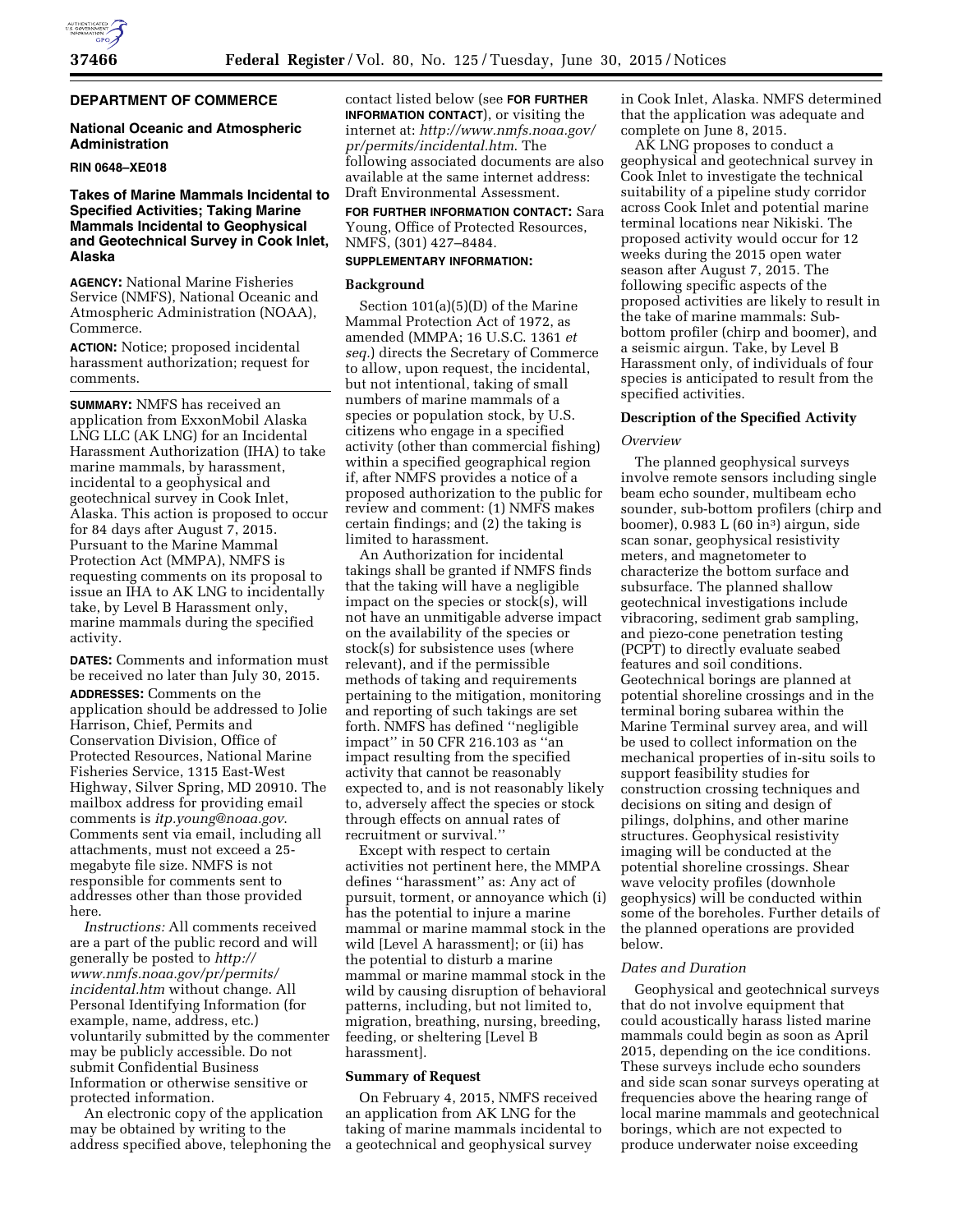ambient. The remaining surveys, including use of sub-bottom profilers and the small airgun, would occur soon after receipt of the IHA, if granted. These activities would be scheduled in such a manner as to minimize potential effects to marine mammals, subsistence activities, and other users of Cook Inlet waters. It is expected that approximately 12 weeks (84 work days) are required to complete the G&G Program. The work days would not all be consecutive due to weather, rest days, and any timing restrictions.

## *Specified Geographic Region*

The Cook Inlet 2015 G&G Program will include geophysical surveys, shallow geotechnical investigations, and geotechnical borings. Two separate areas will be investigated and are shown in Figure 1 of the application: The pipeline survey area and the Marine Terminal survey area (which includes an LNG carrier approach zone). The pipeline survey area runs from the Kenai Peninsula, across the Inlet, up to Beluga, also considered the Upper Inlet. The Terminal area will include an area west and south of Nikiski, the northern edge of what is considered the Lower Inlet. The G&G Program survey areas (also referred to as the action area or action areas) are larger than the proposed pipeline route and the Marine Terminal site to ensure detection of all potential hazards, or to identify areas free of hazards. This provides siting flexibility should the pipeline corridor or Marine Terminal sites need to be adjusted to avoid existing hazards.

• Pipeline Survey Area—The proposed pipeline survey area (Figure 1) crosses Cook Inlet from Boulder Point on the Kenai Peninsula across to Shorty Creek about halfway between the village of Tyonek and the Beluga River. This survey area is approximately 45 km (28 mi) in length along the corridor centerline and averages about 13 km (8 mi) wide. The total survey area is 541 km2 (209 mi2). The pipeline survey area includes a subarea where vibracores will be conducted in addition to the geophysical surveys and shallow geotechnical investigations.

• Marine Terminal Survey Area—The proposed Marine Terminal survey area (Figure 1) encompassing 371 km2 (143 mi2) is located near Nikiski where potential sites and vessel routes for the Marine Terminal are being investigated. The Marine Terminal survey area includes two subareas: A seismic survey subarea where the airgun will be operated in addition to the other geophysical equipment, and a terminal boring subarea where geotechnical boreholes will be drilled in addition to

the geophysical survey and shallow geotechnical investigations. The seismic survey subarea encompasses 25 km2 (8.5 mi2) and the terminal boring subarea encompasses 12 km2 (4.6 mi2).

#### **Detailed Description of Activities**

The details of this activity are broken down into two categories for further description and analysis: Geophysical surveys and geotechnical surveys.

### *Geophysical Surveys*

The types of acoustical geophysical equipment planned for use in the Cook Inlet 2015 G&G Program are indicated, by survey area, in Table 1 in the application. The equipment includes: Single beam echo sounder, multibeam echo sounder, sub-bottom profilers (chirp and boomer),  $0.983 L(60 in^3)$ airgun, and side scan sonar. The magnetometer and resistivity system are not included in the table since they are not acoustical in nature and, thus, do not generate sound that might harass marine mammals, nor do they affect habitat.

Downhole geophysics is included in the table as a sound source, but is not considered further in this assessment as the energy source will not generate significant sound energy within the water column since the equipment will be located downhole within the geotechnical boreholes. The transmitter (source) and receiver are both housed within the same probe or tool that is lowered into the hole on a wireline. The suspension log transmitter is an electromechanical device. It consists of a metallic barrel (the hammer) disposed horizontally in the tool and actuated by an electromagnet (solenoid) to hit the inside of tool body (the plate). The fundamental H1 mode is at about 4.5 KHz, and H2 is at 9 KHz. An extra resonance (unknown) mode is also present at about 15Khz. An analysis performed to estimate the expected sound level of the proposed borehole logging equipment scaled the sound produced by a steel pile driven by a hammer (given that both are cylindrical noise sources and produce impulsive sounds) and concluded that the sound level produced at 25m by the borehole logging equipment would be less than 142 dB. This is not considering the confining effect of the borehole which would lower the sound level even further (I&R, 2015).

The other types of geophysical equipment proposed for the 2015 program will generate impulsive sound in the water column and are described below Information on the acoustic characteristics of geophysical and geotechnical sound sources is also

summarized in Table 2 in the application, followed by a corresponding description of each piece of equipment to be used.

## *Single Beam Echo Sounders*

Single beam echo sounders calculate water depth by measuring the time it takes for emitted sound to reflect off the seafloor bottom and return to the transducer. They are usually mounted on the vessel hull or a side-mounted pole. Echo sounding is expected to be conducted concurrently with subbottom profiling. Given an operating frequency of more than 200 kHz (Table 2), it is unlikely that the single beam echosounder will cause behavioral disturbance to marine mammals in the area (Wartzok and Ketten 1999, Southall et al. 2007, Reichmuth and Southall 2011, Castellote et al. 2014). While literature has shown pinniped behavioral reaction to sounds at 200kHz, as well as detection of subharmonics at 90 and 130 KHz by several odontocetes, the ambient noise levels in Cook Inlet make behavioral disturbance unlikely (Hastie et al. 2014, Deng et al. 2014). Further, single beam echo sounders operate at relatively low energy levels  $(146 dB)$  re 1 µPa-m [rms]). The simultaneous operations of echo sounder with sub-bottom profiler should have no additive effect on marine mammals. The high ambient noise levels in Cook Inlet, as well as the low proposed source level of this technology will like not disturb marine mammals to the point of Level B harassment. Thus, this equipment is not further evaluated in this application

#### *Multibeam Echo Sounders*

Multibeam echo sounders emit a swath of sonar downward to the seafloor at source energy levels of 188 dB re 1  $\mu$ Pa-m (rms). The reflection of the sonar signal provides for the production of three dimensional seafloor images. These systems are usually side-mounted to the vessel. Echo sounding is expected to be conducted concurrently with subbottom profiling. Given the operating frequencies of the planned multibeam system (>200 kHz, Table 2), the generated underwater sound will be beyond the hearing range of Cook Inlet marine mammals (Wartzok and Ketten 1999, Kastelein et al. 2005, Southall et al. 2007, Reichmuth and Southall 2011, Castellote et al. 2014). Further, most sound energy is emitted directly downward from this equipment, not laterally. As with the single beam, the multibeam is not further evaluated because it far exceeds the maximum hearing frequency of local marine mammals. Due to this technology being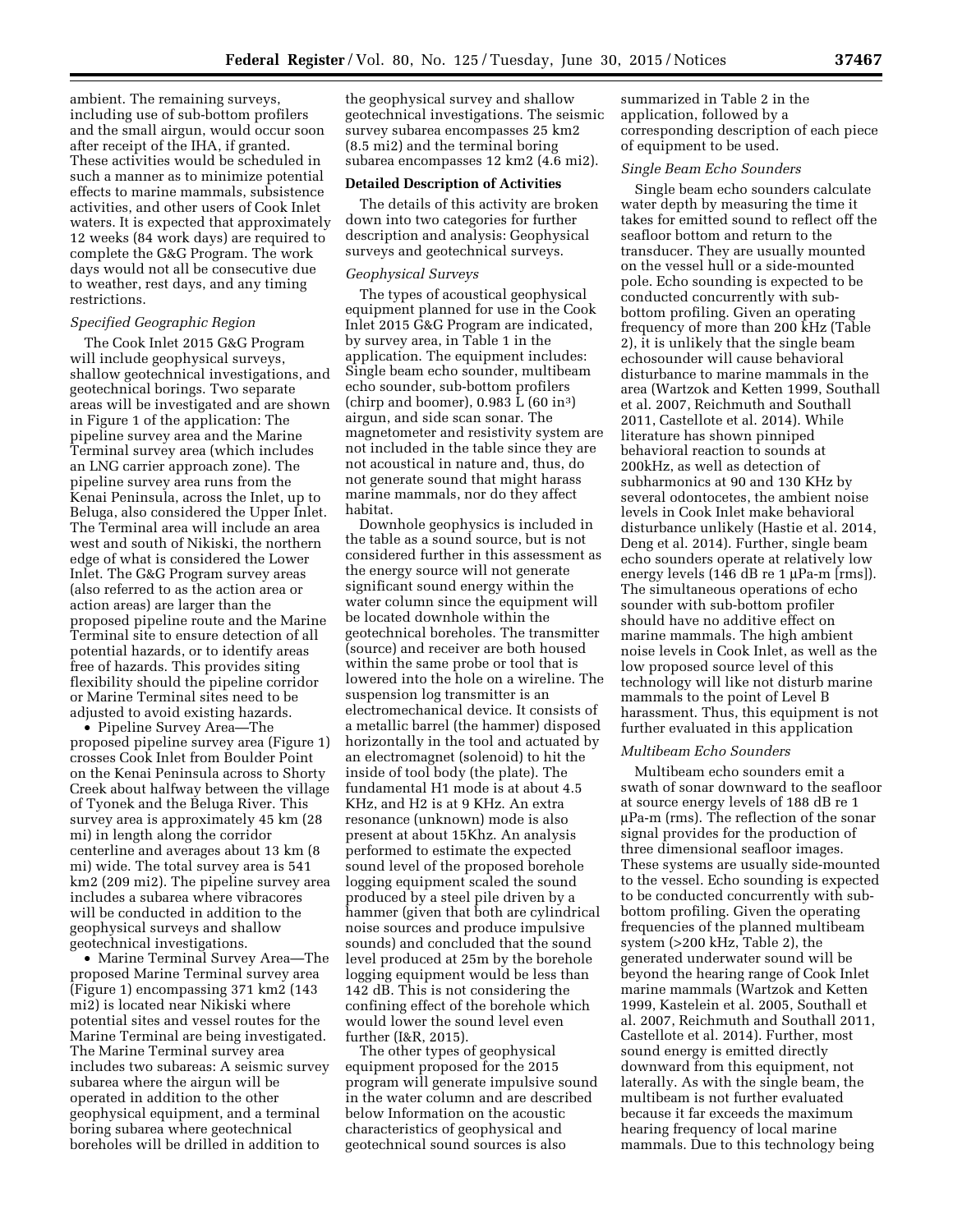above the hearing frequency of local marine mammal species, the simultaneous operations of echo sounder with sub-bottom profiler should have no additive effect on marine mammals.

## *Side-Scan Sonar*

Side-scan sonar emits a cone-shaped pulse downward to the seafloor with source energy of about 188 dB re 1  $\mu$ Pam (rms). Acoustic reflections provide a two-dimensional image of the seafloor and other features. The side-scan sonar system planned for use during this program will emit sound energy at frequencies of 400 and 1600 kHz (Table 2), which are well beyond the normal hearing range of Cook Inlet marine mammals (Wartzok and Ketten 1999, Kastelein et al. 2005, Southall et al. 2007, Reichmuth and Southall 2011, Castellote et al. 2014). Side-scan sonar is not further evaluated in this application.

## *Sub-Bottom Profiler—Chirp*

The chirp sub-bottom profiler planned for use in this program is a precisely controlled ''chirp'' system that emits high-energy sounds with a resolution of one millisecond (ms) and is used to penetrate and profile the shallow sediments near the sea floor. At operating frequencies of 2 to 16 kHz (Table 2), this system will be operating at the lower end of the hearing range of beluga whales and well below the most sensitive hearing range of beluga whales (45–80 kHz, Castellote et al. 2014). The source level is estimated at 202 dB re 1  $\mu$ Pa-m (rms). The beam width is 24 degrees and pointed downward.

#### *Sub-Bottom Profiler—Boomer*

A boomer sub-bottom profiling system with a penetration depth of up to 600 ms and resolution of 2 to 10 ms will be used to penetrate and profile the Cook Inlet sediments to an intermediate depth. The system will be towed behind the vessel. With a sound energy source level of about 205 dB re  $1 \mu$ Pa-m (rms) at frequencies of 0.5 to 6 kHz (Table 2), most of the sound energy generated by the boomer will be at frequencies that are well below peak hearing sensitivities of beluga whales (45–80 kHz; Castellote et al. 2014), but would still be detectable by these animals. The boomer is pointed downward but the equipment is omnidirectional so the physical orientation is irrelevant.

### *Airgun*

A  $0.983 L (60 in<sup>3</sup>)$  airgun will be used to gather high resolution profiling at greater depths below the seafloor. The published source level from Sercel (the

manufacturer) for a  $0.983$  L  $(60 \text{ in}^3)$ airgun is 216 dB re 1  $\mu$ Pa-m (equating to about 206 dB re 1  $\mu$ Pa-m (rms). These airguns typically produce sound levels at frequencies of less than 1 kHz (Richardson et al. 1995, Zykov and Carr 2012), or below the most sensitive hearing of beluga whales (45–80 kHz; Castellote et al. 2014), but within the functional hearing of these animals (>75 Hz; Southall et al. 2007). The airgun will only be used during geophysical surveys conducted in the smaller seismic survey subarea within the Marine Terminal survey area (Lower Inlet).

## *Geotechnical Surveys*

Shallow Geotechnical Investigations— Vibracores

Vibracoring is conducted to obtain cores of the seafloor sediment from the surface down to a depth of about 6.1 m (20 ft). The cores are later analyzed in the laboratory for moisture, organic and carbonate content, shear strength, and grain size. Vibracore samplers consist of a 10-cm (4.0-in) diameter core barrel and a vibratory driving mechanism mounted on a four-legged frame, which is lowered to the seafloor. The electric motor driving mechanism oscillates the core barrel into the sediment where a core sample is then extracted. The duration of the operation varies with substrate type, but generally the sound source (driving mechanism) is operable for only the one or two minutes it takes to complete the 6.1-m (20-ft) bore and the entire setup process often takes less than one hour.

Chorney et al. (2011) conducted sound measurements on an operating vibracorer in Alaska and found that it emitted a sound pressure level at 1-m source of  $187.4$  dB re  $1 \mu$ Pa-m (rms), with a frequency range of between 10 Hz and 20 kHz (Table 2). Vibracoring will result in the largest zone of influence (ZOI; area ensonified by sound energy greater than the 120 dB threshold) among the continuous sound sources. Vibracoring would also have a very small effect on the benthic habitat.

Vibracoring will be conducted at approximate intervals of one core every 4.0 km (2.5 mi) along the pipeline corridor centerline for a total of about 22 samplings total. Approximately 33 vibracores will also be collected within the Marine Terminal survey area. Only about three or four vibracorings per day are expected to be conducted over about 14 days of vibracoring activity, but given the expected duration per vibracore the total time the sound source would be operating is expected to be about 2.0 hours or less.

Because of the very brief duration within a day (up to four 1 or 2-minute periods) of this continuous, nonimpulsive sound, combined with the small number of days the source will be used overall, NMFS does not believe that the vibracore operations will result in the take of marine mammals. However, because the applicant requested take from this source and included a quantitative analysis in their application, that analysis will be included here for reference and opportunity for public comment.

### Geotechnical Borings

Geotechnical borings will be conducted within the Marine Terminal survey area and within the pipeline survey area near potential shoreline crossings. Geotechnical borings will be conducted by collecting geotechnical samples from borings 15.2 to 70.0 m (50–200 ft) deep using a rotary drilling unit mounted on a small jack-up platform. Geotechnical borings provide geological information at greater sediment depths than vibracores. These data are required to help inform proper designs and construction techniques for pipeline crossing and terminal facilities. The number of and general locations for the planned geotechnical boreholes are provided below in Table 3.

The jack-up platform is expected to be the Seacore *Skate 3* modular jack-up or a similar jack-up. The Skate 3 modular platform is supported by four 76-cm (30 in) diameter legs. The borings will be drilled with a Comacchio MC–S conventional rotary geotechnical drill rig mounted on rubber skids. Four geotechnical boreholes will be drilled at each of the two shoreline crossings (8 total), and up to 34 boreholes will be drilled in the terminal boring subarea within the Marine Terminal survey area.

Sound source verifications of large jack-up drilling rigs in Cook Inlet (*Spartan 151* and *Endeavour*) have shown that underwater sound generated by rotary drilling from elevated platforms on jack-ups generally does not exceed the underwater ambient sound levels at the source (MAI 2011, I&R 2014). Underwater sound generated by these larger drill rigs was identified as being associated with the rigs' large hotel generators or with underwater deep-well pumps, neither of which type of equipment is used by the Skate 3, which should therefore make the operational noise quieter than the sound source levels measured for the *Spartan 151* and *Endeavour*. The Skate 3 is equipped with only a small deckmounted pump and generator. Sound source information is not available for the *Skate 3,* however, the rubber tracks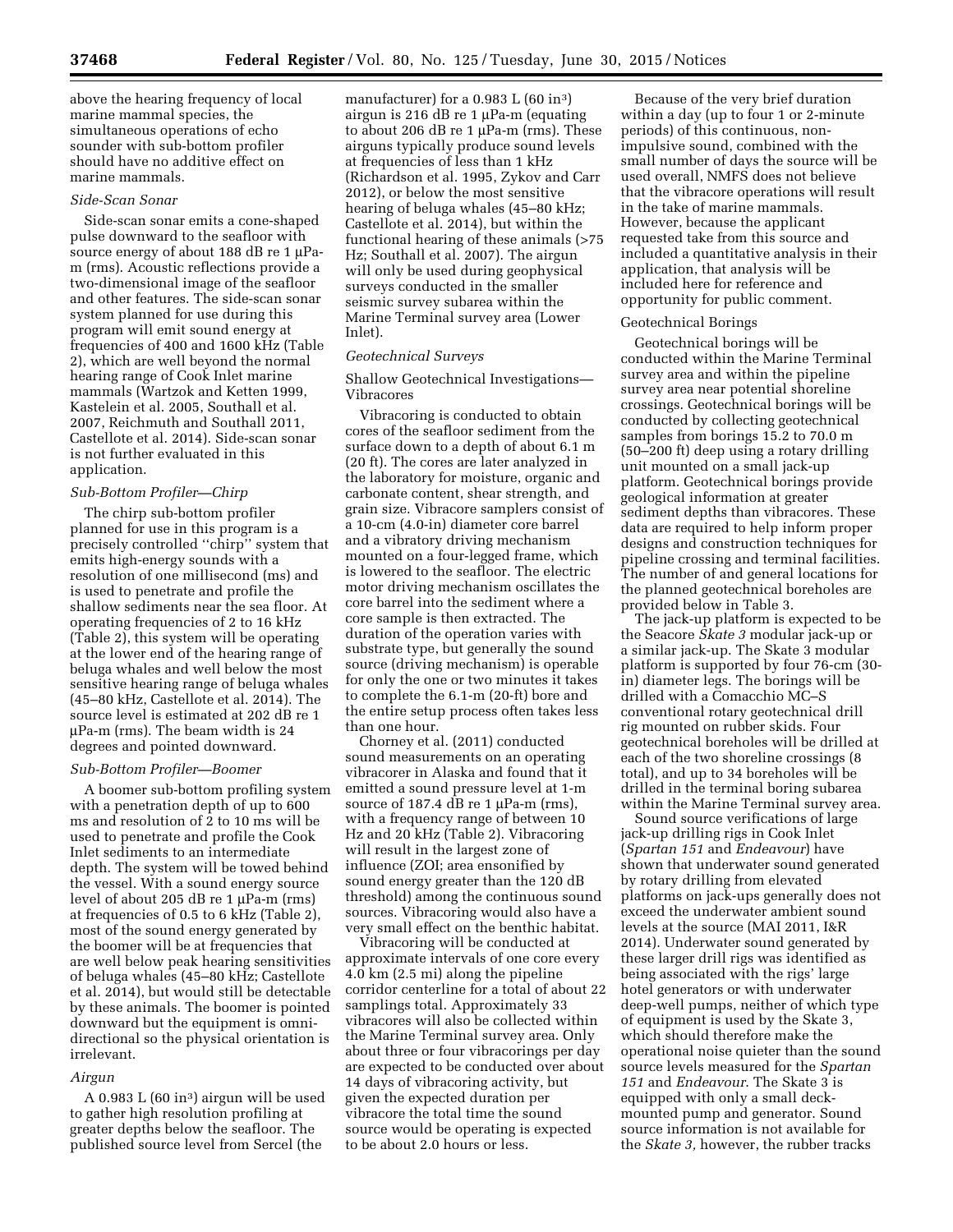of the skid and the narrow legs of the rig greatly limit the transmission of sound (via vibrations) from the drilling table into the water column. Underwater sound generated from the Skate 3 from geotechnical borings is expected to be much less than those in the sound source verifications for the rigs mentioned above (MAI, 2011; I&R, 2014); the borings are therefore not further evaluated as potential noise impact. However, the intrusive borings will affect benthic habitat and is later described.

## Sediment Grab Samples

Grab sampling will involve using a Van Veen grab sampler that will be lowered with its ''jaws'' open to the seafloor from the geophysical vessel at which point the mechanical closing mechanism is activated, thus ''grabbing'' a sample of bottom sediment. The sampler is retrieved to the vessel deck and a sample of the sediments collected for environmental and geotechnical analysis, such as soil description and sieve analyses. Grab sampling does not produce significant underwater sound, but will have a small effect on the benthic habitat. Grab samples will be obtained as warranted to aid interpretation of geophysical data.

### Piezo-Cone Penetration Testing

Piezo-cone penetration testing (PCPT) involves placing a metal frame on the ocean bottom and then pushing an

instrumented cone into the seafloor at a controlled rate, measuring the resistance and friction of the penetration. The results provide a measure of the geotechnical engineering property of the soil, including load bearing capacity and stratigraphy. The target depth is about 4.9 m (16 ft). PCPTs will be conducted at intervals of about one per 8.0 km (5.0 mi) along the pipeline corridor centerline and elsewhere in the pipeline survey area and Marine Terminal survey area. Precise target locations will be determined in the field and will be adjusted by onboard personnel after the preliminary geophysical data has been made available to select sample locations that better identify soil transition zones and/ or other features. PCPT will have an inconsequential effect on benthic habitat as well as local marine mammal populations

### Vessels

The geophysical surveys will be conducted from one of two source vessels with the smaller of the two used in more shallow, nearshore water conditions. Vibracoring will be conducted from a third vessel as noted in Table 4 in the application. Geotechnical borings will be conducted from a jack-up platform. The jack-up platform is not self-powered, and will be positioned over each sampling location by a tug. The proposed vessels are: Three source vessels, one jack-up

platform, and one tug. The contracted vessels will either be these vessels or similar vessels with similar configurations.

## **Description of Marine Mammals in the Area of the Specified Activity**

Marine mammals that regularly inhabit upper Cook Inlet and Nikiski activity areas are the beluga whale (*Delphinapterus leucas*), harbor porpoise (*Phocoena phocoena*), and harbor seal (*Phoca vitulina*) (Table 6). However, these species are found there in relatively low numbers, and generally only during the summer fish runs (Nemeth *et al.* 2007, Boveng *et al.* 2012). Killer whales (*Orcinus orca*) are occasionally observed in upper Cook Inlet where they have been observed attempting to prey on beluga whales (Shelden et al. 2003). Based on a number of factors, Shelden et al. (2003) concluded that the killer whales found in upper Cook Inlet to date are the transient type, while resident types occasionally enter lower Cook Inlet. Marine mammals occasionally found in lower Cook Inlet include humpback whales (*Megaptera novaeangliae*), gray whales (*Eschrichtius robustus*), minke whales (*Balaenoptera acutorostrata*), Dall's porpoise (*Phocoena dalli*), and Steller sea lion (*Eumetopias jubatus).*  Background information of species evaluated in this proposed Authorization is detailed in Table 1 below.

|  |  |  | TABLE 1-MARINE MAMMALS INHABITING THE COOK INLET ACTION AREA |
|--|--|--|--------------------------------------------------------------|
|--|--|--|--------------------------------------------------------------|

| <b>Species</b>  | <b>Stock</b>     | ESA/<br>MMPA sta-<br>tus <sup>1</sup> : stra-<br>tegic (Y/N) | Stock abundance (CV, N <sub>min</sub> ,<br>most recent abundance sur-<br>$vev)^2$ | Relative occurrence in Cook<br>Inlet; season of occurrence                                  |
|-----------------|------------------|--------------------------------------------------------------|-----------------------------------------------------------------------------------|---------------------------------------------------------------------------------------------|
| Killer whale    | Alaska Resident  | -:N                                                          | 2,347 (N/A; 2,084; 2009)                                                          | Occasionally sighted in Lower<br>Cook Inlet.                                                |
|                 | Alaska Transient |                                                              |                                                                                   |                                                                                             |
|                 |                  |                                                              | 312 (0.10; 280; 2012)                                                             | Use upper Inlet in summer<br>and lower in winter: Annual.                                   |
| Harbor porpoise |                  |                                                              | 31,046 (0.214; 25,987; 1998)                                                      | Widespread in the Inlet: An-<br>nual (less in winter).                                      |
| Harbor seal     |                  |                                                              | 22,900 (0.053; 21,896; 2006)                                                      | Frequently found in upper and<br>lower inlet; annual (more in<br>northern Inlet in summer). |

## *Beluga Whale (Delphinapterus leucas)*

The Cook Inlet beluga whale Distinct Population Stock (DPS) is a small geographically isolated population that is separated from other beluga populations by the Alaska Peninsula. The population is genetically (mtDNA) distinct from other Alaska populations suggesting that the Peninsula is an effective barrier to genetic exchange (O'Corry-Crowe et al. 1997) and that

these whales may have been separated from other stocks at least since the last ice age. Laidre et al. (2000) examined data from over 20 marine mammal surveys conducted in the northern Gulf of Alaska and found that sightings of belugas outside Cook Inlet were exceedingly rare, and these were composed of a few stragglers from the Cook Inlet DPS observed at Kodiak Island, Prince William Sound, and Yakutat Bay. Several marine mammal

surveys specific to Cook Inlet (Laidre et al. 2000, Speckman and Piatt 2000), including those that concentrated on beluga whales (Rugh et al. 2000, 2005a), clearly indicate that this stock largely confines itself to Cook Inlet. There is no indication that these whales make forays into the Bering Sea where they might intermix with other Alaskan stocks.

The Cook Inlet beluga DPS was originally estimated at 1,300 whales in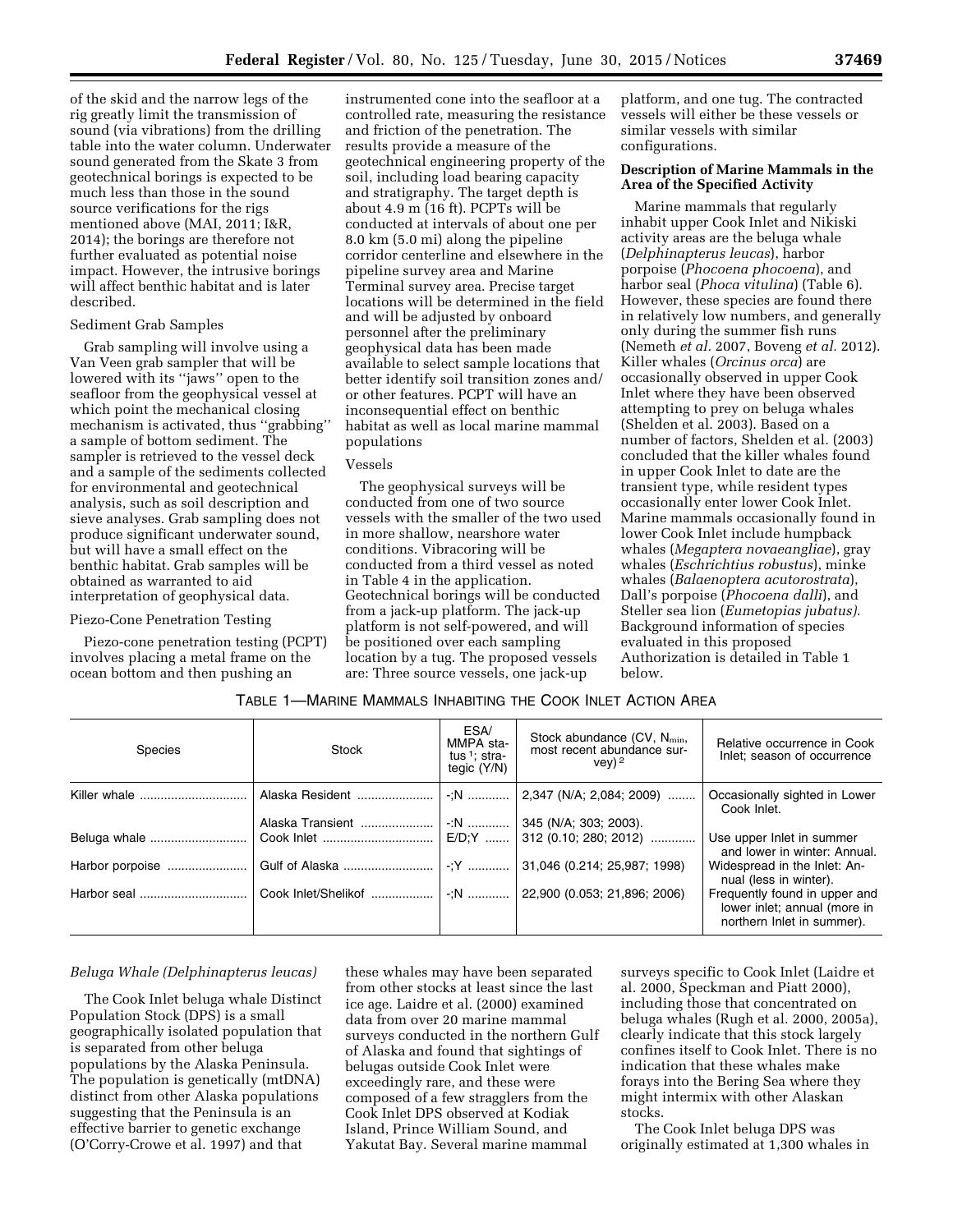1979 (Calkins 1989) and has been the focus of management concerns since experiencing a dramatic decline in the 1990s. Between 1994 and 1998 the stock declined 47%, which has been attributed to overharvesting by subsistence hunting. During that period, subsistence hunting was estimated to have annually removed 10–15% of the population. Only five belugas have been harvested since 1999, yet the population has continued to decline (Allen and Angliss 2014), with the most recent estimate at only 312 animals (Allen and Angliss 2014). The NMFS listed the population as ''depleted'' in 2000 as a consequence of the decline, and as ''endangered'' under the Endangered Species Act (ESA) in 2008 when the population failed to recover following a moratorium on subsistence harvest. In April 2011, the NMFS designated critical habitat for the Cook Inlet beluga whale under the ESA (Figure 2 in the application).

Prior to the decline, this DPS was believed to range throughout Cook Inlet and occasionally into Prince William Sound and Yakutat (Nemeth et al. 2007). However, the range has contracted coincident with the population reduction (Speckman and Piatt 2000). During the summer and fall, beluga whales are concentrated near the Susitna River mouth, Knik Arm, Turnagain Arm, and Chickaloon Bay (Nemeth et al. 2007) where they feed on migrating eulachon (*Thaleichthys pacifcus*) and salmon (Onchorhynchus spp.) (Moore et al. 2000). The limits of Critical Habitat Area 1 reflect the summer distribution (Figure 3 in the application). During the winter, beluga whales concentrate in deeper waters in the mid-inlet to Kalgin Island, and in the shallow waters along the west shore of Cook Inlet to Kamishak Bay. The limits of Critical Habitat Area 2 reflect the winter distribution. Some whales may also winter in and near Kachemak Bay.

Goetz et al. (2012) modeled beluga use in Cook Inlet based on the NMFS aerial surveys conducted between 1994 and 2008. The combined model results shown in Figure 3 in the application indicate a very clumped distribution of summering beluga whales, and that lower densities of belugas are expected to occur in most of the pipeline survey area (but not necessarily specific G&G survey locations; see Section 6.3 in the application) and the vicinity of the proposed Marine Terminal. However, beluga whales begin moving into Knik Arm around August 15 where they spend about a month feeding on Eagle River salmon. The area between Nikiski, Kenai, and Kalgin Island provides

important wintering habitat for Cook Inlet beluga whales. Use of this area would be expected between fall and spring, with animals largely absent during the summer months when G&G surveys would occur (Goetz *et al.* 2012).

### *Killer Whale (Orcinus orca)*

Two different stocks of killer whales inhabit the Cook Inlet region of Alaska: The Alaska Resident Stock and the Gulf of Alaska, Aleutian Islands, Bering Sea Transient Stock (Allen and Angliss 2014). The Alaska Resident stock is estimated at 2,347 animals and occurs from Southeast Alaska to the Bering Sea (Allen and Angliss 2014). Resident whales feed exclusively on fish and are genetically distinct from transient whales (Saulitis et al. 2000).

The transient whales feed primarily on marine mammals (Saulitis et al. 2000). The transient population inhabiting the Gulf of Alaska shares mitochondrial DNA haplotypes with whales found along the Aleutian Islands and the Bering Sea, suggesting a common stock, although there appears to be some subpopulation genetic structuring occurring to suggest the gene flow between groups is limited (see Allen and Angliss 2014). For the three regions combined, the transient population has been estimated at 587 animals (Allen and Angliss 2014).

Killer whales are occasionally observed in lower Cook Inlet, especially near Homer and Port Graham (Shelden et al. 2003, Rugh et al. 2005a). The few whales that have been photographically identified in lower Cook Inlet belong to resident groups more commonly found in nearby Kenai Fjords and Prince William Sound (Shelden et al. 2003). Prior to the 1980s, killer whale sightings in upper Cook Inlet were very rare. During aerial surveys conducted between 1993 and 2004, killer whales were observed on only three flights, all in the Kachemak and English Bay area (Rugh et al. 2005a). However, anecdotal reports of killer whales feeding on belugas in upper Cook Inlet began increasing in the 1990s, possibly in response to declines in sea lion and harbor seal prey elsewhere (Shelden et al. 2003). These sporadic ventures of transient killer whales into beluga summering grounds have been implicated as a possible contributor to the decline of Cook Inlet belugas in the 1990s, although the number of confirmed mortalities from killer whales is small (Shelden et al. 2003). If killer whales were to venture into upper Cook Inlet in 2015, they might be encountered during the G&G Program.

## *Harbor Porpoise (Phocoena phocoena)*

Harbor porpoise are small (approximately 1.2 m [4 ft] in length), relatively inconspicuous toothed whales. The Gulf of Alaska Stock is distributed from Cape Suckling to Unimak Pass and was most recently estimated at 31,046 animals (Allen and Angliss 2014). They are found primarily in coastal waters less than 100 m (328 ft) deep (Hobbs and Waite 2010) where they feed on Pacific herring (*Clupea pallasii*), other schooling fishes, and cephalopods.

Although they have been frequently observed during aerial surveys in Cook Inlet, most sightings of harbor porpoise are of single animals, and are concentrated at Chinitna and Tuxedni bays on the west side of lower Cook Inlet (Rugh et al. 2005a). Dahlheim et al. (2000) estimated the 1991 Cook Inletwide population at only 136 animals. Also, during marine mammal monitoring efforts conducted in upper Cook Inlet by Apache from 2012 to 2014, harbor porpoise represented less than 2% of all marine mammal sightings. However, they are one of the three marine mammals (besides belugas and harbor seals) regularly seen in upper Cook Inlet (Nemeth et al. 2007), especially during spring eulachon and summer salmon runs. Because harbor porpoise have been observed throughout Cook Inlet during the summer months, including mid-inlet waters, they represent species that might be encountered during G&G Program surveys in upper Cook Inlet.

### *Harbor Seal (Phoca vitulina)*

At over 150,000 animals state-wide (Allen and Angliss 2014), harbor seals are one of the more common marine mammal species in Alaskan waters. They are most commonly seen hauled out at tidal flats and rocky areas. Harbor seals feed largely on schooling fish such as Alaska pollock (Theragra chalcogramma), Pacific cod (Gadus macrocephalus), salmon, Pacific herring, eulachon, and squid. Although harbor seals may make seasonal movements in response to prey, they are resident to Alaska and do not migrate.

The Cook Inlet/Shelikof Stock, ranging from approximately Anchorage down along the south side of the Alaska Peninsula to Unimak Pass, has been recently estimated at a stable 22,900 (Allen and Angliss 2014). Large numbers concentrate at the river mouths and embayments of lower Cook Inlet, including the Fox River mouth in Kachemak Bay (Rugh et al. 2005a). Montgomery et al. (2007) recorded over 200 haulout sites in lower Cook Inlet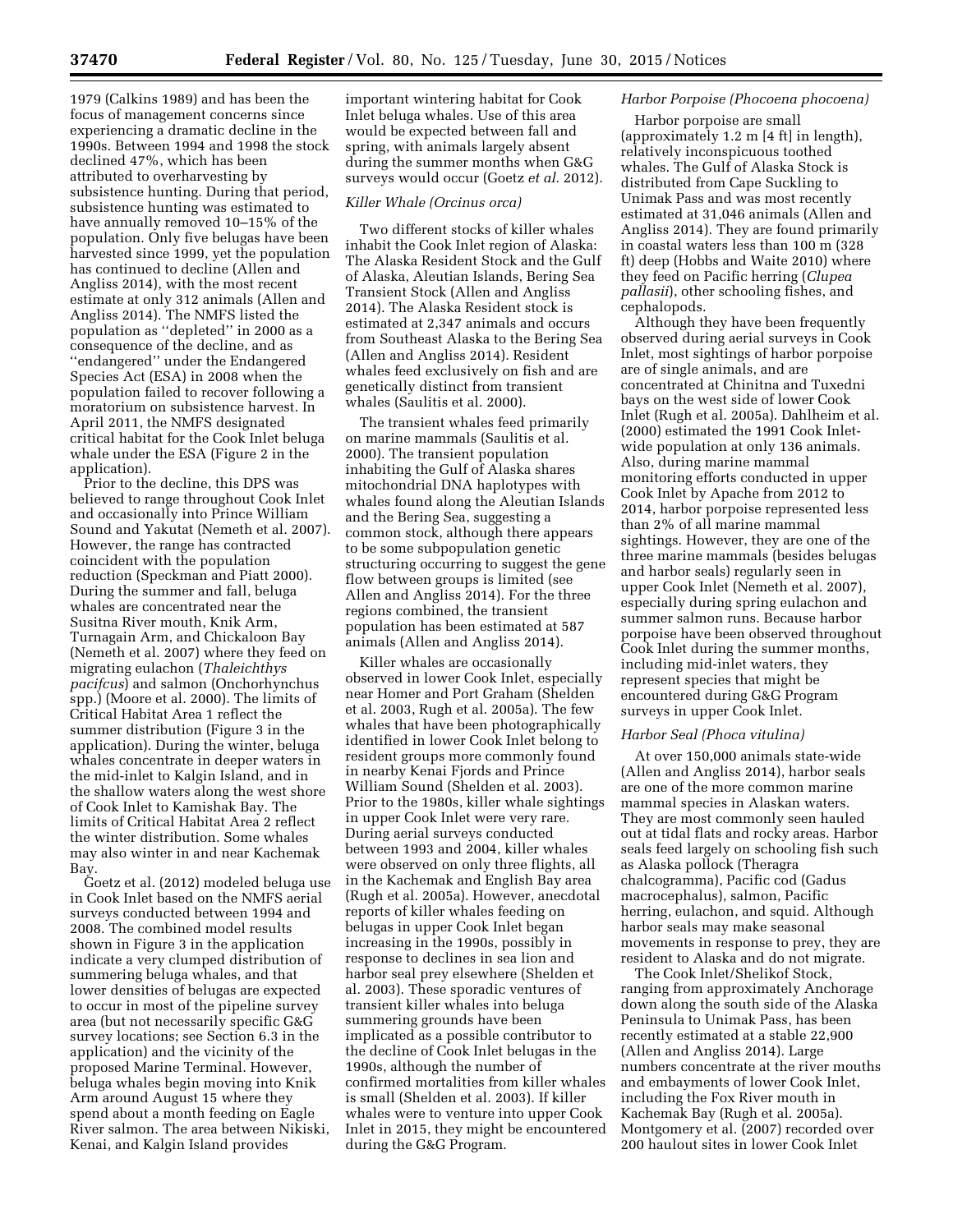alone. However, only a few dozen to a couple hundred seals seasonally occur in upper Cook Inlet (Rugh et al. 2005a), mostly at the mouth of the Susitna River where their numbers vary with the spring eulachon and summer salmon runs (Nemeth et al. 2007, Boveng et al. 2012). Review of NMFS aerial survey data collected from 1993–2012 (Shelden et al. 2013) finds that the annual high counts of seals hauled out in Cook Inlet ranged from about 100–380, with most of these animals hauling out at the mouths of the Theodore and Lewis Rivers. There are certainly thousands of harbor seals occurring in lower Cook Inlet, but no references have been found showing more than about 400 harbor seals occurring seasonally in upper Cook Inlet. In 2012, up to 100 harbor seals were observed hauled out at the mouths of the Theodore and Lewis rivers (located about 16 km [10 mi] northeast of the pipeline survey area) during monitoring activity associated with Apache's 2012 Cook Inlet seismic program, and harbor seals constituted 60 percent of all marine mammal sightings by Apache observers during 2012 to 2014 survey and monitoring efforts (L. Parker, Apache, pers. comm.). Montgomery et al. (2007) also found that seals elsewhere in Cook Inlet move in response to local steelhead (*Onchorhynchus mykiss*) and salmon runs. Harbor seals may be encountered during G&G surveys in Cook Inlet.

## *Humpback Whale (Megaptera novaeangliae)*

Although there is considerable distributional overlap in the humpback whale stocks that use Alaska, the whales seasonally found in lower Cook Inlet are probably of the Central North Pacific stock. Listed as endangered under the Endangered Species Act (ESA), this stock has recently been estimated at 7,469, with the portion of the stock that feeds in the Gulf of Alaska estimated at 2,845 animals (Allen and Angliss 2014). The Central North Pacific stock winters in Hawaii and summers from British Columbia to the Aleutian Islands (Calambokidis et al. 1997), including Cook Inlet.

Humpback use of Cook Inlet is largely confined to lower Cook Inlet. They have been regularly seen near Kachemak Bay during the summer months (Rugh et al. 2005a), and there is a whale-watching venture in Homer capitalizing on this seasonal event. There are anecdotal observations of humpback whales as far north as Anchor Point, with recent summer observations extending to Cape Starichkof (Owl Ridge 2014). Because of the southern distribution of humpbacks in Cook Inlet, it is unlikely that they

will be encountered during this activity in close enough proximity to cause Level B harassment and are not considered further in this proposed Authorization.

## *Gray Whale (Eschrichtius robustus)*

Each spring, the Eastern North Pacific stock of gray whale migrates 8,000 kilometers (5,000 miles) northward from breeding lagoons in Baja California to feeding grounds in the Bering and Chukchi seas, reversing their travel again in the fall (Rice and Wolman 1971). Their migration route is for the most part coastal until they reach the feeding grounds. A small portion of whales do not annually complete the full circuit, as small numbers can be found in the summer feeding along the Oregon, Washington, British Columbia, and Alaskan coasts (Rice et al. 1984, Moore et al. 2007).

Human exploitation reduced this stock to an estimated ''few thousand'' animals (Jones and Schwartz 2002). However, by the late 1980s, the stock was appearing to reach carrying capacity and estimated to be at 26,600 animals (Jones and Schwartz 2002). By 2002, that stock had been reduced to about 16,000 animals, especially following unusually high mortality events in 1999 and 2000 (Allen and Angliss 2014). The stock has continued to grow since then and is currently estimated at 19,126 animals with a minimum estimate of 18,017 (Carretta et al. 2013). Most gray whales migrate past the mouth of Cook Inlet to and from northern feeding grounds. However, small numbers of summering gray whales have been noted by fisherman near Kachemak Bay and north of Anchor Point. Further, summering gray whales were seen offshore of Cape Starichkof by marine mammal observers monitoring Buccaneer's Cosmopolitan drilling program in 2013 (Owl Ridge 2014). Regardless, gray whales are not expected to be encountered in upper Cook Inlet, where the activity is concentrated, north of Kachemak Bay. Therefore, it is unlikely that they will be encountered during this activity in close enough proximity to cause Level B harassment and are not considered further in this proposed Authorization.

## *Minke Whale (Balaenoptera acutorostrata)*

Minke whales are the smallest of the rorqual group of baleen whales reaching lengths of up to 35 feet. They are also the most common of the baleen whales, although there are no population estimates for the North Pacific, although estimates have been made for some portions of Alaska. Zerbini et al. (2006)

estimated the coastal population between Kenai Fjords and the Aleutian Islands at 1,233 animals.

During Cook Inlet-wide aerial surveys conducted from 1993 to 2004, minke whales were encountered only twice (1998, 1999), both times off Anchor Point 16 miles northwest of Homer. A minke whale was also reported off Cape Starichkof in 2011 (A. Holmes, pers. comm.) and 2013 (E. Fernandez and C. Hesselbach, pers. comm.), suggesting this location is regularly used by minke whales, including during the winter. Recently, several minke whales were recorded off Cape Starichkof in early summer 2013 during exploratory drilling conducted there (Owl Ridge 2014). There are no records north of Cape Starichkof, and this species is unlikely to be seen in upper Cook Inlet. There is little chance of encountering a minke whale during these activities and they are not analyzed further.

### *Dall's Porpoise (Phocoenoides dalli)*

Dall's porpoise are widely distributed throughout the North Pacific Ocean including Alaska, although they are not found in upper Cook Inlet and the shallower waters of the Bering, Chukchi, and Beaufort Seas (Allen and Angliss 2014). Compared to harbor porpoise, Dall's porpoise prefer the deep offshore and shelf slope waters. The Alaskan population has been estimated at 83,400 animals (Allen and Angliss 2014), making it one of the more common cetaceans in the state. Dall's porpoise have been observed in lower Cook Inlet, including Kachemak Bay and near Anchor Point (Owl Ridge 2014), but sightings there are rare. The concentration of sightings of Dall's porpoise in a southerly part of the Inlet suggest it is unlikely they will be encountered during AK LNG's activities and they are therefore not considered further in this analysis.

#### *Steller Sea Lion (Eumetopias jubatus)*

The Western Stock of the Steller sea lion is defined as all populations west of longitude 144° W to the western end of the Aleutian Islands. The most recent estimate for this stock is 45,649 animals (Allen and Angliss 2014), considerably less than that estimated 140,000 animals in the 1950s (Merrick et al. 1987). Because of this dramatic decline, the stock was listed under the ESA as a threatened DPS in 1990, and relisted as endangered in 1997. Critical habitat was designated in 1993, and is defined as a 20-nautical-mile radius around all major rookeries and haulout sites. The 20 nautical-mile buffer was established based on telemetry data that indicated these sea lions concentrated their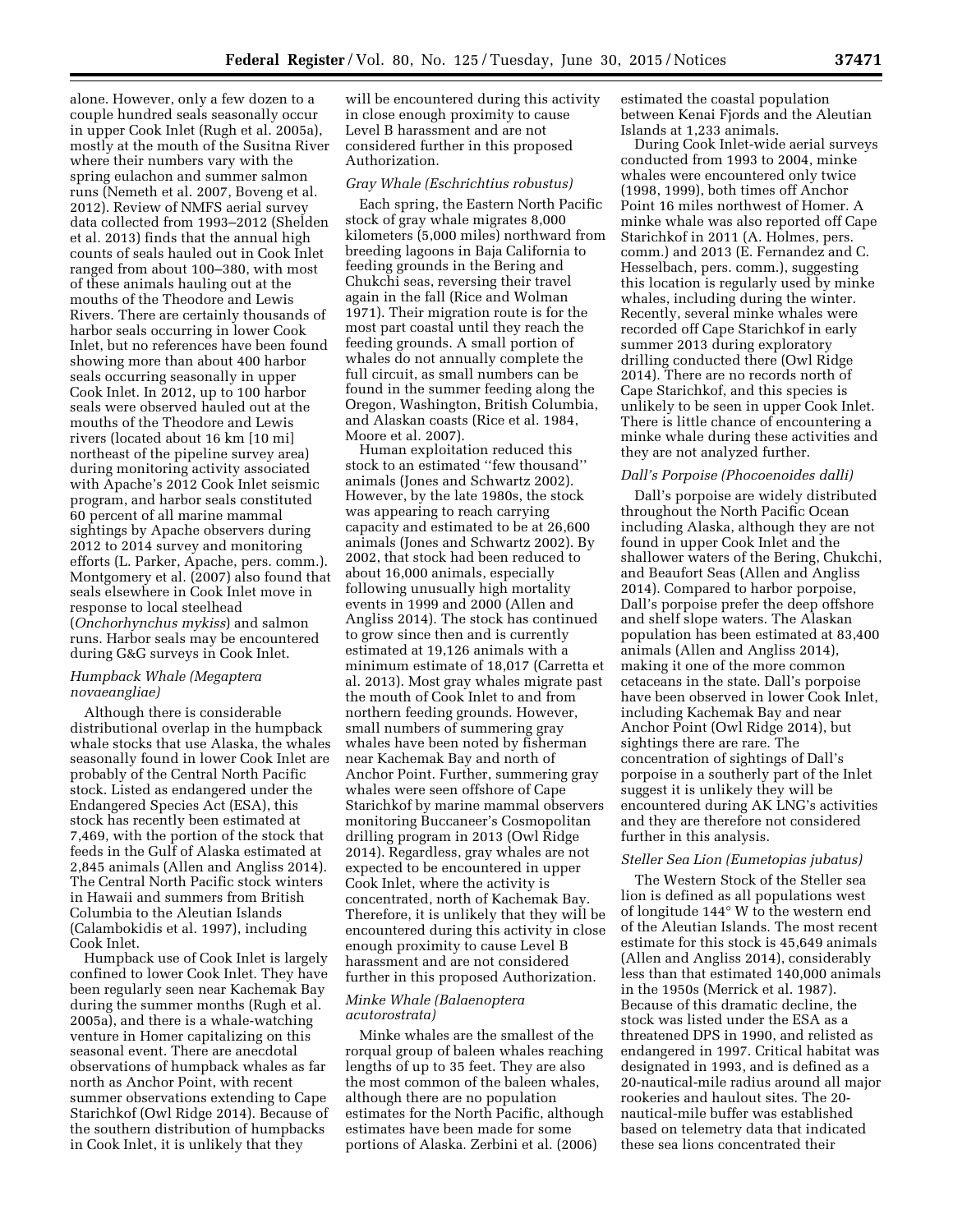summer foraging effort within this distance of rookeries and haul outs.

Steller sea lions inhabit lower Cook Inlet, especially in the vicinity of Shaw Island and Elizabeth Island (Nagahut Rocks) haulout sites (Rugh *et al.* 2005a), but are rarely seen in upper Cook Inlet (Nemeth *et al.* 2007). Of the 42 Steller sea lion groups recorded during Cook Inlet aerial surveys between 1993 and 2004, none were recorded north of Anchor Point and only one in the vicinity of Kachemak Bay (Rugh *et al.*  2005a). Marine mammal observers associated with Buccaneer's drilling project off Cape Starichkof did observe seven Steller sea lions during the summer of 2013 (Owl Ridge 2014).

The upper reaches of Cook Inlet may not provide adequate foraging conditions for sea lions for establishing a major haul out presence. Steller sea lions feed largely on walleye pollock (*Theragra chalcogramma*), salmon (*Onchorhyncus spp.*), and arrowtooth flounder (*Atheresthes stomias*) during the summer, and walleye pollock and Pacific cod (*Gadus macrocephalus*) during the winter (Sinclair and Zeppelin 2002), none of which, except for salmon, are found in abundance in upper Cook Inlet (Nemeth *et al.* 2007). Steller sea lions are unlikely to be encountered during operations in upper Cook Inlet, as they are primarily encountered along the Kenai Peninsula, especially closer to Anchor Point, and therefore they are not considered further in this proposed Authorization.

## **Potential Effects of the Specified Activity on Marine Mammals and Their Habitat**

This section includes a summary and discussion of the ways that components (*e.g.,* seismic airgun operations, subbottom profiler chirper and boomer) of the specified activity may impact marine mammals. The ''Estimated Take by Incidental Harassment'' section later in this document will include a quantitative analysis of the number of individuals that NMFS expects to be taken by this activity. The ''Negligible Impact Analysis'' section will include the analysis of how this specific proposed activity would impact marine mammals and will consider the content of this section, the ''Estimated Take by Incidental Harassment'' section, the ''Proposed Mitigation'' section, and the ''Anticipated Effects on Marine Mammal Habitat'' section to draw conclusions regarding the likely impacts of this activity on the reproductive success or survivorship of individuals and from that on the affected marine mammal populations or stocks.

NMFS intends to provide a background of potential effects of AK LNG's activities in this section. Operating active acoustic sources have the potential for adverse effects on marine mammals. The majority of anticipated impacts would be from the use of these sources.

#### **Acoustic Impacts**

When considering the influence of various kinds of sound on the marine environment, it is necessary to understand that different kinds of marine life are sensitive to different frequencies of sound. Current data indicate that not all marine mammal species have equal hearing capabilities (Richardson *et al.,* 1995; Southall *et al.,*  1997; Wartzok and Ketten, 1999; Au and Hastings, 2008).

Southall *et al.* (2007) designated ''functional hearing groups'' for marine mammals based on available behavioral data; audiograms derived from auditory evoked potentials; anatomical modeling; and other data. Southall *et al.* (2007) also estimated the lower and upper frequencies of functional hearing for each group. However, animals are less sensitive to sounds at the outer edges of their functional hearing range and are more sensitive to a range of frequencies within the middle of their functional hearing range.

The functional groups applicable to this proposed survey and the associated frequencies are:

• Low frequency cetaceans (13 species of mysticetes): Functional hearing estimates occur between approximately 7 Hertz (Hz) and 25 kHz (extended from 22 kHz based on data indicating that some mysticetes can hear above 22 kHz; Au *et al.,* 2006; Lucifredi and Stein, 2007; Ketten and Mountain, 2009; Tubelli *et al.,* 2012);

• Mid-frequency cetaceans (32 species of dolphins, six species of larger toothed whales, and 19 species of beaked and bottlenose whales): Functional hearing estimates occur between approximately 150 Hz and 160 kHz;

• High-frequency cetaceans (eight species of true porpoises, six species of river dolphins, *Kogia,* the franciscana, and four species of *cephalorhynchids*): Functional hearing estimates occur between approximately 200 Hz and 180 kHz; and

• Pinnipeds in water: Phocid (true seals) functional hearing estimates occur between approximately 75 Hz and 100 kHz (Hemila *et al.,* 2006; Mulsow *et al.,*  2011; Reichmuth *et al.,* 2013) and otariid (seals and sea lions) functional hearing estimates occur between approximately 100 Hz to 40 kHz.

As mentioned previously in this document, four marine mammal species (3 odontocetes and 1 phocid) would likely occur in the proposed action area. Table 2 presents the classification of these species into their respective functional hearing group. NMFS consider a species' functional hearing group when analyzing the effects of exposure to sound on marine mammals.

TABLE 2—CLASSIFICATION OF MARINE MAMMALS THAT COULD POTEN-TIALLY OCCUR IN THE PROPOSED ACTIVITY AREA IN COOK INLET, 2015 BY FUNCTIONAL HEARING GROUP (SOUTHALL *et al.,* 2007)

| Mid-frequency hear-<br>ing range.  | Beluga whale, killer<br>whale |
|------------------------------------|-------------------------------|
| High Frequency Hear-<br>ing Range. | Harbor porpoise.              |
| Pinnipeds in Water                 | Harbor seal.                  |
| Hearing Range.                     |                               |

## *1. Potential Effects of Airgun Sounds on Marine Mammals*

The effects of sounds from airgun operations might include one or more of the following: Tolerance, masking of natural sounds, behavioral disturbance, temporary or permanent impairment, or non-auditory physical or physiological effects (Richardson *et al.,* 1995; Gordon *et al.,* 2003; Nowacek *et al.,* 2007; Southall *et al.,* 2007). The effects of noise on marine mammals are highly variable, often depending on species and contextual factors (based on Richardson *et al.,* 1995).

#### Tolerance

Studies on marine mammals' tolerance to sound in the natural environment are relatively rare. Richardson *et al.* (1995) defined tolerance as the occurrence of marine mammals in areas where they are exposed to human activities or manmade noise. In many cases, tolerance develops by the animal habituating to the stimulus (*i.e.,* the gradual waning of responses to a repeated or ongoing stimulus) (Richardson, *et al.,* 1995), but because of ecological or physiological requirements, many marine animals may need to remain in areas where they are exposed to chronic stimuli (Richardson, *et al.,* 1995).

Numerous studies have shown that pulsed sounds from airguns are often readily detectable in the water at distances of many kilometers. Several studies have also shown that marine mammals at distances of more than a few kilometers from operating seismic vessels often show no apparent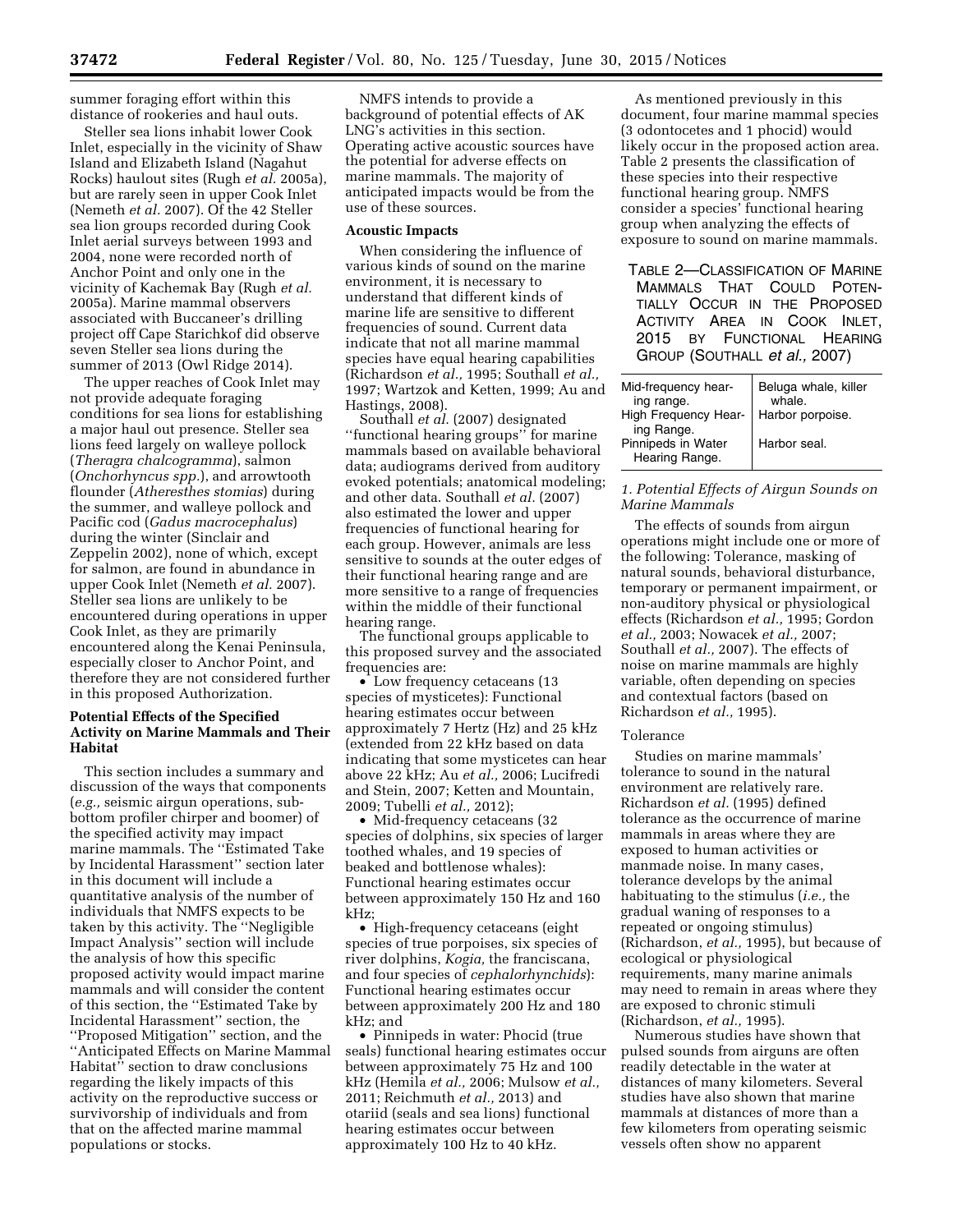response. That is often true even in cases when the pulsed sounds must be readily audible to the animals based on measured received levels and the hearing sensitivity of the marine mammal group. Although various baleen whales and toothed whales, and (less frequently) pinnipeds have been shown to react behaviorally to airgun pulses under some conditions, at other times marine mammals of all three types have shown no overt reactions (Stone, 2003; Stone and Tasker, 2006; Moulton *et al.* 2005, 2006) and (MacLean and Koski, 2005; Bain and Williams, 2006).

Weir (2008) observed marine mammal responses to seismic pulses from a 24 airgun array firing a total volume of either  $5,085$  in<sup>3</sup> or  $3,147$  in<sup>3</sup> in Angolan waters between August 2004 and May 2005. Weir (2008) recorded a total of 207 sightings of humpback whales (n =  $66$ , sperm whales  $(n = 124)$ , and Atlantic spotted dolphins  $(n = 17)$  and reported that there were no significant differences in encounter rates (sightings per hour) for humpback and sperm whales according to the airgun array's operational status (*i.e.,* active versus silent).

Bain and Williams (2006) examined the effects of a large airgun array (maximum total discharge volume of 1,100 in3) on six species in shallow waters off British Columbia and Washington: harbor seal, California sea lion (*Zalophus californianus*), Steller sea lion (*Eumetopias jubatus*), gray whale (*Eschrichtius robustus*), Dall's porpoise (*Phocoenoides dalli*), and harbor porpoise. Harbor porpoises showed reactions at received levels less than 155 dB re:  $1 \mu$ Pa at a distance of greater than 70 km (43 mi) from the seismic source (Bain and Williams, 2006). However, the tendency for greater responsiveness by harbor porpoise is consistent with their relative responsiveness to boat traffic and some other acoustic sources (Richardson, *et al.,* 1995; Southall, *et al.,* 2007). In contrast, the authors reported that gray whales seemed to tolerate exposures to sound up to approximately 170 dB re: 1 µPa (Bain and Williams, 2006) and Dall's porpoises occupied and tolerated areas receiving exposures of 170–180 dB re: 1 μPa (Bain and Williams, 2006; Parsons, *et al.,* 2009). The authors observed several gray whales that moved away from the airguns toward deeper water where sound levels were higher due to propagation effects resulting in higher noise exposures (Bain and Williams, 2006). However, it is unclear whether their movements reflected a response to the sounds (Bain and Williams, 2006). Thus, the authors surmised that the lack of gray whale

responses to higher received sound levels were ambiguous at best because one expects the species to be the most sensitive to the low-frequency sound emanating from the airguns (Bain and Williams, 2006).

Pirotta *et al.* (2014) observed shortterm responses of harbor porpoises to a two-dimensional (2-D) seismic survey in an enclosed bay in northeast Scotland which did not result in broad-scale displacement. The harbor porpoises that remained in the enclosed bay area reduced their buzzing activity by 15 percent during the seismic survey (Pirotta, *et al.,* 2014). Thus, the authors suggest that animals exposed to anthropogenic disturbance may make trade-offs between perceived risks and the cost of leaving disturbed areas (Pirotta, *et al.,* 2014).

## Masking

Marine mammals use acoustic signals for a variety of purposes, which differ among species, but include communication between individuals, navigation, foraging, reproduction, avoiding predators, and learning about their environment (Erbe and Farmer, 2000; Tyack, 2000).

The term masking refers to the inability of an animal to recognize the occurrence of an acoustic stimulus because of interference of another acoustic stimulus (Clark *et al.,* 2009). Thus, masking is the obscuring of sounds of interest by other sounds, often at similar frequencies. It is a phenomenon that affects animals that are trying to receive acoustic information about their environment, including sounds from other members of their species, predators, prey, and sounds that allow them to orient in their environment. Masking these acoustic signals can disturb the behavior of individual animals, groups of animals, or entire populations.

Introduced underwater sound may, through masking, reduce the effective communication distance of a marine mammal species if the frequency of the source is close to that used as a signal by the marine mammal, and if the anthropogenic sound is present for a significant fraction of the time (Richardson *et al.,* 1995).

Marine mammals are thought to be able to compensate for masking by adjusting their acoustic behavior through shifting call frequencies, increasing call volume, and increasing vocalization rates. For example in one study, blue whales increased call rates when exposed to noise from seismic surveys in the St. Lawrence Estuary (Di Iorio and Clark, 2010). Other studies reported that some North Atlantic right

whales exposed to high shipping noise increased call frequency (Parks *et al.,*  2007) and some humpback whales responded to low-frequency active sonar playbacks by increasing song length (Miller *et al.,* 2000). Additionally, beluga whales change their vocalizations in the presence of high background noise possibly to avoid masking calls (Au *et al.,* 1985; Lesage *et al.,* 1999; Scheifele *et al.,* 2005).

Studies have shown that some baleen and toothed whales continue calling in the presence of seismic pulses, and some researchers have heard these calls between the seismic pulses (*e.g.,*  Richardson *et al.,* 1986; McDonald *et al.,*  1995; Greene *et al.,* 1999; Nieukirk *et al.,* 2004; Smultea *et al.,* 2004; Holst *et al.,* 2005a, 2005b, 2006; and Dunn and Hernandez, 2009).

In contrast, Clark and Gagnon (2006) reported that fin whales in the northeast Pacific Ocean went silent for an extended period starting soon after the onset of a seismic survey in the area. Similarly, NMFS is aware of one report that observed sperm whales ceased calls when exposed to pulses from a very distant seismic ship (Bowles *et al.,*  1994). However, more recent studies have found that sperm whales continued calling in the presence of seismic pulses (Madsen *et al.,* 2002; Tyack *et al.,* 2003; Smultea *et al.,* 2004; Holst *et al.,* 2006; and Jochens *et al.,*  2008).

Risch *et al.* (2012) documented reductions in humpback whale vocalizations in the Stellwagen Bank National Marine Sanctuary concurrent with transmissions of the Ocean Acoustic Waveguide Remote Sensing (OAWRS) low-frequency fish sensor system at distances of 200 km (124 mi) from the source. The recorded OAWRS produced series of frequency modulated pulses and the signal received levels ranged from 88 to 110 dB re:  $1 \mu Pa$ (Risch, *et al.,* 2012). The authors hypothesized that individuals did not leave the area but instead ceased singing and noted that the duration and frequency range of the OAWRS signals (a novel sound to the whales) were similar to those of natural humpback whale song components used during mating (Risch *et al.,* 2012). Thus, the novelty of the sound to humpback whales in the study area provided a compelling contextual probability for the observed effects (Risch *et al.,* 2012). However, the authors did not state or imply that these changes had long-term effects on individual animals or populations (Risch *et al.,* 2012).

Several studies have also reported hearing dolphins and porpoises calling while airguns were operating (*e.g.,*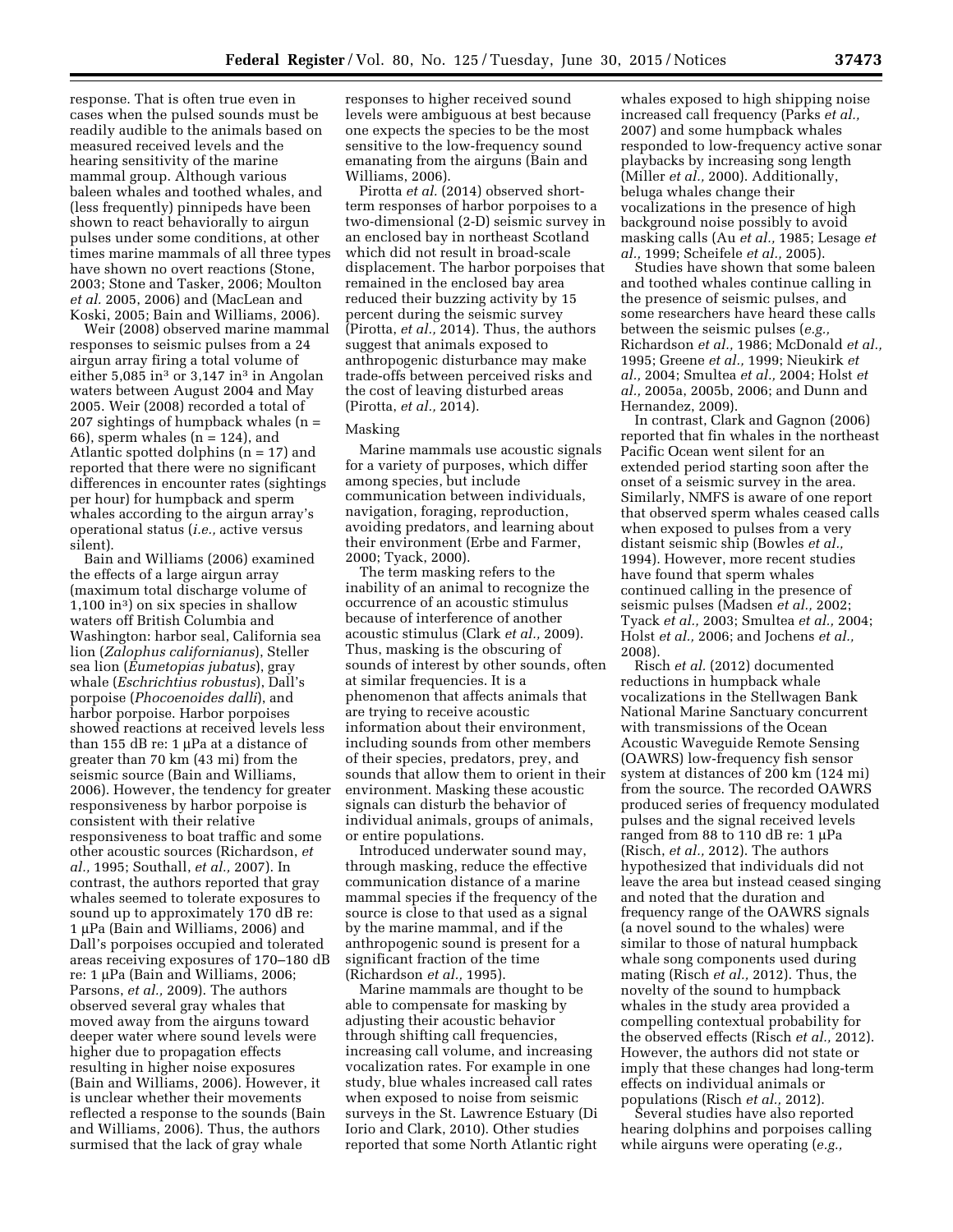Gordon *et al.,* 2004; Smultea *et al.,* 2004; Holst *et al.,* 2005a, b; and Potter *et al.,*  2007). The sounds important to small odontocetes are predominantly at much higher frequencies than the dominant components of airgun sounds, thus limiting the potential for masking in those species.

Although some degree of masking is inevitable when high levels of manmade broadband sounds are present in the sea, marine mammals have evolved systems and behavior that function to reduce the impacts of masking. Odontocete conspecifics may readily detect structured signals, such as the echolocation click sequences of small toothed whales even in the presence of strong background noise because their frequency content and temporal features usually differ strongly from those of the background noise (Au and Moore, 1988, 1990). The components of background noise that are similar in frequency to the sound signal in question primarily determine the degree of masking of that signal.

Redundancy and context can also facilitate detection of weak signals. These phenomena may help marine mammals detect weak sounds in the presence of natural or manmade noise. Most masking studies in marine mammals present the test signal and the masking noise from the same direction. The sound localization abilities of marine mammals suggest that, if signal and noise come from different directions, masking would not be as severe as the usual types of masking studies might suggest (Richardson *et al.,*  1995). The dominant background noise may be highly directional if it comes from a particular anthropogenic source such as a ship or industrial site. Directional hearing may significantly reduce the masking effects of these sounds by improving the effective signal-to-noise ratio. In the cases of higher frequency hearing by the bottlenose dolphin, beluga whale, and killer whale, empirical evidence confirms that masking depends strongly on the relative directions of arrival of sound signals and the masking noise (Penner *et al.,* 1986; Dubrovskiy, 1990; Bain *et al.,* 1993; Bain and Dahlheim, 1994). Toothed whales and probably other marine mammals as well, have additional capabilities besides directional hearing that can facilitate detection of sounds in the presence of background noise. There is evidence that some toothed whales can shift the dominant frequencies of their echolocation signals from a frequency range with a lot of ambient noise toward frequencies with less noise (Au *et al.,*  1974, 1985; Moore and Pawloski, 1990;

Thomas and Turl, 1990; Romanenko and Kitain, 1992; Lesage *et al.,* 1999). A few marine mammal species increase the source levels or alter the frequency of their calls in the presence of elevated sound levels (Dahlheim, 1987; Au, 1993; Lesage *et al.,* 1993, 1999; Terhune, 1999; Foote *et al.,* 2004; Parks *et al.,* 2007, 2009; Di Iorio and Clark, 2010; Holt *et al.,* 2009).

These data demonstrating adaptations for reduced masking pertain mainly to the very high frequency echolocation signals of toothed whales. There is less information about the existence of corresponding mechanisms at moderate or low frequencies or in other types of marine mammals. For example, Zaitseva *et al.* (1980) found that, for the bottlenose dolphin, the angular separation between a sound source and a masking noise source had little effect on the degree of masking when the sound frequency was 18 kHz, in contrast to the pronounced effect at higher frequencies. Studies have noted directional hearing at frequencies as low as 0.5–2 kHz in several marine mammals, including killer whales (Richardson *et al.,* 1995a). This ability may be useful in reducing masking at these frequencies. In summary, high levels of sound generated by anthropogenic activities may act to mask the detection of weaker biologically important sounds by some marine mammals. This masking may be more prominent for lower frequencies. For higher frequencies, such as that used in echolocation by toothed whales, several mechanisms are available that may allow them to reduce the effects of such masking.

## Behavioral Disturbance

Marine mammals may behaviorally react to sound when exposed to anthropogenic noise. Reactions to sound, if any, depend on species, state of maturity, experience, current activity, reproductive state, time of day, and many other factors (Richardson *et al.,*  1995; Wartzok *et al.,* 2004; Southall *et al.,* 2007; Weilgart, 2007).

Types of behavioral reactions can include the following: Changing durations of surfacing and dives, number of blows per surfacing, or moving direction and/or speed; reduced/increased vocal activities; changing/cessation of certain behavioral activities (such as socializing or feeding); visible startle response or aggressive behavior (such as tail/fluke slapping or jaw clapping); avoidance of areas where noise sources are located; and/or flight responses (*e.g.,* pinnipeds flushing into water from haulouts or rookeries).

The biological significance of many of these behavioral disturbances is difficult to predict, especially if the detected disturbances appear minor. However, one could expect the consequences of behavioral modification to be biologically significant if the change affects growth, survival, and/or reproduction (*e.g.,* Lusseau and Bejder, 2007; Weilgart, 2007). Examples of behavioral modifications that could impact growth, survival, or reproduction include:

• Drastic changes in diving/surfacing patterns (such as those associated with beaked whale stranding related to exposure to military mid-frequency tactical sonar);

• Permanent habitat abandonment due to loss of desirable acoustic environment; and

• Disruption of feeding or social interaction resulting in significant energetic costs, inhibited breeding, or cow-calf separation.

The onset of behavioral disturbance from anthropogenic noise depends on both external factors (characteristics of noise sources and their paths) and the receiving animals (hearing, motivation, experience, demography) and is also difficult to predict (Richardson *et al.,*  1995; Southall *et al.,* 2007). Many studies have also shown that marine mammals at distances more than a few kilometers away often show no apparent response when exposed to seismic activities (*e.g.,* Madsen & Mohl, 2000 for sperm whales; Malme *et al.,* 1983, 1984 for gray whales; and Richardson *et al.,*  1986 for bowhead whales). Other studies have shown that marine mammals continue important behaviors in the presence of seismic pulses (*e.g.,*  Dunn & Hernandez, 2009 for blue whales; Greene Jr. *et al.,* 1999 for bowhead whales; Holst and Beland, 2010; Holst and Smultea, 2008; Holst *et al.,* 2005; Nieukirk *et al.,* 2004; Richardson, *et al.,* 1986; Smultea *et al.,*  2004).

*Baleen Whales:* Studies have shown that underwater sounds from seismic activities are often readily detectable by baleen whales in the water at distances of many kilometers (Castellote *et al.,*  2012 for fin whales).

Observers have seen various species of *Balaenoptera* (blue, sei, fin, and minke whales) in areas ensonified by airgun pulses (Stone, 2003; MacLean and Haley, 2004; Stone and Tasker, 2006), and have localized calls from blue and fin whales in areas with airgun operations (*e.g.,* McDonald *et al.,* 1995; Dunn and Hernandez, 2009; Castellote *et al.,* 2010). Sightings by observers on seismic vessels off the United Kingdom from 1997 to 2000 suggest that, during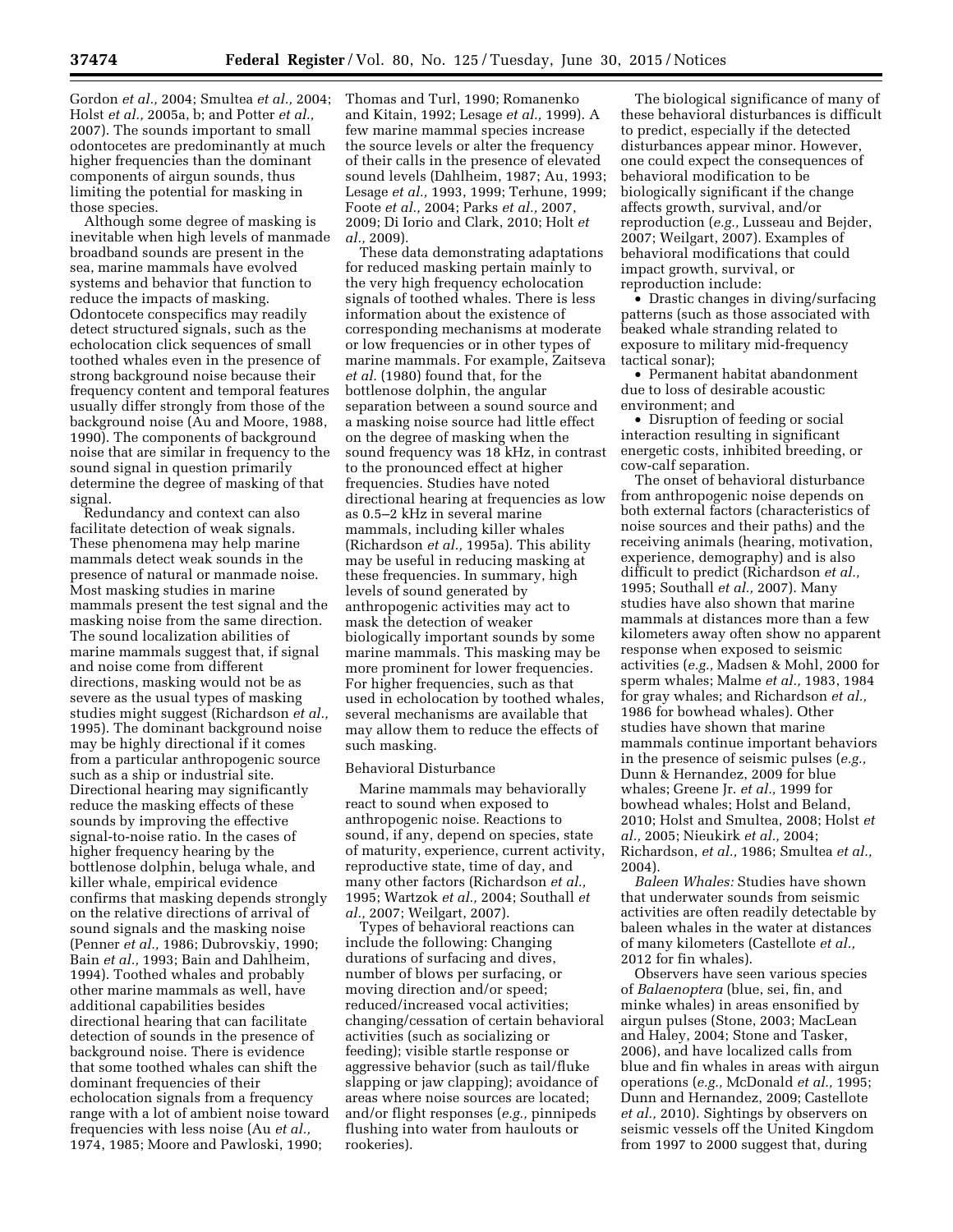times of good visibility, sighting rates for mysticetes (mainly fin and sei whales) were similar when large arrays of airguns were shooting versus silent (Stone, 2003; Stone and Tasker, 2006). However, these whales tended to exhibit localized avoidance, remaining significantly further (on average) from the airgun array during seismic operations compared with non-seismic periods (Stone and Tasker, 2006).

Ship-based monitoring studies of baleen whales (including blue, fin, sei, minke, and humpback whales) in the northwest Atlantic found that overall, this group had lower sighting rates during seismic versus non-seismic periods (Moulton and Holst, 2010). The authors observed that baleen whales as a group were significantly farther from the vessel during seismic compared with non-seismic periods. Moreover, the authors observed that the whales swam away more often from the operating seismic vessel (Moulton and Holst, 2010). Initial sightings of blue and minke whales were significantly farther from the vessel during seismic operations compared to non-seismic periods and the authors observed the same trend for fin whales (Moulton and Holst, 2010). Also, the authors observed that minke whales most often swam away from the vessel when seismic operations were underway (Moulton and Holst, 2010).

*Toothed Whales:* Few systematic data are available describing reactions of toothed whales to noise pulses. However, systematic work on sperm whales is underway (*e.g.,* Gordon *et al.,*  2006; Madsen *et al.,* 2006; Winsor and Mate, 2006; Jochens *et al.,* 2008; Miller *et al.,* 2009) and there is an increasing amount of information about responses of various odontocetes, including killer whales and belugas, to seismic surveys based on monitoring studies (*e.g.,* Stone, 2003; Smultea *et al.,* 2004; Moulton and Miller, 2005; Bain and Williams, 2006; Holst *et al.,* 2006; Stone and Tasker, 2006; Potter *et al.,* 2007; Hauser *et al.,*  2008; Holst and Smultea, 2008; Weir, 2008; Barkaszi *et al.,* 2009; Richardson *et al.,* 2009; Moulton and Holst, 2010). Reactions of toothed whales to large arrays of airguns are variable and, at least for delphinids, seem to be confined to a smaller radius than has been observed for mysticetes.

Observers stationed on seismic vessels operating off the United Kingdom from 1997–2000 have provided data on the occurrence and behavior of various toothed whales exposed to seismic pulses (Stone, 2003; Gordon *et al.,* 2004). The studies note that killer whales were significantly farther from large airgun arrays during

periods of active airgun operations compared with periods of silence. The displacement of the median distance from the array was approximately 0.5 km (0.3 mi) or more. Killer whales also appear to be more tolerant of seismic shooting in deeper water (Stone, 2003; Gordon *et al.,* 2004).

The beluga may be a species that (at least in certain geographic areas) shows long-distance avoidance of seismic vessels. Aerial surveys during seismic operations in the southeastern Beaufort Sea recorded much lower sighting rates of beluga whales within 10–20 km (6.2– 12.4 mi) of an active seismic vessel. These results were consistent with the low number of beluga sightings reported by observers aboard the seismic vessel, suggesting that some belugas might have been avoiding the seismic operations at distances of 10–20 km (6.2–12.4 mi) (Miller *et al.,* 2005).

## Delphinids

Seismic operators and protected species observers (observers) on seismic vessels regularly see dolphins and other small toothed whales near operating airgun arrays, but in general there is a tendency for most delphinids to show some avoidance of operating seismic vessels (*e.g.,* Goold, 1996a,b,c; Calambokidis and Osmek, 1998; Stone, 2003; Moulton and Miller, 2005; Holst *et al.,* 2006; Stone and Tasker, 2006; Weir, 2008; Richardson *et al.,* 2009; Barkaszi *et al.,* 2009; Moulton and Holst, 2010). Some dolphins seem to be attracted to the seismic vessel and floats, and some ride the bow wave of the seismic vessel even when large arrays of airguns are firing (*e.g.,*  Moulton and Miller, 2005). Nonetheless, there have been indications that small toothed whales sometimes move away or maintain a somewhat greater distance from the vessel when a large array of airguns is operating than when it is silent (*e.g.,* Goold, 1996a,b,c; Stone and Tasker, 2006; Weir, 2008, Barry *et al.,*  2010; Moulton and Holst, 2010). In most cases, the avoidance radii for delphinids appear to be small, on the order of one km or less, and some individuals show no apparent avoidance.

Captive bottlenose dolphins exhibited changes in behavior when exposed to strong pulsed sounds similar in duration to those typically used in seismic surveys (Finneran *et al.,* 2000, 2002, 2005). However, the animals tolerated high received levels of sound (pk–pk level >200 dB re 1  $\mu$ Pa) before exhibiting aversive behaviors.

### Porpoises

Results for porpoises depend upon the species. The limited available data suggest that harbor porpoises show stronger avoidance of seismic operations than do Dall's porpoises (Stone, 2003; MacLean and Koski, 2005; Bain and Williams, 2006; Stone and Tasker, 2006). Dall's porpoises seem relatively tolerant of airgun operations (MacLean and Koski, 2005; Bain and Williams, 2006), although they too have been observed to avoid large arrays of operating airguns (Calambokidis and Osmek, 1998; Bain and Williams, 2006). This apparent difference in responsiveness of these two porpoise species is consistent with their relative responsiveness to boat traffic and some other acoustic sources (Richardson *et al.,* 1995; Southall *et al.,* 2007).

#### Pinnipeds

Pinnipeds are not likely to show a strong avoidance reaction to the airgun sources proposed for use. Visual monitoring from seismic vessels has shown only slight (if any) avoidance of airguns by pinnipeds and only slight (if any) changes in behavior. Monitoring work in the Alaskan Beaufort Sea during 1996–2001 provided considerable information regarding the behavior of Arctic ice seals exposed to seismic pulses (Harris *et al.,* 2001; Moulton and Lawson, 2002). These seismic projects usually involved arrays of 6 to 16 airguns with total volumes of 560 to 1,500 in3. The combined results suggest that some seals avoid the immediate area around seismic vessels. In most survey years, ringed seal (*Phoca hispida*) sightings tended to be farther away from the seismic vessel when the airguns were operating than when they were not (Moulton and Lawson, 2002). However, these avoidance movements were relatively small, on the order of 100 m (328 ft) to a few hundreds of meters, and many seals remained within 100–200 m (328–656 ft) of the trackline as the operating airgun array passed by the animals. Seal sighting rates at the water surface were lower during airgun array operations than during no-airgun periods in each survey year except 1997. Similarly, seals are often very tolerant of pulsed sounds from seal-scaring devices (Mate and Harvey, 1987; Jefferson and Curry, 1994; Richardson *et al.,* 1995). However, initial telemetry work suggests that avoidance and other behavioral reactions by two other species of seals to small airgun sources may at times be stronger than evident to date from visual studies of pinniped reactions to airguns (Thompson *et al.,*  1998).

#### Hearing Impairment

Exposure to high intensity sound for a sufficient duration may result in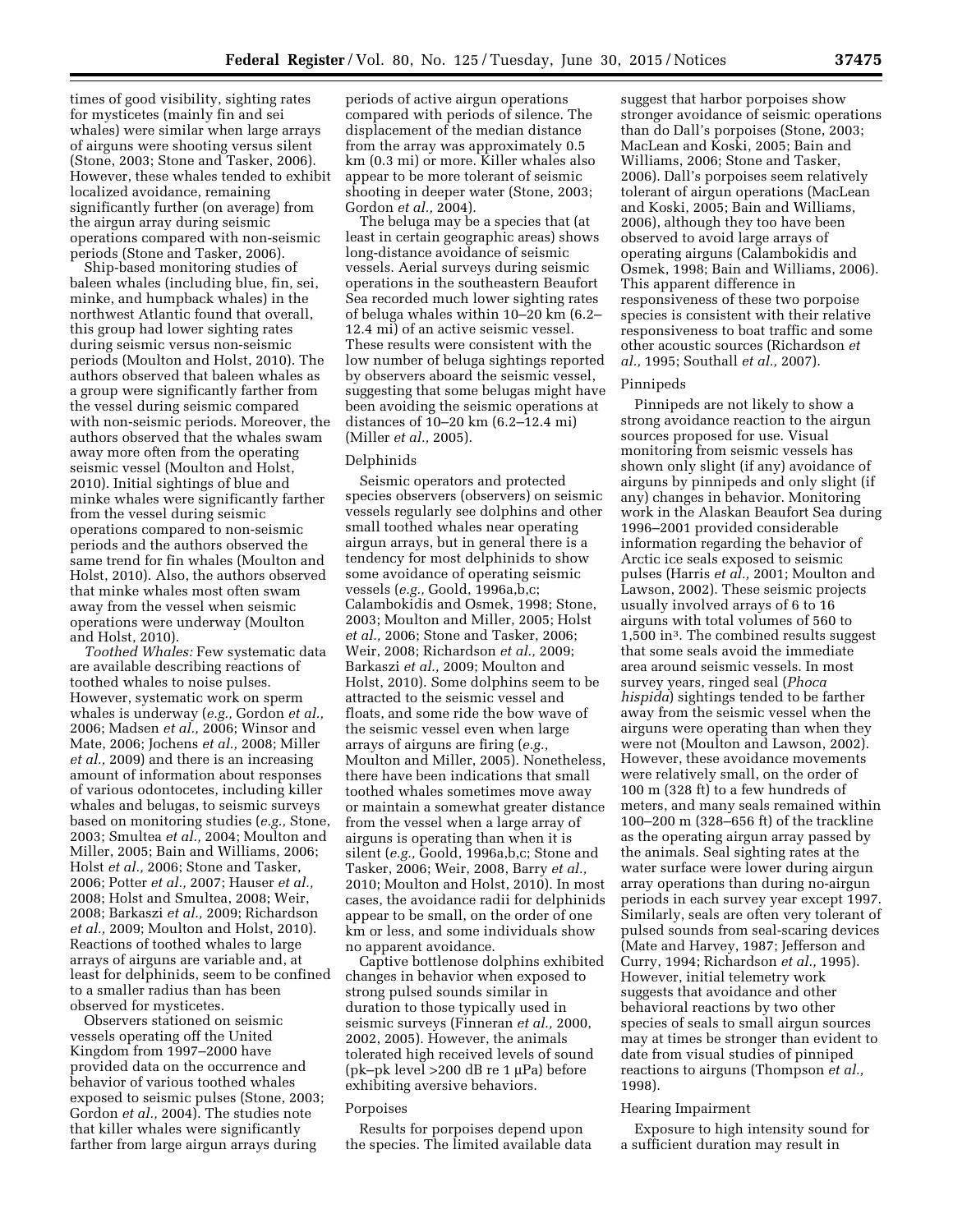auditory effects such as a noise-induced threshold shift—an increase in the auditory threshold after exposure to noise (Finneran *et al.,* 2005). Factors that influence the amount of threshold shift include the amplitude, duration, frequency content, temporal pattern, and energy distribution of noise exposure. The magnitude of hearing threshold shift normally decreases over time following cessation of the noise exposure. The amount of threshold shift just after exposure is the initial threshold shift. If the threshold shift eventually returns to zero (*i.e.,* the threshold returns to the pre-exposure value), it is a temporary threshold shift (Southall *et al.,* 2007).

*Threshold Shift (noise-induced loss of hearing)*—When animals exhibit reduced hearing sensitivity (*i.e.,* sounds must be louder for an animal to detect them) following exposure to an intense sound or sound for long duration, it is referred to as a noise-induced threshold shift (TS). An animal can experience temporary threshold shift (TTS) or permanent threshold shift (PTS). TTS can last from minutes or hours to days (*i.e.,* there is complete recovery), can occur in specific frequency ranges (*i.e.,*  an animal might only have a temporary loss of hearing sensitivity between the frequencies of 1 and 10 kHz), and can be of varying amounts (for example, an animal's hearing sensitivity might be reduced initially by only 6 dB or reduced by 30 dB). PTS is permanent, but some recovery is possible. PTS can also occur in a specific frequency range and amount as mentioned above for TTS.

The following physiological mechanisms are thought to play a role in inducing auditory TS: Effects to sensory hair cells in the inner ear that reduce their sensitivity, modification of the chemical environment within the sensory cells, residual muscular activity in the middle ear, displacement of certain inner ear membranes, increased blood flow, and post-stimulatory reduction in both efferent and sensory neural output (Southall *et al.,* 2007). The amplitude, duration, frequency, temporal pattern, and energy distribution of sound exposure all can affect the amount of associated TS and the frequency range in which it occurs. As amplitude and duration of sound exposure increase, so, generally, does the amount of TS, along with the recovery time. For intermittent sounds, less TS could occur than compared to a continuous exposure with the same energy (some recovery could occur between intermittent exposures depending on the duty cycle between sounds) (Kryter *et al.,* 1966; Ward,

1997). For example, one short but loud (higher SPL) sound exposure may induce the same impairment as one longer but softer sound, which in turn may cause more impairment than a series of several intermittent softer sounds with the same total energy (Ward, 1997). Additionally, though TTS is temporary, prolonged exposure to sounds strong enough to elicit TTS, or shorter-term exposure to sound levels well above the TTS threshold, can cause PTS, at least in terrestrial mammals (Kryter, 1985). Although in the case of the proposed seismic survey, NMFS does not expect that animals would experience levels high enough or durations long enough to result in PTS given that the airgun is a very low volume airgun, and the use of the airgun will be restricted to seven days in a small geographic area.

PTS is considered auditory injury (Southall *et al.,* 2007). Irreparable damage to the inner or outer cochlear hair cells may cause PTS; however, other mechanisms are also involved, such as exceeding the elastic limits of certain tissues and membranes in the middle and inner ears and resultant changes in the chemical composition of the inner ear fluids (Southall *et al.,*  2007).

Although the published body of scientific literature contains numerous theoretical studies and discussion papers on hearing impairments that can occur with exposure to a loud sound, only a few studies provide empirical information on the levels at which noise-induced loss in hearing sensitivity occurs in non-human animals.

Recent studies by Kujawa and Liberman (2009) and Lin *et al.* (2011) found that despite completely reversible threshold shifts that leave cochlear sensory cells intact, large threshold shifts could cause synaptic level changes and delayed cochlear nerve degeneration in mice and guinea pigs, respectively. NMFS notes that the high level of TTS that led to the synaptic changes shown in these studies is in the range of the high degree of TTS that Southall *et al.* (2007) used to calculate PTS levels. It is unknown whether smaller levels of TTS would lead to similar changes. NMFS, however, acknowledges the complexity of noise exposure on the nervous system, and will re-examine this issue as more data become available.

For marine mammals, published data are limited to the captive bottlenose dolphin, beluga, harbor porpoise, and Yangtze finless porpoise (Finneran *et al.,* 2000, 2002b, 2003, 2005a, 2007, 2010a, 2010b; Finneran and Schlundt, 2010; Lucke *et al.,* 2009; Mooney *et al.,* 

2009a, 2009b; Popov *et al.,* 2011a, 2011b; Kastelein *et al.,* 2012a; Schlundt *et al.,* 2000; Nachtigall *et al.,* 2003, 2004). For pinnipeds in water, data are limited to measurements of TTS in harbor seals, an elephant seal, and California sea lions (Kastak *et al.,* 1999, 2005; Kastelein *et al.,* 2012b).

Lucke *et al.* (2009) found a threshold shift (TS) of a harbor porpoise after exposing it to airgun noise with a received sound pressure level (SPL) at 200.2 dB (peak-to-peak) re:  $1 \mu Pa$ , which corresponds to a sound exposure level of 164.5 dB re: 1  $\mu$ Pa2 s after integrating exposure. NMFS currently uses the rootmean-square (rms) of received SPL at 180 dB and 190 dB re: 1  $\mu$ Pa as the threshold above which permanent threshold shift (PTS) could occur for cetaceans and pinnipeds, respectively. Because the airgun noise is a broadband impulse, one cannot directly determine the equivalent of rms SPL from the reported peak-to-peak SPLs. However, applying a conservative conversion factor of 16 dB for broadband signals from seismic surveys (McCauley, *et al.,*  2000) to correct for the difference between peak-to-peak levels reported in Lucke *et al.* (2009) and rms SPLs, the rms SPL for TTS would be approximately 184 dB re:  $1 \mu Pa$ , and the received levels associated with PTS (Level A harassment) would be higher. This is still above NMFS' current 180  $dB$  rms re: 1  $\mu$ Pa threshold for injury. However, NMFS recognizes that TTS of harbor porpoises is lower than other cetacean species empirically tested (Finneran & Schlundt, 2010; Finneran *et al.,* 2002; Kastelein and Jennings, 2012).

A recent study on bottlenose dolphins (Schlundt, *et al.,* 2013) measured hearing thresholds at multiple frequencies to determine the amount of TTS induced before and after exposure to a sequence of impulses produced by a seismic air gun. The air gun volume and operating pressure varied from 40– 150 in3 and 1000–2000 psi, respectively. After three years and 180 sessions, the authors observed no significant TTS at any test frequency, for any combinations of air gun volume, pressure, or proximity to the dolphin during behavioral tests (Schlundt, *et al.,* 2013). Schlundt *et al.* (2013) suggest that the potential for airguns to cause hearing loss in dolphins is lower than previously predicted, perhaps as a result of the low-frequency content of air gun impulses compared to the highfrequency hearing ability of dolphins.

Marine mammal hearing plays a critical role in communication with conspecifics, and interpretation of environmental cues for purposes such as predator avoidance and prey capture.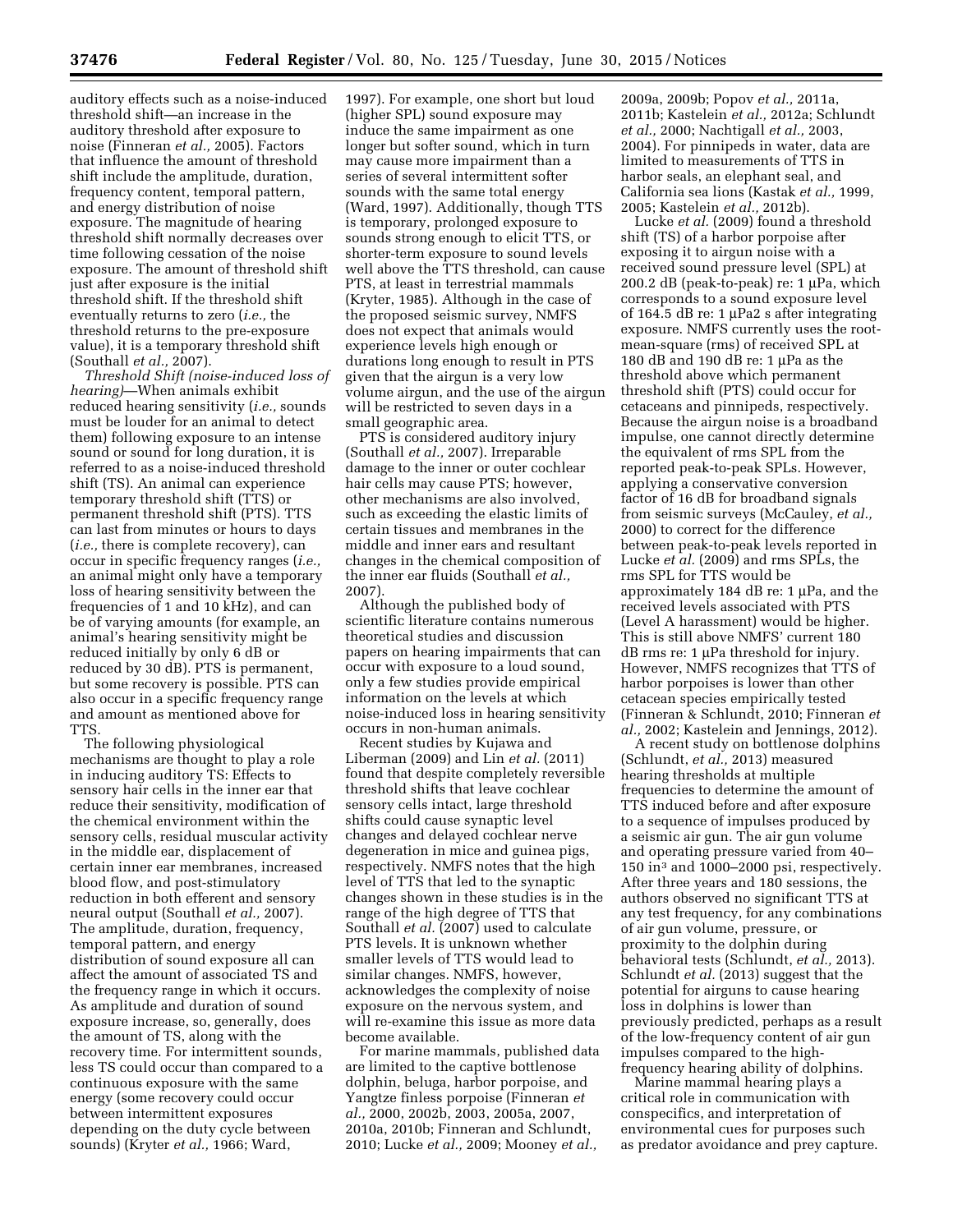Depending on the degree (elevation of threshold in dB), duration (*i.e.,* recovery time), and frequency range of TTS, and the context in which it is experienced, TTS can have effects on marine mammals ranging from discountable to serious (similar to those discussed in auditory masking, below). For example, a marine mammal may be able to readily compensate for a brief, relatively small amount of TTS in a non-critical frequency range that occurs during a time where ambient noise is lower and there are not as many competing sounds present. Alternatively, a larger amount and longer duration of TTS sustained during time when communication is critical for successful mother/calf interactions could have more serious impacts. Also, depending on the degree and frequency range, the effects of PTS on an animal could range in severity, although it is considered generally more serious because it is a permanent condition. Of note, reduced hearing sensitivity as a simple function of aging has been observed in marine mammals, as well as humans and other taxa (Southall *et al.,* 2007), so one can infer that strategies exist for coping with this condition to some degree, though likely not without cost.

Given the higher level of sound necessary to cause PTS as compared with TTS, it is considerably less likely that PTS would occur during the proposed seismic survey, although TTS is possible but unlikely. Cetaceans generally avoid the immediate area around operating seismic vessels, as do some other marine mammals. Some pinnipeds show avoidance reactions to airguns, but their avoidance reactions are generally not as strong or consistent compared to cetacean reactions.

*Non-auditory Physical Effects:* Nonauditory physical effects might occur in marine mammals exposed to strong underwater pulsed sound. Possible types of non-auditory physiological effects or injuries that theoretically might occur in mammals close to a strong sound source include stress, neurological effects, bubble formation, and other types of organ or tissue damage. Some marine mammal species (*i.e.,* beaked whales) may be especially susceptible to injury and/or stranding when exposed to strong pulsed sounds.

Classic stress responses begin when an animal's central nervous system perceives a potential threat to its homeostasis. That perception triggers stress responses regardless of whether a stimulus actually threatens the animal; the mere perception of a threat is sufficient to trigger a stress response (Moberg, 2000; Sapolsky *et al.,* 2005; Seyle, 1950). Once an animal's central

nervous system perceives a threat, it mounts a biological response or defense that consists of a combination of the four general biological defense responses: Behavioral responses; autonomic nervous system responses; neuroendocrine responses; or immune responses.

In the case of many stressors, an animal's first and most economical (in terms of biotic costs) response is behavioral avoidance of the potential stressor or avoidance of continued exposure to a stressor. An animal's second line of defense to stressors involves the sympathetic part of the autonomic nervous system and the classical ''fight or flight'' response, which includes the cardiovascular system, the gastrointestinal system, the exocrine glands, and the adrenal medulla to produce changes in heart rate, blood pressure, and gastrointestinal activity that humans commonly associate with stress. These responses have a relatively short duration and may or may not have significant long-term effects on an animal's welfare.

An animal's third line of defense to stressors involves its neuroendocrine or sympathetic nervous systems; the system that has received the most study has been the hypothalmus-pituitaryadrenal system (also known as the HPA axis in mammals or the hypothalamuspituitary-interrenal axis in fish and some reptiles). Unlike stress responses associated with the autonomic nervous system, the pituitary hormones regulate virtually all neuroendocrine functions affected by stress—including immune competence, reproduction, metabolism, and behavior. Stress-induced changes in the secretion of pituitary hormones have been implicated in failed reproduction (Moberg, 1987; Rivier, 1995), altered metabolism (Elasser *et al.,* 2000), reduced immune competence (Blecha, 2000), and behavioral disturbance. Increases in the circulation of glucocorticosteroids (cortisol, corticosterone, and aldosterone in marine mammals; see Romano *et al.,*  2004) have been equated with stress for many years.

The primary distinction between stress (which is adaptive and does not normally place an animal at risk) and distress is the biotic cost of the response. During a stress response, an animal uses glycogen stores that the body quickly replenishes after alleviation of the stressor. In such circumstances, the cost of the stress response would not pose a risk to the animal's welfare. However, when an animal does not have sufficient energy reserves to satisfy the energetic costs of a stress response, it diverts energy

resources from other biotic functions, which impair those functions that experience the diversion. For example, when mounting a stress response diverts energy away from growth in young animals, those animals may experience stunted growth. When mounting a stress response diverts energy from a fetus, an animal's reproductive success and fitness will suffer. In these cases, the animals will have entered a prepathological or pathological state called ''distress'' (*sensu* Seyle, 1950) or ''allostatic loading'' (*sensu* McEwen and Wingfield, 2003). This pathological state will last until the animal replenishes its biotic reserves sufficient to restore normal function. Note that these examples involved a long-term (days or weeks) stress response exposure to stimuli.

Relationships between these physiological mechanisms, animal behavior, and the costs of stress responses have also been documented fairly well through controlled experiment; because this physiology exists in every vertebrate that has been studied, it is not surprising that stress responses and their costs have been documented in both laboratory and freeliving animals (for examples see, Holberton *et al.,* 1996; Hood *et al.,* 1998; Jessop *et al.,* 2003; Krausman *et al.,*  2004; Lankford *et al.,* 2005; Reneerkens *et al.,* 2002; Thompson and Hamer, 2000). Although no information has been collected on the physiological responses of marine mammals to anthropogenic sound exposure, studies of other marine animals and terrestrial animals would lead us to expect some marine mammals to experience physiological stress responses and, perhaps, physiological responses that would be classified as ''distress'' upon exposure to anthropogenic sounds.

For example, Jansen (1998) reported on the relationship between acoustic exposures and physiological responses that are indicative of stress responses in humans (*e.g.,* elevated respiration and increased heart rates). Jones (1998) reported on reductions in human performance when faced with acute, repetitive exposures to acoustic disturbance. Trimper *et al.* (1998) reported on the physiological stress responses of osprey to low-level aircraft noise while Krausman *et al.* (2004) reported on the auditory and physiology stress responses of endangered Sonoran pronghorn to military overflights. Smith *et al.* (2004a, 2004b) identified noiseinduced physiological transient stress responses in hearing-specialist fish (*i.e.,*  goldfish) that accompanied short- and long-term hearing losses. Welch and Welch (1970) reported physiological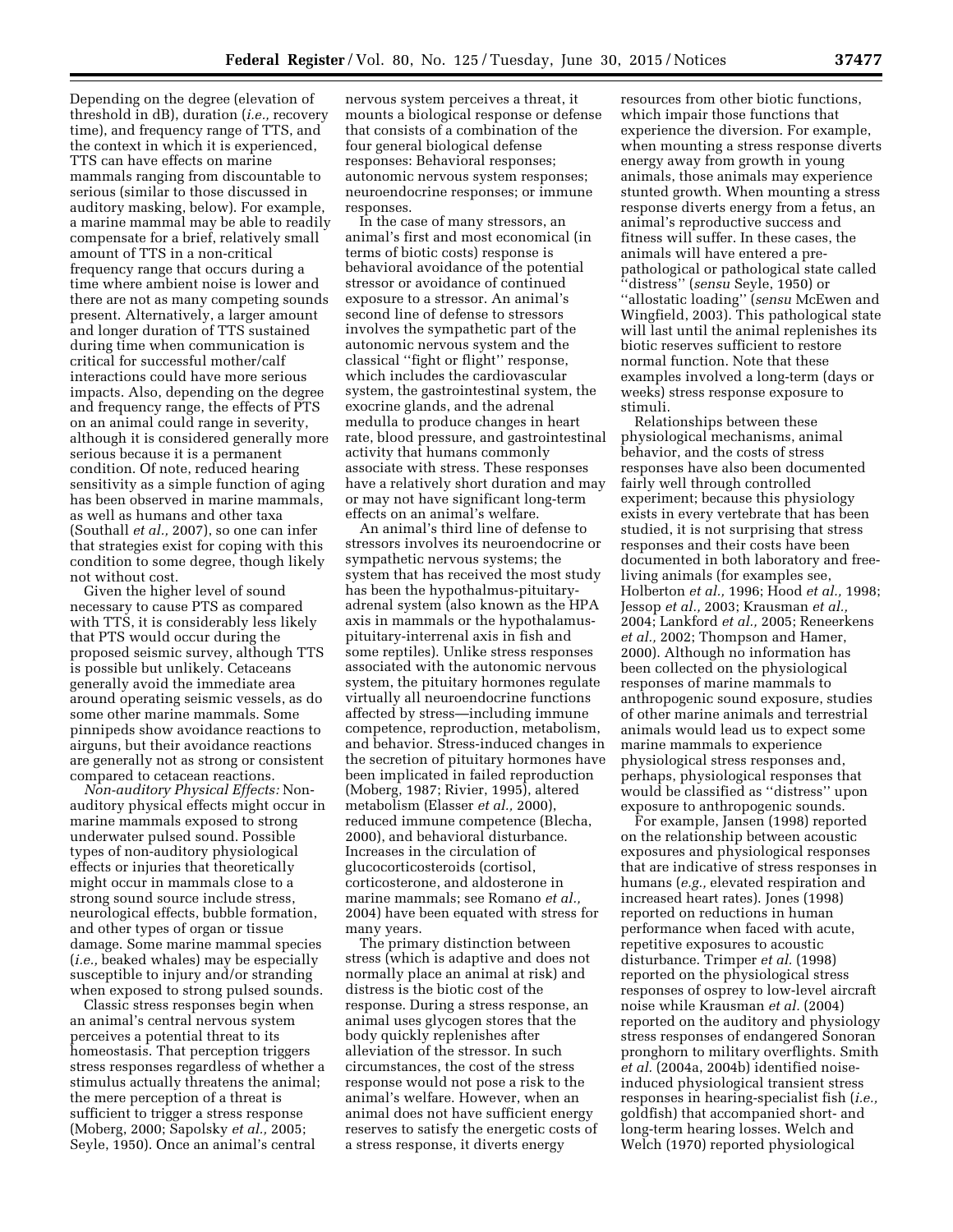and behavioral stress responses that accompanied damage to the inner ears of fish and several mammals.

Hearing is one of the primary senses marine mammals use to gather information about their environment and communicate with conspecifics. Although empirical information on the relationship between sensory impairment (TTS, PTS, and acoustic masking) on marine mammals remains limited, we assume that reducing a marine mammal's ability to gather information about its environment and communicate with other members of its species would induce stress, based on data that terrestrial animals exhibit those responses under similar conditions (NRC, 2003) and because marine mammals use hearing as their primary sensory mechanism. Therefore, NMFS assumes that acoustic exposures sufficient to trigger onset PTS or TTS would be accompanied by physiological stress responses. More importantly, marine mammals might experience stress responses at received levels lower than those necessary to trigger onset TTS. Based on empirical studies of the time required to recover from stress responses (Moberg, 2000), NMFS also assumes that stress responses could persist beyond the time interval required for animals to recover from TTS and might result in pathological and pre-pathological states that would be as significant as behavioral responses to TTS.

Resonance effects (Gentry, 2002) and direct noise-induced bubble formations (Crum *et al.,* 2005) are implausible in the case of exposure to an impulsive broadband source like an airgun array. If seismic surveys disrupt diving patterns of deep-diving species, this might result in bubble formation and a form of the bends, as speculated to occur in beaked whales exposed to sonar. However, there is no specific evidence of this upon exposure to airgun pulses.

In general, there are few data about the potential for strong, anthropogenic underwater sounds to cause nonauditory physical effects in marine mammals. Such effects, if they occur at all, would presumably be limited to short distances and to activities that extend over a prolonged period. The available data do not allow identification of a specific exposure level above which non-auditory effects can be expected (Southall *et al.,* 2007) or any meaningful quantitative predictions of the numbers (if any) of marine mammals that might be affected in those ways. There is no definitive evidence that any of these effects occur even for marine mammals in close

proximity to large arrays of airguns. In addition, marine mammals that show behavioral avoidance of seismic vessels, including some pinnipeds, are unlikely to incur non-auditory impairment or other physical effects. The low volume of the airgun proposed for this activity combined with the limited scope of use proposed makes non-auditory physical effects from airgun use, including stress, unlikely. Therefore, we do not anticipate such effects would occur given the brief duration of exposure during the proposed survey.

## Stranding and Mortality

When a living or dead marine mammal swims or floats onto shore and becomes ''beached'' or incapable of returning to sea, the event is a ''stranding'' (Geraci *et al.,* 1999; Perrin and Geraci, 2002; Geraci and Lounsbury, 2005; NMFS, 2007). The legal definition for a stranding under the MMPA is that ''(A) a marine mammal is dead and is (i) on a beach or shore of the United States; or (ii) in waters under the jurisdiction of the United States (including any navigable waters); or (B) a marine mammal is alive and is (i) on a beach or shore of the United States and is unable to return to the water; (ii) on a beach or shore of the United States and, although able to return to the water, is in need of apparent medical attention; or (iii) in the waters under the jurisdiction of the United States (including any navigable waters), but is unable to return to its natural habitat under its own power or without assistance''.

Marine mammals strand for a variety of reasons, such as infectious agents, biotoxicosis, starvation, fishery interaction, ship strike, unusual oceanographic or weather events, sound exposure, or combinations of these stressors sustained concurrently or in series. However, the cause or causes of most strandings are unknown (Geraci *et al.,* 1976; Eaton, 1979; Odell *et al.,* 1980; Best, 1982). Numerous studies suggest that the physiology, behavior, habitat relationships, age, or condition of cetaceans may cause them to strand or might pre-dispose them to strand when exposed to another phenomenon. These suggestions are consistent with the conclusions of numerous other studies that have demonstrated that combinations of dissimilar stressors commonly combine to kill an animal or dramatically reduce its fitness, even though one exposure without the other does not produce the same result (Chroussos, 2000; Creel, 2005; DeVries *et al.,* 2003; Fair and Becker, 2000; Foley *et al.,* 2001; Moberg, 2000; Relyea, 2005a; 2005b, Romero, 2004; Sih *et al.,* 

2004). Given the low volume and source level of the proposed airgun, standing and mortality are not anticipated due to use of the airgun proposed for this activity.

## *2. Potential Effects of Other Acoustic Devices*

## Sub-Bottom Profiler

AK LNG would also operate a subbottom profiler chirp and boomer from the source vessel during the proposed survey. The chirp's sounds are very short pulses, occurring for one ms, six times per second. Most of the energy in the sound pulses emitted by the profiler is at 2–6 kHz, and the beam is directed downward. The chirp has a maximum source level of 202 dB re:  $1 \mu Pa$ , with a tilt angle of 90 degrees below horizontal and a beam width of 24 degrees. The sub-bottom profiler boomer will shoot approximately every 3.125m, with shots lasting 1.5 to 2 seconds. Most of the energy in the sound pulses emitted by the boomer is concentrated between 0.5 and 6 kHz, with a source level of 205dB re: 1µPa.The tilt of the boomer is 90 degrees below horizontal, but the emission is omnidirectional. Kremser *et al.* (2005) noted that the probability of a cetacean swimming through the area of exposure when a bottom profiler emits a pulse is small because if the animal was in the area, it would have to pass the transducer at close range in order to be subjected to sound levels that could cause temporary threshold shift and would likely exhibit avoidance behavior to the area near the transducer rather than swim through at such a close range.

*Masking:* Both the chirper and boomer sub-bottom profilers produce impulsive sound exceeding 160 dB re 1 µPa-m (rms). The louder boomer operates at a source value of 205 dB re  $1 \mu$ Pa-m (rms), but with a frequency between 0.5 and 6 kHz, which is lower than the maximum sensitivity hearing range of any the local species (belugas—40–130 kHz;, killer whales—7–30 kHz; harbor porpoise— 100–140 kHz; and harbor seals—10–30 kHz; Wartzok and Ketten 1999, Southall et al. 2007, Kastelein et al. 2002). While the chirper is not as loud (202 dB re 1 mPa-m [rms]), it does operate at a higher frequency range (2–16 kHz), and within the maximum sensitive range of all of the local species except beluga whales.

Marine mammal communications would not likely be masked appreciably by the profiler's signals given the directionality of the signal and the brief period when an individual mammal is likely to be within its beam. Furthermore, despite the fact that the profiler overlaps with hearing ranges of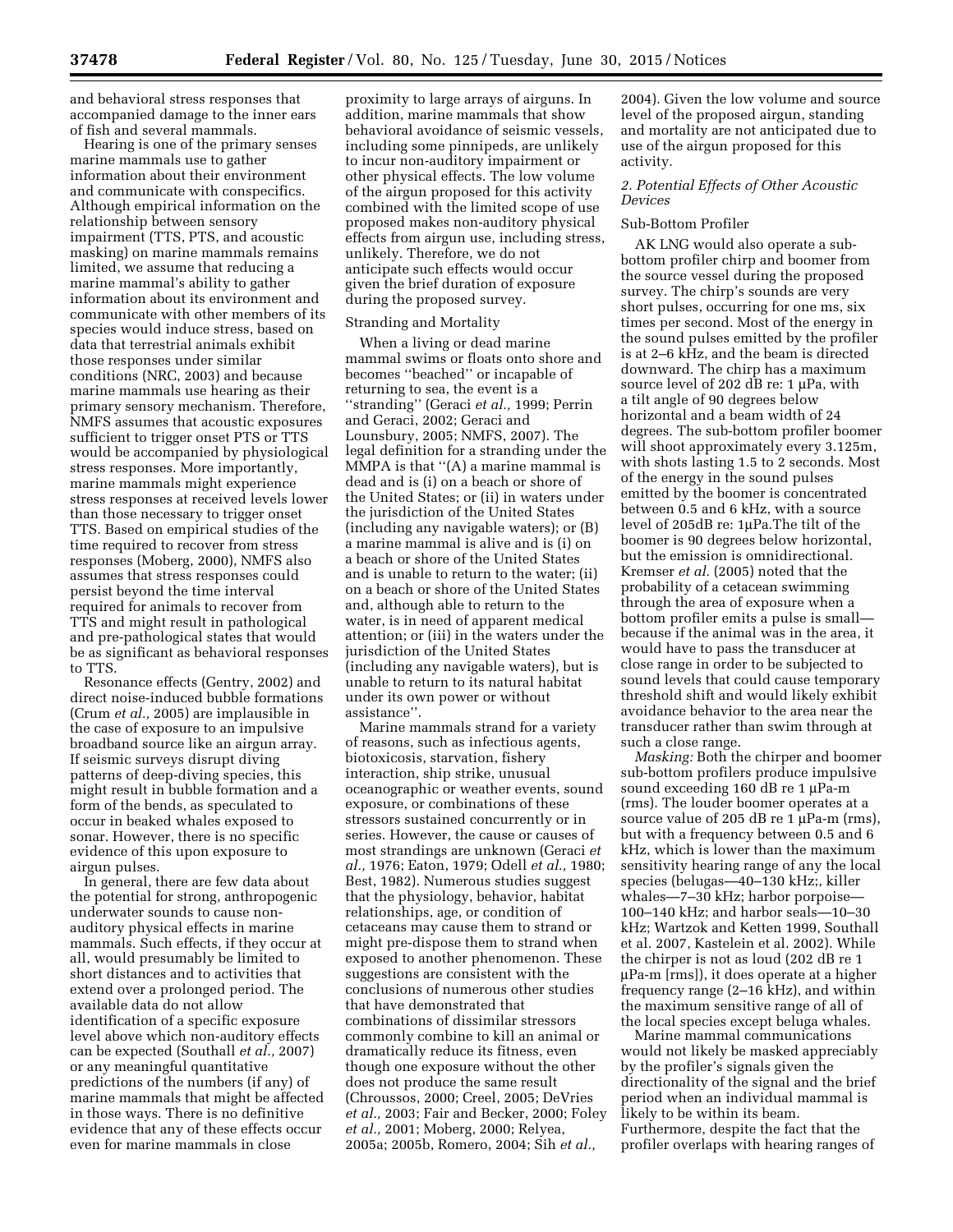many marine mammal species in the area, the profiler's signals do not overlap with the predominant frequencies in the calls, which would avoid significant masking.

*Behavioral Responses:* Responses to the profiler are likely to be similar to the other pulsed sources discussed earlier if received at the same levels. The behavioral response of local marine mammals to the operation of the subbottom profilers is expected to be similar to that of the small airgun. The odontocetes are likely to avoid the subbottom profiler activity, especially the naturally shy harbor porpoise, while the harbor seals might be attracted to them out of curiosity. However, because the sub-bottom profilers operate from a moving vessel, and the maximum radius to the 160 dB harassment threshold is only 263 m (863 ft), the area and time that this equipment would be affecting a given location is very small.

*Hearing Impairment and Other Physical Effects:* It is unlikely that the sub-bottom profilers produce sound levels strong enough to cause hearing impairment or other physical injuries even in an animal that is (briefly) in a position near the source (Wood et al. 2012). The likelihood of marine mammals moving away from the source make if further unlikely that a marine mammal would be able to approach close to the transducers.

Animals may avoid the area around the survey vessels, thereby reducing exposure. Any disturbance to marine mammals is likely to be in the form of temporary avoidance or alteration of opportunistic foraging behavior near the survey location.

## Vibracore

AK LNG would conduct vibracoring in a corridor across a northern portion of Cook Inlet. While duration is dependent on sediment type, the driving mechanism, which emits sound at a source level of 187dB re: 1µPa, will only bore for 1 to 2 minutes. The sound is emitted at a frequency of 10Hz to 20kHz. Cores will be bored at approximately every 4 km along the pipeline corridor, for about 22 cores in that area. Approximately 33 cores will be taken in the Marine Terminal area.

*Masking:* It is unlikely that masking will occur due to vibracore operations. Chorney et al. (2011) conducted sound measurements on an operating vibracorer in Alaska and found that it emitted a sound pressure level at 1-m source of 188 dB re 1  $\mu$ Pa-m (rms), with a frequency range of between 10 Hz and 20 kHz. While the frequency range overlaps the lower ends of the maximum sensitivity hearing ranges of

harbor porpoises, killer whales, and harbor seals, and the continuous sound extends 2.54 km (1.6 mi) to the 120 dB threshold, the vibracorer will operate about the one or two minutes it takes to drive the core pipe 7 m (20 ft) into the sediment, and approximately twice per day. Therefore, there is very little opportunity for this activity to mask the communication of local marine mammals.

*Behavioral Response:* It is unlikely that vibracoring will elicit behavioral responses from marine mammal species in the area. An analysis of similar survey activity in New Zealand classified the likely effects from vibracore and similar activity to be some habitat degradation and prey species effects, but primarily behavioral responses, although the species in the analyzed area were different to those found in Cook Inlet (Thompson, 2012).

There are no data on the behavioral response to vibracore activity of marine mammals in Cook Inlet. The closest analog to vibracoring might be exploratory drilling, although there is a notable difference in magnitude between an oil and gas drilling operation and collecting sediment samples with a vibracorer. Thomas et al. (1990) played back drilling sound to four captive beluga whales and found no statistical difference in swim patterns, social groups, respiration and dive rates, or stress hormone levels before and during playbacks. There is no reason to believe that beluga whales or any other marine mammal exposed to vibracoring sound would behave any differently, especially since vibracoring occurs for only one or two minutes.

*Hearing Impairment and Other Physical Effects:* The vibracorer operates for only one or two minutes at a time with a 1-m source of 187.4 dB re 1  $\mu$ Pam (rms). It is neither loud enough nor does it operate for a long enough duration to induce either TTS or PTS.

## Stranding and Mortality

Stress, Stranding, and Mortality Safety zones will be established to prevent acoustical injury to local marine mammals, especially injury that could indirectly lead to mortality. Also, G&G sound is not expected to cause resonate effects to gas-filled spaces or airspaces in marine mammals based on the research of Finneran (2003) on beluga whales showing that the tissue and other body masses dampen any potential effects of resonance on ear cavities, lungs, and intestines. Chronic exposure to sound could lead to physiological stress eventually causing hormonal imbalances (NRC 2005). If survival demands are already high, and/

or additional stressors are present, the ability of the animal to cope decreases, leading to pathological conditions or death (NRC 2005). Potential effects may be greatest where sound disturbance can disrupt feeding patterns including displacement from critical feeding grounds. However, all G&G exposure to marine mammals would be of duration measured in minutes.

Specific sound-related processes that lead to strandings and mortality are not well documented, but may include (1) swimming in avoidance of a sound into shallow water; (2) a change in behavior (such as a change in diving behavior) that might contribute to tissue damage, gas bubble formation, hypoxia, cardiac arrhythmia, hypertensive hemorrhage, or other forms of trauma; (3) a physiological change such as a vestibular response leading to a behavioral change or stress-induced hemorrhagic diathesis, leading in turn to tissue damage; and, (4) tissue damage directly from sound exposure, such as through acoustically mediated bubble formation and growth or acoustic resonance of tissues (Wood et al. 2012). Some of these mechanisms are unlikely to apply in the case of impulse G&G sounds, especially since airguns and sub-bottom profilers produce broadband sound with low pressure rise. Strandings to date which have been attributed to sound exposure related to date from military exercises using narrowband mid-frequency sonar with a much greater likelihood to cause physical damage (Balcomb and Claridge 2001, NOAA and USN, 2001, Hildebrand 2005).

The low intensity, low frequency, broadband sound associated with airguns and sub-bottom profilers, combined with the shutdown safety zone mitigation measure for the airgun would prevent physical damage to marine mammals. The vibracoring would also be unlikely to have the capability of causing physical damage to marine mammals because of its low intensity and short duration.

## *3. Potential Effects of Vessel Movement and Collisions*

Vessel movement in the vicinity of marine mammals has the potential to result in either a behavioral response or a direct physical interaction. We discuss both scenarios here.

*Behavioral Responses to Vessel Movement:* There are limited data concerning marine mammal behavioral responses to vessel traffic and vessel noise, and a lack of consensus among scientists with respect to what these responses mean or whether they result in short-term or long-term adverse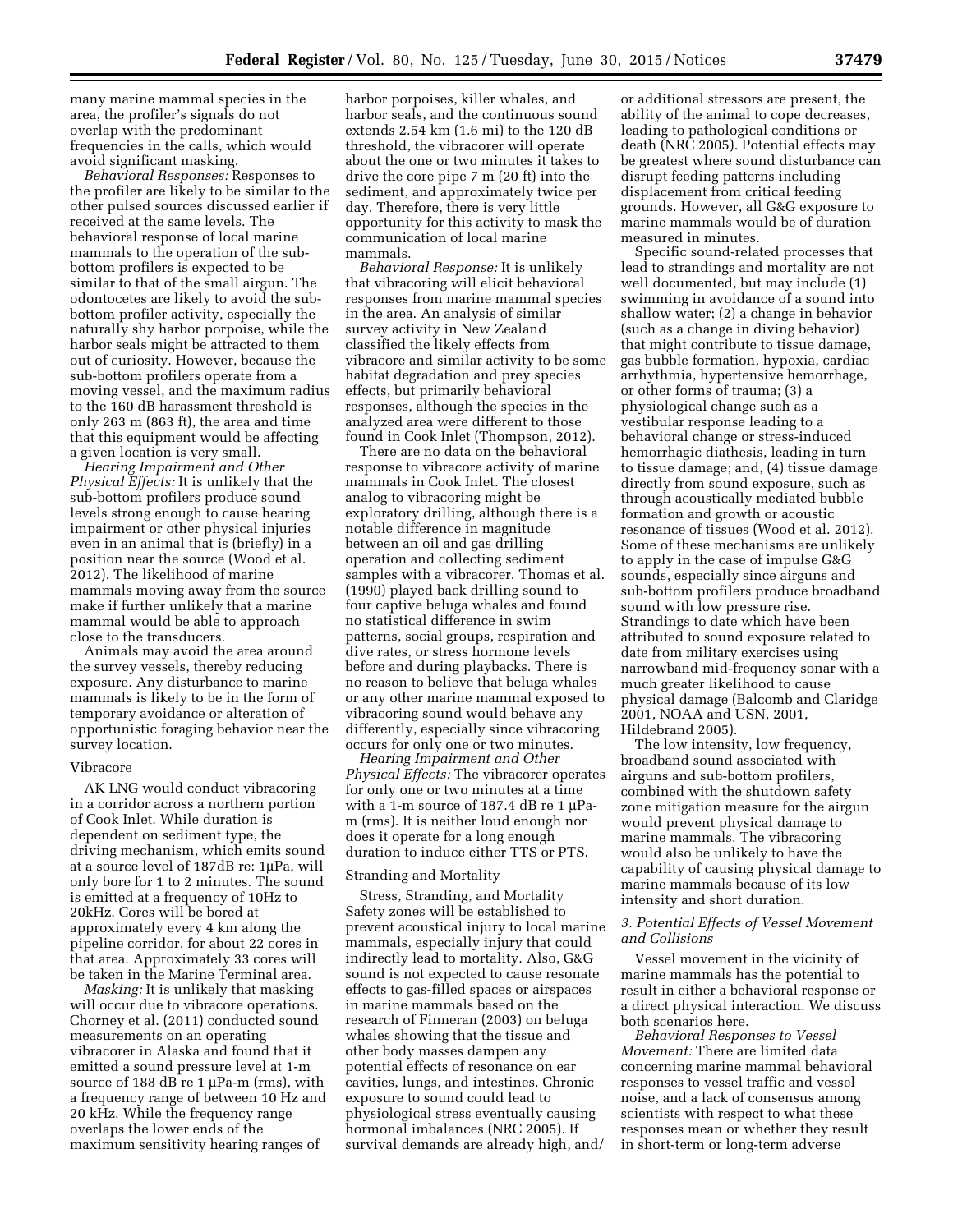effects. In those cases where there is a busy shipping lane or where there is a large amount of vessel traffic, marine mammals may experience acoustic masking (Hildebrand, 2005) if they are present in the area (*e.g.,* killer whales in Puget Sound; Foote et al., 2004; Holt et al., 2008). In cases where vessels actively approach marine mammals (*e.g.,* whale watching or dolphin watching boats), scientists have documented that animals exhibit altered behavior such as increased swimming speed, erratic movement, and active avoidance behavior (Bursk, 1983; Acevedo, 1991; Baker and MacGibbon, 1991; Trites and Bain, 2000; Williams et al., 2002; Constantine et al., 2003), reduced blow interval (Ritcher et al., 2003), disruption of normal social behaviors (Lusseau, 2003; 2006), and the shift of behavioral activities which may increase energetic costs (Constantine et al., 2003; 2004). A detailed review of marine mammal reactions to ships and boats is available in Richardson et al. (1995). For each of the marine mammal taxonomy groups, Richardson et al. (1995) provides the following assessment regarding reactions to vessel traffic:

*Pinnipeds:* Reactions by pinnipeds to vessel disturbance largely involve relocation. Harbor seals hauled out on mud flats have been documented returning to the water in response to nearing boat traffic. Vessels that approach haulouts slowly may also elicit alert reactions without flushing from the haulout. Small boats with slow, constant speed elicit the least noticeable reactions. However, in Alaska specifically, harbor seals are documented to tolerate fishing vessels with no discernable reactions, and habituation is common (Burns, 1989).

*Porpoises:* Harbor porpoises are often seen changing direction in the presence of vessel traffic. Avoidance has been documented up to 1km away from an approaching vessel, but the avoidance response is strengthened in closer proximity to vessels (Barlow, 1998; Palka, 1993). This avoidance behavior is not consistent across all porpoises, as Dall's porpoises have been observed approaching boats.

*Toothed whales:* In summary, toothed whales sometimes show no avoidance reaction to vessels, or even approach them. However, avoidance can occur, especially in response to vessels of types used to chase or hunt the animals. This may cause temporary displacement, but we know of no clear evidence that toothed whales have abandoned significant parts of their range because of vessel traffic.

Behavioral responses to stimuli are complex and influenced to varying degrees by a number of factors, such as species, behavioral contexts, geographical regions, source characteristics (moving or stationary, speed, direction, etc.), prior experience of the animal and physical status of the animal. For example, studies have shown that beluga whales' reactions varied when exposed to vessel noise and traffic. In some cases, naive beluga whales exhibited rapid swimming from ice-breaking vessels up to 80 km (49.7 mi) away, and showed changes in surfacing, breathing, diving, and group composition in the Canadian high Arctic where vessel traffic is rare (Finley et al., 1990). In other cases, beluga whales were more tolerant of vessels, but responded differentially to certain vessels and operating characteristics by reducing their calling rates (especially older animals) in the St. Lawrence River where vessel traffic is common (Blane and Jaakson, 1994). In Bristol Bay, Alaska, beluga whales continued to feed when surrounded by fishing vessels and resisted dispersal even when purposefully harassed (Fish and Vania, 1971).

In reviewing more than 25 years of whale observation data, Watkins (1986) concluded that whale reactions to vessel traffic were ''modified by their previous experience and current activity: Habituation often occurred rapidly, attention to other stimuli or preoccupation with other activities sometimes overcame their interest or wariness of stimuli.'' Watkins noticed that over the years of exposure to ships in the Cape Cod area, minke whales changed from frequent positive interest (*e.g.,* approaching vessels) to generally uninterested reactions; fin whales changed from mostly negative (*e.g.,*  avoidance) to uninterested reactions; right whales apparently continued the same variety of responses (negative, uninterested, and positive responses) with little change; and humpbacks dramatically changed from mixed responses that were often negative to reactions that were often strongly positive. Watkins (1986) summarized that ''whales near shore, even in regions with low vessel traffic, generally have become less wary of boats and their noises, and they have appeared to be less easily disturbed than previously. In particular locations with intense shipping and repeated approaches by boats (such as the whale-watching areas of Stellwagen Bank), more and more whales had positive reactions to familiar vessels, and they also occasionally

approached other boats and yachts in the same ways.''

## Vessel Strike

Ship strikes of cetaceans can cause major wounds, which may lead to the death of the animal. An animal at the surface could be struck directly by a vessel, a surfacing animal could hit the bottom of a vessel, or a vessel's propeller could injure an animal just below the surface. The severity of injuries typically depends on the size and speed of the vessel (Knowlton and Kraus, 2001; Laist et al., 2001; Vanderlaan and Taggart, 2007).

The most vulnerable marine mammals are those that spend extended periods of time at the surface in order to restore oxygen levels within their tissues after deep dives (*e.g.,* the sperm whale). In addition, some baleen whales, such as the North Atlantic right whale, seem generally unresponsive to vessel sound, making them more susceptible to vessel collisions (Nowacek et al., 2004). These species are primarily large, slow moving whales. Smaller marine mammals (*e.g.,*  bottlenose dolphin) move quickly through the water column and are often seen riding the bow wave of large ships. Marine mammal responses to vessels may include avoidance and changes in dive pattern (NRC, 2003).

An examination of all known ship strikes from all shipping sources (civilian and military) indicates vessel speed is a principal factor in whether a vessel strike results in death (Knowlton and Kraus, 2001; Laist et al., 2001; Jensen and Silber, 2003; Vanderlaan and Taggart, 2007). In assessing records with known vessel speeds, Laist et al. (2001) found a direct relationship between the occurrence of a whale strike and the speed of the vessel involved in the collision. The authors concluded that most deaths occurred when a vessel was traveling in excess of 24.1 km/h (14.9 mph; 13 kts).

## Entanglement

Entanglement can occur if wildlife becomes immobilized in survey lines, cables, nets, or other equipment that is moving through the water column. The proposed seismic survey would require towing approximately 8.0 km (4.9 mi) of equipment and cables. This size of the array generally carries a lower risk of entanglement for marine mammals. Wildlife, especially slow moving individuals, such as large whales, have a low probability of entanglement due to the low amount of slack in the lines, slow speed of the survey vessel, and onboard monitoring. Pinnipeds and porpoises are the least likely to entangle in equipment, as most documented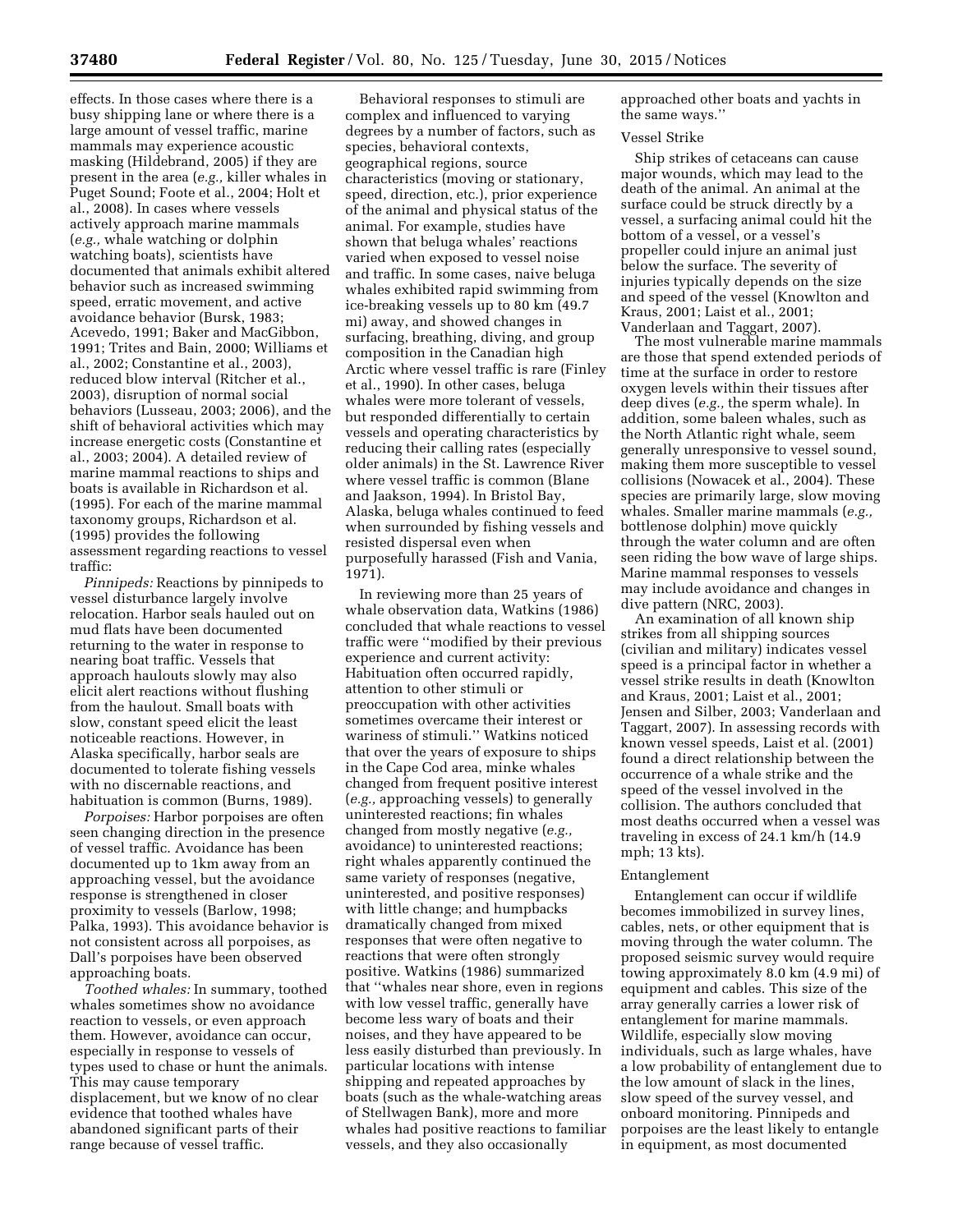cases of entanglement involve fishing gear and prey species. There are no reported cases of entanglement from geophysical equipment in the Cook Inlet area.

## **Anticipated Effects on Marine Mammal Habitat**

The G&G Program survey areas are primarily within upper Cook Inlet, although the Marine Terminal survey area is located near Nikiski just south of the East Foreland (technically in Lower Cook Inlet), which includes habitat for prey species of marine mammals, including fish as well as invertebrates eaten by Cook Inlet belugas. This area contains Critical Habitat for Cook Inlet belugas, is near the breeding grounds for the local harbor seal population, and serves as an occasional feeding ground for killer whales and harbor porpoises. Cook Inlet is a large subarctic estuary roughly 299 km (186 mi) in length and averaging 96 km (60 mi) in width. It extends from the city of Anchorage at its northern end and flows into the Gulf of Alaska at its southernmost end. For descriptive purposes, Cook Inlet is separated into unique upper and lower sections, divided at the East and West Forelands, where the opposing peninsulas create a natural waistline in the length of the waterway, measuring approximately 16 km (10 mi) across (Mulherin et al. 2001).

Potential effects on beluga habitat would be limited to noise effects on prey; direct impact to benthic habitat from jack-up platform leg placement, and sampling with grabs, coring, and boring; and small discharges of drill cuttings and drilling mud associated with the borings. Portions of the survey areas include waters of Cook Inlet that are <9.1 m (30 ft) in depth and within 8.0 km (5.0 mi) of anadromous streams. Several anadromous streams (Threemile Creek, Indian Creek, and two unnamed streams) enter the Cook Inlet within the survey areas. Other anadromous streams are located within 8.0 km (5.0 mi) of the survey areas. The survey program will not prevent beluga access to the mouths of these streams and will result in no short-term or longterm loss of intertidal or subtidal waters that are <9.1 m (30 ft) in depth and within 8.0 km (5.0 mi) of anadromous streams. Minor seafloor impacts will occur in these areas from grab samples, PCPTs, vibracores, or geotechnical borings but will have no effect on the area as beluga habitat once the vessel or jack-up platform has left. The survey program will have no effect on this Primary Constituent Element.

Belugas may avoid areas ensonified by the geophysical or geotechnical

activities that generate sound with frequencies within the beluga hearing range and at levels above threshold values. This includes the chirp subbottom profiler with a radius of 184 m (604 ft), the boomer sub-bottom profiler with a radius of 263 m (863 ft), the airgun with a radius of 300 m (984 ft) and the vibracores with a radius of 2.54 km (1.58 mi). The sub-bottom profilers and the airgun will be operated from a vessel moving at speeds of about 4 kt. The operation of a vibracore has a duration of approximately 1–2 minutes. All of these activities will be conducted in relatively open areas of the Cook Inlet within Critical Habitat Area 2. Given the size and openness of the Cook Inlet in the survey areas, and the relatively small area and mobile/temporary nature of the zones of ensonification, the generation of sound by the G&G activities is not expected to result in any restriction of passage of belugas within or between critical habitat areas. The jack-up platform from which the geotechnical borings will be conducted will be attached to the seafloor with legs, and will be in place at a given location for up to 4–5 days, but given its small size (Table 4 in the application) would not result in any obstruction of passage by belugas. The program will have no effect on this Primary Constituent Element.

Upper Cook Inlet comprises the area between Point Campbell (Anchorage) down to the Forelands, and is roughly 95 km (59 mi) in length and 24.9 km (15.5 mi) in width (Mulherin et al. 2001). Five major rivers (Knik, Matanuska, Susitna, Little Susitna, and Beluga) deliver freshwater to upper Cook Inlet, carrying a heavy annual sediment load of over 40 million tons of eroded materials and glacial silt (Brabets 1999). As a result, upper Cook Inlet is relatively shallow, averaging 18.3 m (60 ft) in depth. It is characterized by shoals, mudflats, and a wide coastal shelf, less than 17.9 m (59 ft) deep, extending from the eastern shore. A deep trough exists between Trading Bay and the Middle Ground Shoal, ranging from 35 to 77 m (114–253 ft) deep (NOAA Nautical Chart 16660). The substrate consists of a mixture of coarse gravels, cobbles, pebbles, sand, clay, and silt (Bouma et al. 1978, Rappeport 1982).

Upper Cook Inlet experiences some of the most extreme tides in the world, demonstrated by a mean tidal range from 4.0 m (13 ft) at the Gulf of Alaska end to 8.8 m (29 ft) near Anchorage (U.S. Army Corps of Engineers 2013). Tidal currents reach 3.9 kts per second (Mulherin et al. 2001) in upper Cook Inlet, increasing to 5.7–7.7 kts per

second near the Forelands where the inlet is constricted. Each tidal cycle creates significant turbulence and vertical mixing of the water column in the upper inlet (U.S. Army Corps of Engineers 2013), and are reversing, meaning that they are marked by a period of slack tide followed an acceleration in the opposite direction (Mulherin et al. 2001).

Because of scouring, mixing, and sediment transport from these currents, the marine invertebrate community is very limited (Pentec 2005). Of the 50 stations sampled by Saupe et al. 2005 for marine invertebrates in Southcentral Alaska, their upper Cook Inlet station had by far the lowest abundance and diversity. Further, the fish community of upper Cook Inlet is characterized largely by migratory fish—eulachon and Pacific salmon—returning to spawning rivers, or outmigrating salmon smolts. Moulton (1997) documented only 18 fish species in upper Cook Inlet compared to at least 50 species found in lower Cook Inlet (Robards et al. 1999).

Lower Cook Inlet extends from the Forelands southwest to the inlet mouth demarked by an approximate line between Cape Douglas and English Bay. Water circulation in lower Cook Inlet is dominated by the Alaska Coastal Current (ACC) that flows northward along the shores of the Kenai Peninsula until it turns westward and is mixed by the combined influences of freshwater input from upper Cook Inlet, wind, topography, tidal surges, and the coriolis effect (Field and Walker 2003, MMS 1996). Upwelling by the ACC brings nutrient-rich waters to lower Cook Inlet and contributes to a biologically rich and productive ecology (Sambrotto and Lorenzen 1986). Tidal currents average 2–3 kt per second and are rotary in that they do not completely go slack before rotating around into an opposite direction (Gatto 1976, Mulherin et al. 2001). Depths in the central portion of lower Cook Inlet are 60–80 m (197–262 ft) and decrease steadily toward the shores (Muench 1981). Bottom sediments in the lower inlet are coarse gravel and sand that grade to finer sand and mud toward the south (Bouma 1978).

Coarser substrate support a wide variety of invertebrates and fish including Pacific halibut, Dungeness crab (Metacarcinus magister), tanner crab (Chionoecetes bairdi), pandalid shrimp (Pandalus spp.), Pacific cod, and rock sole (Lepidopsetta bilineata), while the soft-bottom sand and silt communities are dominated by polychaetes, bivalves and other flatfish (Field and Walker 2003). These species constitute prey species for several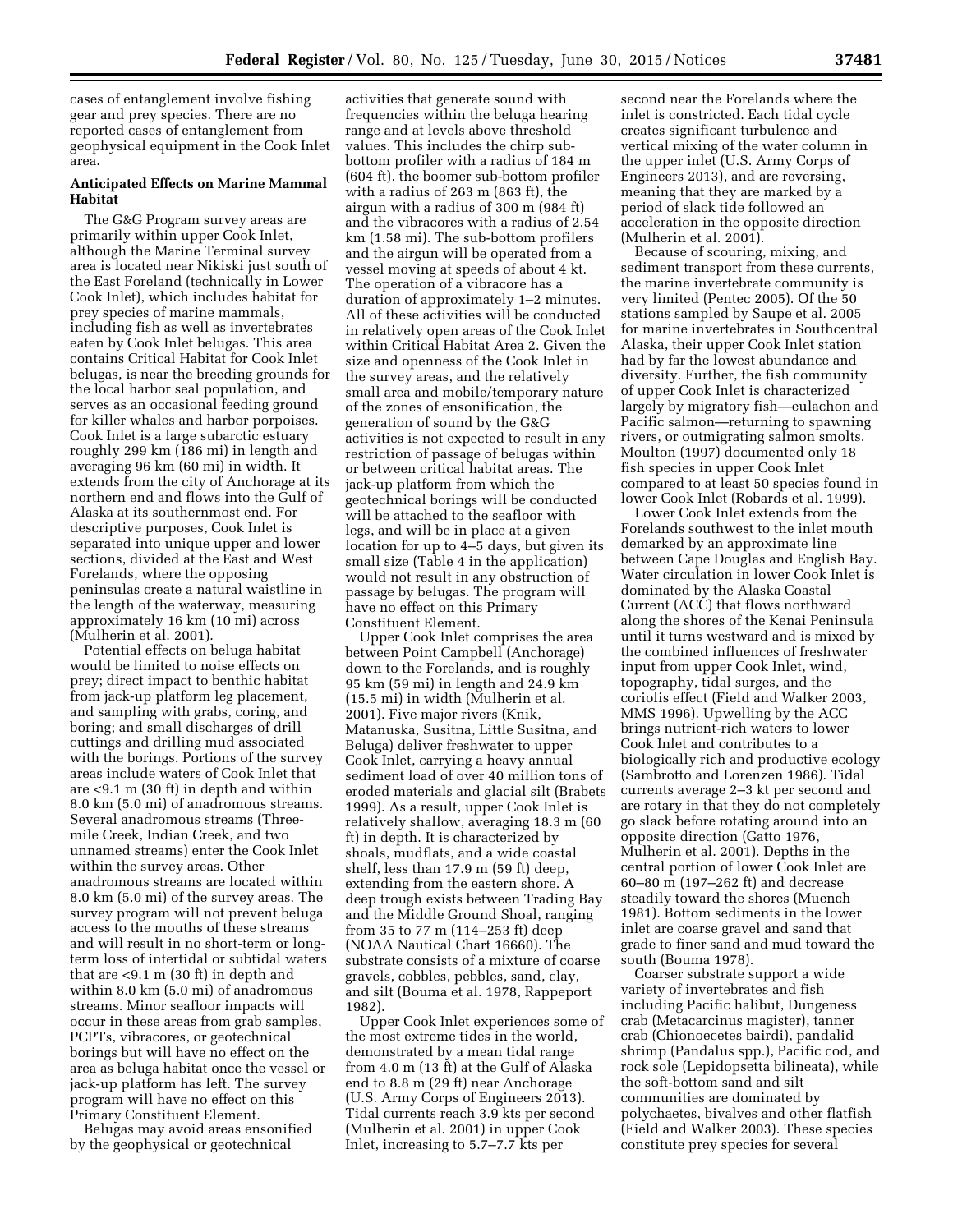marine mammals in Cook Inlet, including pinnipeds and Cook Inlet belugas. Sea urchins (Strongylocentrotus spp.) and sea cucumbers are important otter prey and are found in shell debris communities. Razor clams (Siliqua patula) are found all along the beaches of the Kenai Peninsula. In general, the lower Cook Inlet marine invertebrate community is of low abundance, dominated by polychaetes, until reaching the mouth of the inlet (Saupe et al. 2005). Overall, the lower Cook Inlet marine ecosystem is fed by midwater communities of phytoplankton and zooplankton, with the latter composed mostly of copepods and barnacle and crab larvae (Damkaer 1977, English 1980).

G&G Program activities that could potentially impact marine mammal habitats include sediment sampling (vibracore, boring, grab sampling) on the sea bottom, placement of the jack-up platform spud cans, and acoustical injury of prey resources. However, there are few benthic resources in the survey area that could be impacted by collection of the small samples (Saupe et al. 2005).

Acoustical effects to marine mammal prey resources are also limited. Christian et al. (2004) studied seismic energy impacts on male snow crabs (Chionoecetes sp.) and found no significant increases in physiological stress due to exposure to high sound pressure levels. No acoustical impact studies have been conducted to date on the above fish species, but studies have been conducted on Atlantic cod (Gadus morhua) and sardine (Clupea sp). Davis et al. (1998) cited various studies that found no effects to Atlantic cod eggs, larvae, and fry when received levels were 222 dB. Effects found were to larval fish within about 5.0 m (16 ft), and from air guns with volumes between 49,661 and 65,548 cm3 (3,000 and  $4,000$  in<sup>3</sup>). Similarly, effects to sardine were greatest on eggs and 2-day larvae, but these effects were greatest at 0.5 m (1.6 ft), and again confined to 5.0 m (16 ft). Further, Greenlaw et al. (1988) found no evidence of gross histological damage to eggs and larvae of northern anchovy (Engraulis mordax) exposed to seismic air guns, and concluded that noticeable effects would result only from multiple, close exposures. Based on these results, much lower energy impulsive geophysical equipment planned for this program would not damage larval fish or any other marine mammal prey resource.

Potential damage to the Cook Inlet benthic community will be limited to the actual surface area of the four spud cans that form the ''foot'' of each 0.762-

m (30-in) diameter leg, the 42 0.1524-m (6-in) diameter borings, and the 55 0.0762-m (3-in) diameter vibracore samplings (plus several grab and PCPT samples). Collectively, these samples would temporarily damage about a hundred square meters of benthic habitat relative to the size (nearly 21,000 km2/8,108 mi2) of Cook Inlet. Overall, sediment sampling and acoustical effects on prey resources will have a negligible effect at most on the marine mammal habitat within the G&G Program survey area. Some prey resources might be temporarily displaced, but no long-term effects are expected.

The Cook Inlet 2015 G&G Program will result in a number of minor discharges to the waters of Cook Inlet. Discharges associated with the geotechnical borings will include: (1) The discharge of drill cuttings and drilling fluids and (2) the discharge of deck drainage (runoff of precipitation and deck wash water) from the geotechnical drilling platform. Other vessels associated with the G&G surveys will discharge wastewaters that are normally associated with the operation of vessels in transit including deck drainage, ballast water, bilge water, noncontact cooling water, and gray water.

The discharges of drill cuttings, drilling fluids, and deck drainage associated with the geotechnical borings will be within limitations authorized by the Alaska Department of Environmental Conservation (ADEC) under the Alaska Pollutant Discharge Elimination System (APDES). The drill cuttings consist of natural geologic materials of the seafloor sediments brought to the surface via the drill bit/ drill stem of the rotary drilling operation, will be relatively minor in volume, and deposit over a very small area of Cook Inlet seafloor. The drilling fluids which are used to lubricate the bit, stabilize the hole, and viscosify the slurry for transport of the solids to the surface will consist of seawater and guar gum. Guar gum is a high-molecular weight polysaccharide (galactose and mannose units) derived from the ground seeds of the plant Cyampsis gonolobus. It is a non-toxic fluid also used as a food additive in soups, drinks, breads, and meat products.

Vessel discharges will be authorized under the U.S. Environmental Protection Agency's (EPA's) National Pollutant Discharge Elimination System (NPDES) Vessel General Permit (VGP) for Discharges Incidental to the Normal Operation of Vessels. Each vessel will have obtained authorization under the VGP and will discharge according to the conditions and limitations mandated by

the permit. As required by statute and regulation, the EPA has made a determination that such discharges will not result in any unreasonable degradation of the marine environment, including:

• Significant adverse changes in ecosystem diversity, productivity and stability of the biological community within the area of discharge and surrounding biological communities,

• threat to human health through direct exposure to pollutants or through consumption of exposed aquatic organisms, or

• loss of aesthetic, recreational, scientific or economic values which is unreasonable in relation to the benefit derived from the discharge.

#### **Proposed Mitigation**

In order to issue an incidental take authorization under section 101(a)(5)(D) of the MMPA, NMFS must set forth the permissible methods of taking pursuant to such activity, and other means of effecting the least practicable adverse impact on such species or stock and its habitat, paying particular attention to rookeries, mating grounds, and areas of similar significance, and on the availability of such species or stock for taking for certain subsistence uses (where relevant).

To mitigate potential acoustical impacts to local marine mammals, Protected Species Observers (PSOs) will operate aboard the vessels from which the chirper, boomer, airgun, and vibracorer will be deployed. The PSOs will implement the mitigation measures described in the Marine Mammal Monitoring and Mitigation Plan (Appendix A). These mitigations include: (1) Establishing safety zones to ensure marine mammals are not injured by sound pressure levels exceeding Level A injury thresholds; (2) shutting down the airgun when required to avoid harassment of beluga whales; and (3) timing survey activity to avoid concentrations of beluga whales on a seasonal basis.

Before chirper, boomer, airgun, or vibracoring operations begin, the PSOs will ''clear'' both the Level A and Level B Zones of Influence (ZOIs—area from the source to the 160dB or 180/190dB isopleths) of marine mammals by intensively surveying these ZOIs prior to activity to confirm that marine mammals are not seen in the applicable area. All three geophysical activities will be shut down in mid-operation at the approach to any marine mammal to the Level A safety zone, and at the approach of an ESA-listed beluga whale to the Level B harassment zone for the airgun. (The geotechnical vibracoring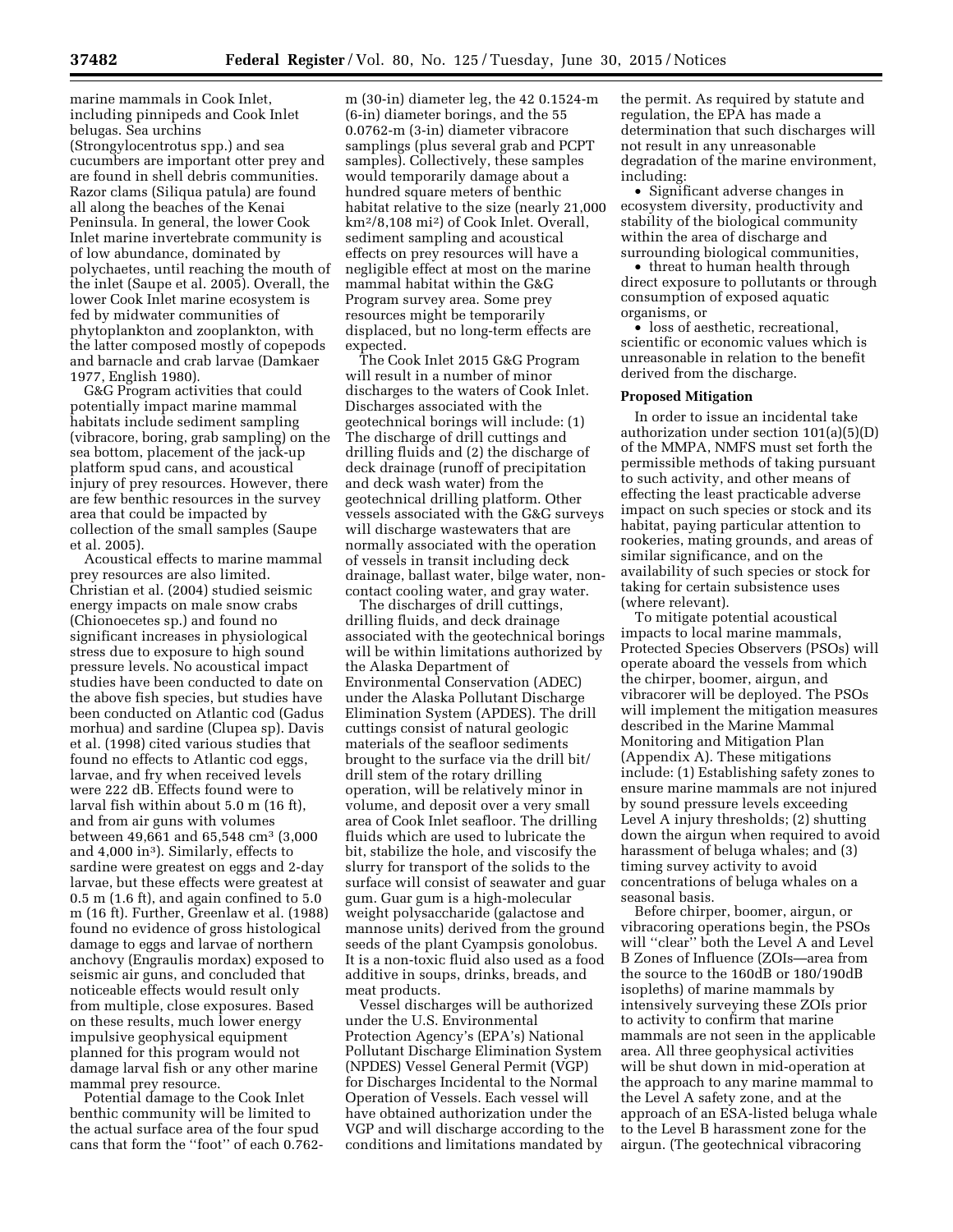lasts only one or two minutes; shut down would likely be unnecessary.) Finally, the G&G Program will be planned to avoid high beluga whale density areas. This would be achieved by conducting surveys at the Marine Terminal and the southern end of the pipeline survey area when beluga whales are farther north, feeding near the Susitna Delta, and completing activities in the northern portion of the pipeline survey area when the beluga whales have begun to disperse from the Susitna Delta and other summer concentration areas.

## *Vessel-Based Visual Mitigation Monitoring*

AK LNG will hire qualified and NMFS-approved PSOs. These PSOs will be stationed aboard the geophysical survey source or support vessels during sub-bottom profiling, air gun, and vibracoring operations. A single senior PSO will be assigned to oversee all Marine Mammal Mitigation and Monitoring Program mandates and function as the on-site person-in-charge (PIC) implementing the 4MP.

Generally, two PSOs will work on a rotational basis during daylight hours with shifts of 4 to 6 hours, and one PSO on duty on each source vessel at all times. Work days for an individual PSO will not exceed 12 hours in duration. Sufficient numbers of PSOs will be available and provided to meet requirements.

Roles and responsibilities of all PSOs include the following:

• Accurately observe and record sensitive marine mammal species;

• Follow monitoring and data collection procedures; and

• Ensure mitigation measures are followed.

PSOs will be stationed at the best available vantage point on the source vessels. PSOs will scan systematically with the unaided eye and 7x50 reticle binoculars. As necessary, new PSOs will be paired with experienced PSOs to ensure that the quality of marine mammal observations and data recording are consistent.

All field data collected will be entered by the end of the day into a custom database using a notebook computer. Weather data relative to viewing conditions will be collected hourly, on rotation, and when sightings occur and include the following:

- Sea state;
- Wind speed and direction;
- Sun position; and
- Percent glare.

• The following data will be collected for all marine mammal sightings:

• Bearing and distance to the sighting;

• Species identification;

• Behavior at the time of sighting (*e.g.,* travel, spy-hop, breach, etc.);

• Direction and speed relative to vessel;

• Reaction to activities—changes in behavior (*e.g.,* none, avoidance, approach, paralleling, etc.);

### • Group size;

• Orientation when sighted (*e.g.,*  toward, away, parallel, etc.);

• Closest point of approach;

• Sighting cue (*e.g.,* animal, splash, birds, etc.);

• Physical description of features that were observed or determined not to be present in the case of unknown or unidentified animals;

• Time of sighting;

• Location, speed, and activity of the source and mitigation vessels, sea state, ice cover, visibility, and sun glare; and positions of other vessel(s) in the vicinity, and

• Mitigation measure taken—if any. All observations and shut downs will be recorded in a standardized format and data entered into a custom database using a notebook computer. Accuracy of all data will be verified daily by the PIC or designated PSO by a manual verification. These procedures will reduce errors, allow the preparation of short-term data summaries, and facilitate transfer of the data to statistical, graphical, or other programs for further processing and archiving. PSOs will conduct monitoring during daylight periods (weather permitting) during G&G activities, and during most daylight periods when G&G activities are temporarily suspended.

### *Shutdown Procedures*

If ESA-listed marine mammals (*e.g.,*  beluga whales) are observed approaching the Level B harassment zone for the air gun, the air gun will be shut down. The PSOs will ensure that the harassment zone is clear of marine mammal activity before vibracoring will occur. Given that vibracoring lasts only about a minute or two, shutdown actions are not practicable.

## *Resuming Airgun Operations After a Shutdown*

A full ramp-up after a shutdown will not begin until there has been a minimum of 30 minutes of observation of the applicable exclusion zone by PSOs to assure that no marine mammals are present. The entire exclusion zone must be visible during the 30-minute lead-in to a full ramp up. If the entire exclusion zone is not visible, then rampup from a cold start cannot begin. If a

marine mammal(s) is sighted within the injury exclusion zone during the 30 minute watch prior to ramp-up, rampup will be delayed until the marine mammal(s) is sighted outside of the zone or the animal(s) is not sighted for at least 15–30 minutes: 15 minutes for small odontocetes and pinnipeds (*e.g.*  harbor porpoises, harbor seals), or 30 minutes for large odontocetes (*e.g.,*  killer whales and beluga whales).

### *Speed and Course Alterations*

If a marine mammal is detected outside the Level A injury exclusion zone and, based on its position and the relative motion, is likely to enter that zone, the vessel's speed and/or direct course may, when practical and safe, be changed to also minimize the effect on the seismic program. This can be used in coordination with a power down procedure. The marine mammal activities and movements relative to the seismic and support vessels will be closely monitored to ensure that the marine mammal does not approach within the applicable exclusion radius. If the mammal appears likely to enter the exclusion radius, further mitigative actions will be taken, *i.e.,* either further course alterations, power down, or shut down of the airgun(s).

#### *Mitigation Proposed by NMFS*

## Special Procedures for Situations or Species of Concern

The following additional protective measures for beluga whales and groups of five or more killer whales and harbor porpoises are proposed. Specifically, a 160-dB vessel monitoring zone would be established and monitored in Cook Inlet during all seismic surveys. If a beluga whale or groups of five or more killer whales and/or harbor porpoises are visually sighted approaching or within the 160-dB disturbance zone, survey activity would not commence until the animals are no longer present within the 160-dB disturbance zone. Whenever beluga whales or groups of five or more killer whales and/or harbor porpoises are detected approaching or within the 160-dB disturbance zone, the airguns may be powered down before the animal is within the 160-dB disturbance zone, as an alternative to a complete shutdown. If a power down is not sufficient, the sound source(s) shall be shut-down until the animals are no longer present within the 160-dB zone.

# Proposed Mitigation Exclusion Zones

NMFS proposes that AK LNG will not operate within 10 miles (16 km) of the mean higher high water (MHHW) line of the Susitna Delta (Beluga River to the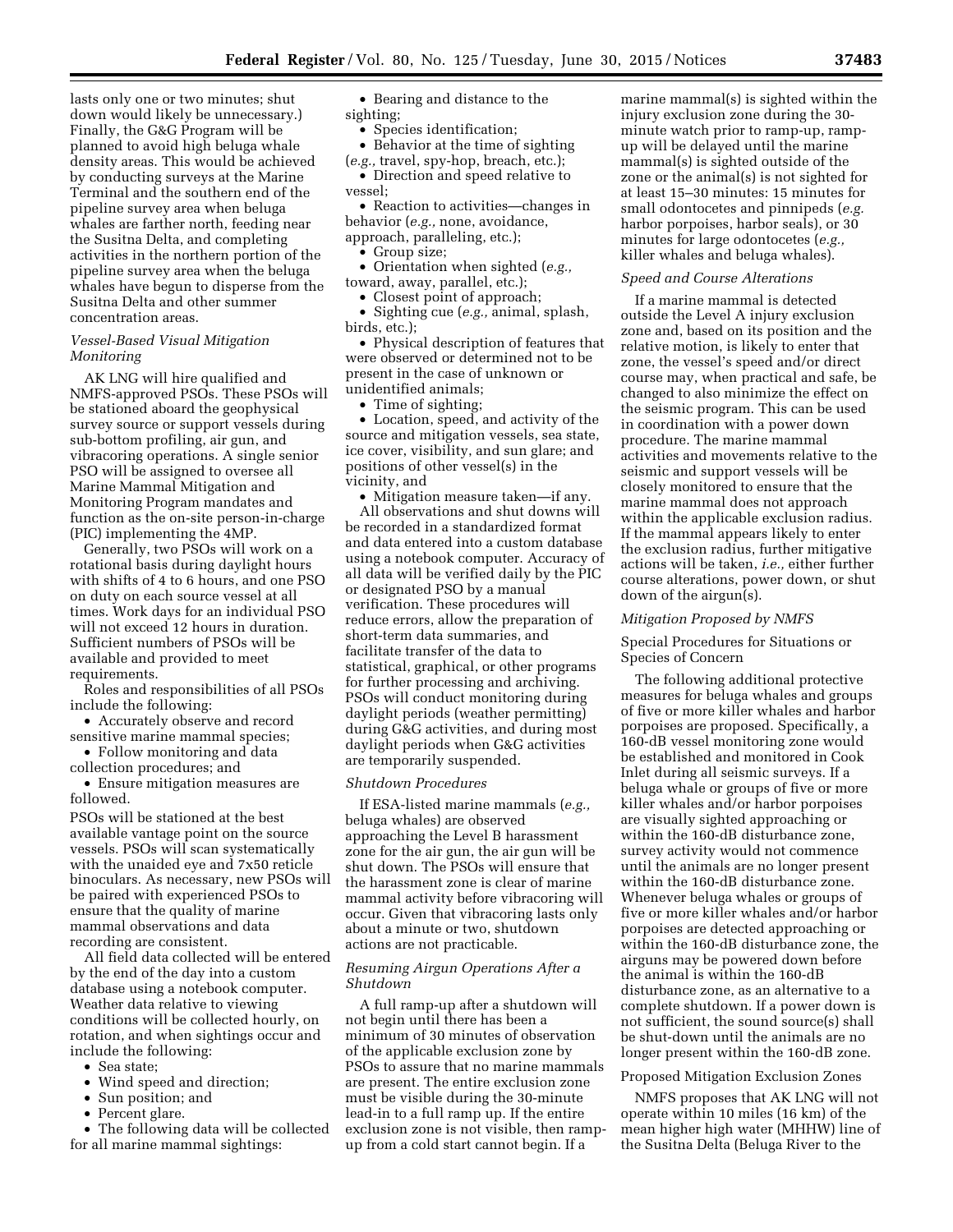Little Susitna River) between April 15 and October 15. The purpose of this mitigation measure is to protect beluga whales in the designated critical habitat in this area that is important for beluga whale feeding and calving during the spring and fall months. The range of the setback required by NMFS was designated to protect this important habitat area and also to create an effective buffer where sound does not encroach on this habitat. This seasonal exclusion is proposed to be in effect from April 15–October 15. Activities can occur within this area from October 16–April 14.

## **Mitigation Conclusions**

NMFS has carefully evaluated AK LNG's proposed mitigation measures in the context of ensuring that we prescribe the means of effecting the least practicable impact on the affected marine mammal species and stocks and their habitat. Our evaluation of potential measures included consideration of the following factors in relation to one another:

• The manner in which, and the degree to which, the successful implementation of the measure is expected to minimize adverse impacts to marine mammals;

• The proven or likely efficacy of the specific measure to minimize adverse impacts as planned; and

• The practicability of the measure for applicant implementation.

Any mitigation measure(s) prescribed by NMFS should be able to accomplish, have a reasonable likelihood of accomplishing (based on current science), or contribute to the accomplishment of one or more of the general goals listed here:

• Avoidance or minimization of injury or death of marine mammals wherever possible (goals 2, 3, and 4 may contribute to this goal).

• A reduction in the numbers of marine mammals (total number or number at biologically important time or location) exposed to airgun operations that we expect to result in the take of marine mammals (this goal may contribute to 1, above, or to reducing harassment takes only).

• A reduction in the number of times (total number or number at biologically important time or location) individuals would be exposed to airgun operations that we expect to result in the take of marine mammals (this goal may contribute to 1, above, or to reducing harassment takes only).

• A reduction in the intensity of exposures (either total number or number at biologically important time or location) to airgun operations that we

expect to result in the take of marine mammals (this goal may contribute to a, above, or to reducing the severity of harassment takes only).

• Avoidance or minimization of adverse effects to marine mammal habitat, paying special attention to the food base, activities that block or limit passage to or from biologically important areas, permanent destruction of habitat, or temporary destruction/ disturbance of habitat during a biologically important time. For monitoring directly related to mitigation—an increase in the probability of detecting marine mammals, thus allowing for more effective implementation of the mitigation.

Based on the evaluation of AK LNG's proposed measures, as well as other measures proposed by NMFS, NMFS has preliminarily determined that the proposed mitigation measures provide the means of effecting the least practicable impact on marine mammal species or stocks and their habitat, paying particular attention to rookeries, mating grounds, and areas of similar significance. Proposed measures to ensure availability of such species or stock for taking for certain subsistence uses are discussed later in this document (see ''Impact on Availability of Affected Species or Stock for Taking for Subsistence Uses'' section).

### **Proposed Monitoring and Reporting**

### *Weekly Field Reports*

Weekly reports will be submitted to NMFS no later than the close of business (Alaska Time) each Thursday during the weeks when in-water G&G activities take place. The reports will cover information collected from Wednesday of the previous week through Tuesday of the current week. The field reports will summarize species detected, in-water activity occurring at the time of the sighting, behavioral reactions to in-water activities, and the number of marine mammals exposed to harassment level noise.

## *Monthly Field Reports*

Monthly reports will be submitted to NMFS for all months during which inwater G&G activities take place. The reports will be submitted to NMFS no later than five business days after the end of the month. The monthly report will contain and summarize the following information:

• Dates, times, locations, heading, speed, weather, sea conditions (including Beaufort Sea state and wind force), and associated activities during

the G&G Program and marine mammal sightings.

• Species, number, location, distance from the vessel, and behavior of any sighted marine mammals, as well as associated G&G activity (number of shut downs), observed throughout all monitoring activities.

• An estimate of the number (by species) of: (i) Pinnipeds that have been exposed to the geophysical activity (based on visual observation) at received levels greater than or equal to 160 dB re  $1 \mu Pa$  (rms) and/or 190 dB re  $1 \mu Pa$  (rms) with a discussion of any specific behaviors those individuals exhibited; and (ii) cetaceans that have been exposed to the geophysical activity (based on visual observation) at received levels greater than or equal to 160 dB re 1 µPa (rms) and/or 180 dB re 1 µPa (rms) with a discussion of any specific behaviors those individuals exhibited.

• An estimate of the number (by species) of pinnipeds and cetaceans that have been exposed to the geotechnical activity (based on visual observation) at received levels greater than or equal to 120 dB re 1  $\mu$ Pa (rms) with a discussion of any specific behaviors those individuals exhibited.

• A description of the implementation and effectiveness of the: (i) Terms and conditions of the Biological Opinion's Incidental Take Statement; and (ii) mitigation measures of the IHA. For the Biological Opinion, the report shall confirm the implementation of each Term and Condition, as well as any conservation recommendations, and describe their effectiveness, for minimizing the adverse effects of the action on ESAlisted marine mammals.

### *90-Day Technical Report*

A report will be submitted to NMFS within 90 days after the end of the project or at least 60 days before the request for another Incidental Harassment Authorization for the next open water season to enable NMFS to incorporate observation data into the next Authorization. The report will summarize all activities and monitoring results (*i.e.,* vessel-based visual monitoring) conducted during in-water G&G surveys. The Technical Report will include the following:

• Summaries of monitoring effort (*e.g.,* total hours, total distances, and marine mammal distribution through the study period, accounting for sea state and other factors affecting visibility and detectability of marine mammals).

• Analyses of the effects of various factors influencing detectability of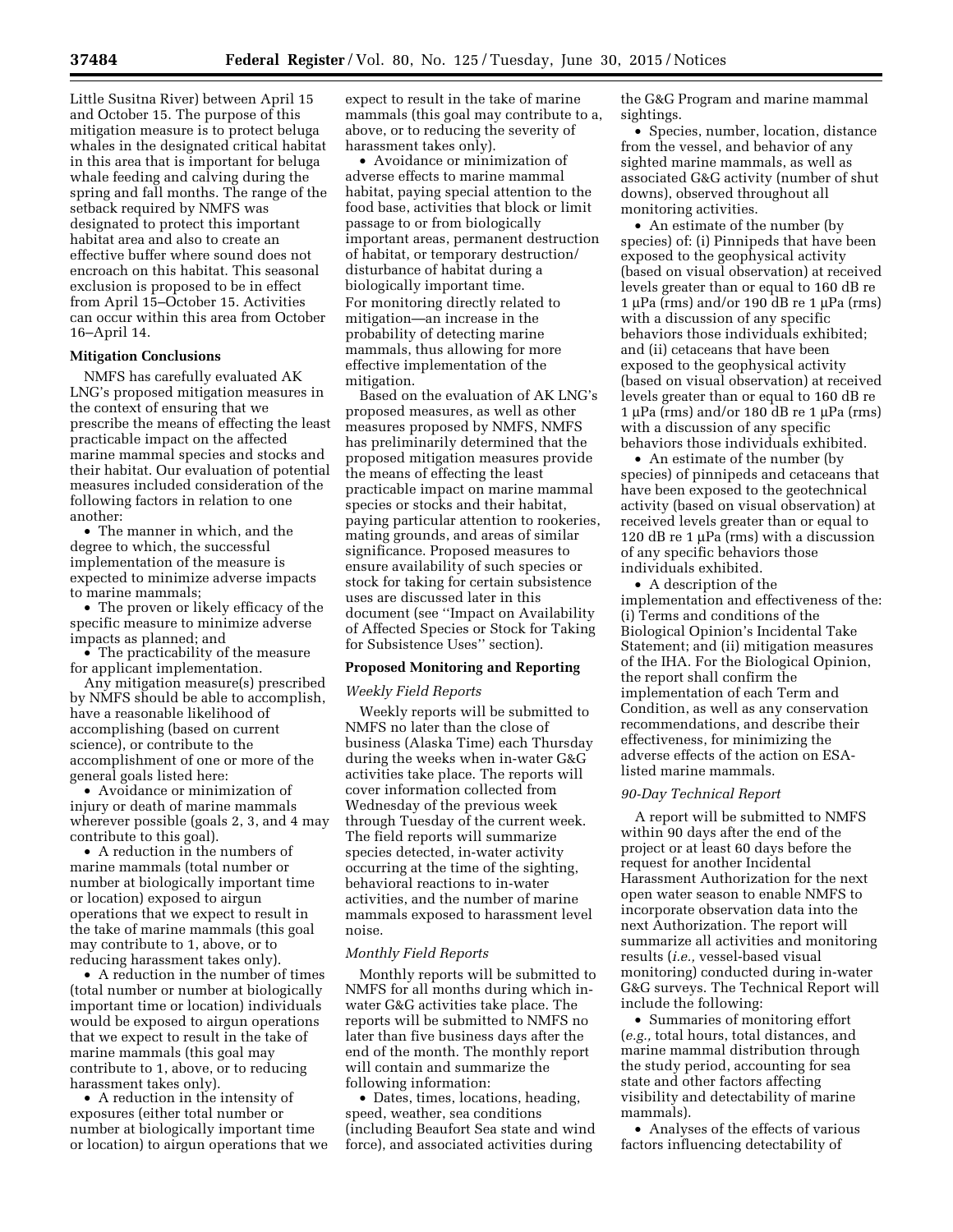marine mammals (*e.g.,* sea state, number of observers, and fog/glare).

• Species composition, occurrence, and distribution of marine mammal sightings, including date, water depth, numbers, age/size/gender categories (if determinable), group sizes, and ice cover.

• Analyses of the effects of survey operations.

• Sighting rates of marine mammals during periods with and without G&G survey activities (and other variables that could affect detectability), such as: (i) Initial sighting distances versus survey activity state; (ii) closest point of approach versus survey activity state; (iii) observed behaviors and types of movements versus survey activity state; (iv) numbers of sightings/individuals seen versus survey activity state; (v) distribution around the source vessels versus survey activity state; and (vi) estimates of Level B harassment based on presence in the 120 or 160 dB harassment zone.

## *Notification of Injured or Dead Marine Mammals*

In the unanticipated event that the specified activity leads to an injury of a marine mammal (Level A harassment) or mortality (*e.g.,* ship-strike, gear interaction, and/or entanglement), the Applicant would immediately cease the specified activities and immediately report the incident to the Chief of the Permits and Conservation Division, Office of Protected Resources, NMFS, and the Alaska Regional Stranding Coordinators. The report would include the following information:

• Time, date, and location (latitude/ longitude) of the incident;

• Name and type of vessel involved; • Vessel's speed during and leading up to the incident;

• Description of the incident;

• Status of all sound source use in the 24 hours preceding the incident;

• Water depth;

• Environmental conditions (*e.g.,*  wind speed and direction, Beaufort sea state, cloud cover, and visibility);

• Description of all marine mammal observations in the 24 hours preceding the incident;

• Species identification or description of the animal(s) involved;

• Fate of the animal(s); and

• Photographs or video footage of the animal(s) (if equipment is available).

Activities would not resume until NMFS is able to review the circumstances of the event. The Applicant would work with NMFS to minimize reoccurrence of such an event in the future. The G&G Program would not resume activities until formally notified by NMFS via letter, email, or telephone.

In the event that the G&G Program discovers an injured or dead marine mammal, and the lead PSO determines that the cause of the injury or death is unknown and the death is relatively recent (*i.e.,* in less than a moderate state of decomposition as described in the next paragraph), the Applicant would immediately report the incident to the Chief of the Permits and Conservation Division, Office of Protected Resources, NMFS, and the NMFS Alaska Stranding Hotline and/or by email to the Alaska Regional Stranding Coordinators. The report would include the same information identified in the paragraph above. Activities would be able to continue while NMFS reviews the circumstances of the incident. NMFS would work with the Applicant to determine if modifications in the activities are appropriate.

In the event that the G&G Program discovers an injured or dead marine mammal, and the lead PSO determines that the injury or death is not associated with or related to the activities authorized in the IHA (*e.g.,* previously wounded animal, carcass with moderate to advanced decomposition, or scavenger damage), the Applicant would report the incident to the Chief of the Permits and Conservation Division, Office of Protected Resources, NMFS, and the NMFS Alaska Stranding Hotline and/or by email to the Alaska Regional Stranding Coordinators, within 24 hours of the discovery. The Applicant would provide photographs or video footage (if available) or other documentation of the stranded animal sighting to NMFS and the Marine Mammal Stranding Network.

## **Estimated Take by Incidental Harassment**

Except with respect to certain activities not pertinent here, the MMPA defines ''harassment'' as: Any act of pursuit, torment, or annoyance which (i) has the potential to injure a marine mammal or marine mammal stock in the wild [Level A harassment]; or (ii) has the potential to disturb a marine mammal or marine mammal stock in the wild by causing disruption of behavioral patterns, including, but not limited to, migration, breathing, nursing, breeding, feeding, or sheltering [Level B harassment].

Acoustic stimuli (*i.e.,* increased underwater sound) generated during the operation of the airgun or the subbottom profiler may have the potential to result in the behavioral disturbance of some marine mammals. Thus, NMFS proposes to authorize take by Level B harassment resulting from the operation of the sound sources for the proposed seismic survey based upon the current acoustic exposure criteria shown in Table 3.

## TABLE 3—NMFS' CURRENT ACOUSTIC EXPOSURE CRITERIA

| Criterion | Criterion definition                                                                        | Threshold                                                                               |
|-----------|---------------------------------------------------------------------------------------------|-----------------------------------------------------------------------------------------|
|           | Permanent Threshold Shift (PTS) (Any level<br>above that which is known to cause TTS).      | 180 dB re 1 microPa-m (cetaceans)/190 dB re<br>1 microPa-m (pinnipeds) root mean square |
|           | Behavioral Disruption (for impulse noises)<br>Behavioral Disruption (for continuous noises) | $(rms)$ .<br>160 dB re 1 microPa-m (rms).<br>120 dB re 1 microPa-m (rms).               |

NMFS' practice is to apply the 120 or 160 dB re: 1 µPa received level threshold (whichever is appropriate) for underwater impulse sound levels to determine whether take by Level B harassment occurs.

All four types of survey equipment addressed in the application will be operated from the geophysical source vessels that will either be moving steadily across the ocean surface (chirper, boomer, airgun), or from station to station (vibracoring). Thus, it is assumed that any given area will be not ensonified by any specific equipment more than one day, and that a given area will not be repeatedly ensonified, or ensonified for an

extended period. The numbers of marine mammals that might be exposed to sound pressure levels exceeding NMFS Level B harassment threshold levels due to G&G surveys, without mitigation, were determined by multiplying the average raw density for each species by the daily ensonified area, and then multiplying that figure by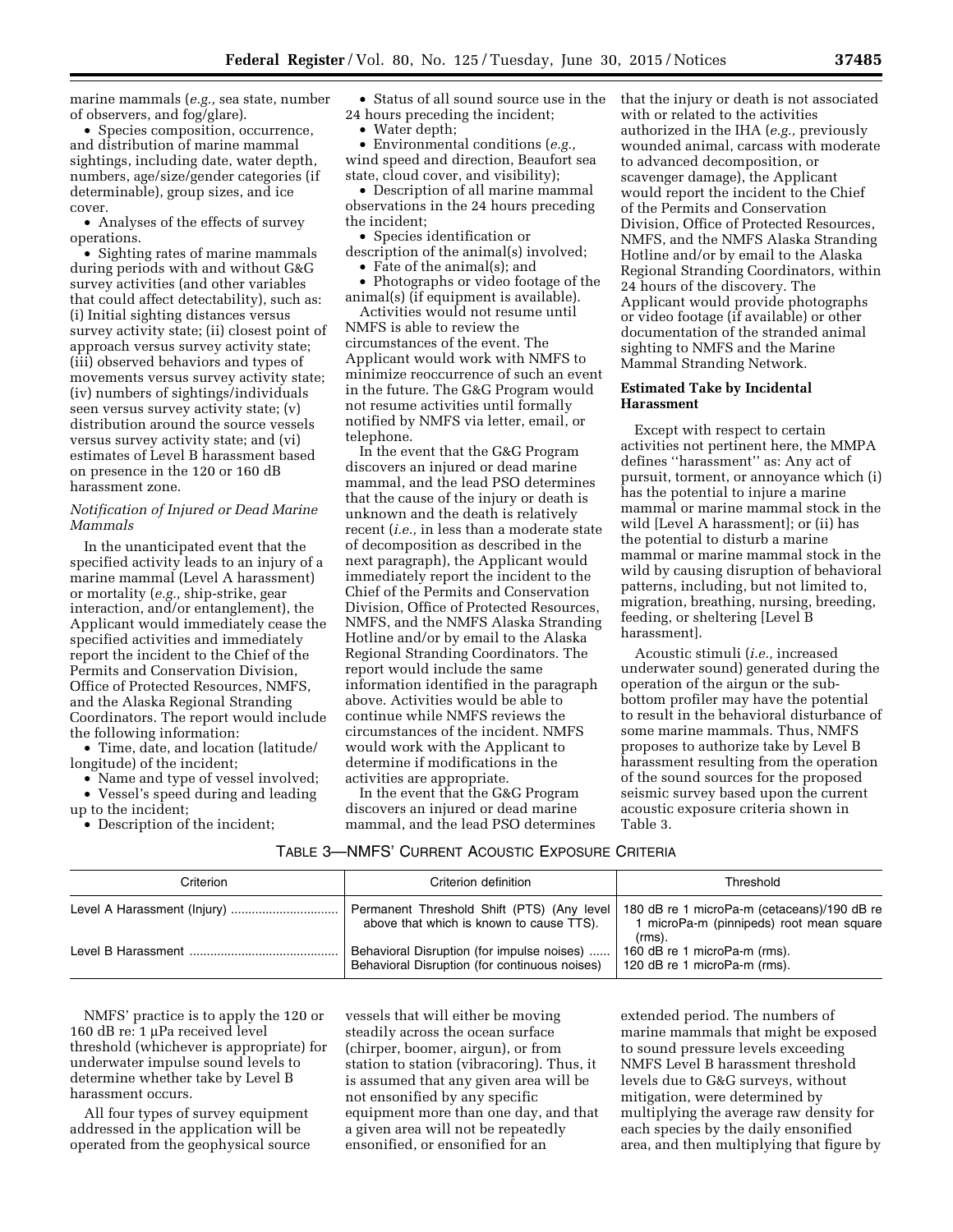the number of days each sound source is estimated to be in use. The chirp and boomer activities were separated out to calculate exposure from days of activities in the Upper Inlet area and the Lower Inlet area to better estimate the density of belugas. The exposure estimates for each activity were then summed to provide total exposures for the duration of the project. The exposure estimates for the activity are detailed below. Although vibracoring is

not expected to result in take, we have included the analysis here for consideration.

## *Ensonified Area*

The ZOI is the area ensonified by a particular sound source greater than threshold levels (120 dB for continuous and 160 dB for impulsive). The radius of the ZOI for a particular equipment was determined by applying the source sound pressure levels described in

Table 6 of the application to Collins et al.'s (2007) attenuation model of 18.4  $Log(r) - 0.00188$  derived from Cook Inlet. For those equipment generating loud underwater sound within the audible hearing range of marine mammals (<200 kHz), the distance to threshold ranges between 184 m (604 ft) and 2.54 km (1.58 mi), with ZOIs ranging between 0.106 and 20.26 km2 (0.041–7.82 mi2) (Table 4).

| Survey equipment | Distance to<br>160 dB<br>isopleth<br>$\dot{m}$ (ft) | Distance to<br>120 dB<br>isopleth <sup>1</sup><br>km (mi) | 160 dB ZOI<br>$km2$ (mi <sup>2</sup> ) | 120 dB ZOI<br>$km2$ (mi <sup>2</sup> ) |
|------------------|-----------------------------------------------------|-----------------------------------------------------------|----------------------------------------|----------------------------------------|
|                  | 184 (604)                                           | N/A                                                       | 0.106(0.041)                           | N/A                                    |
|                  | 263 (863)                                           | N/A                                                       | 0.217(0.084)                           | N/A                                    |
|                  | 300 (984)                                           | N/A                                                       | 0.283(0.109)                           | N/A                                    |
|                  | N/A                                                 | 2.54(1.58)                                                | N/A                                    | 20.26 (7.82)                           |

1 Calculated by applying Collins et al. (2007) spreading formula to source levels in Table 2.

## *Marine Mammal Densities*

Density estimates were derived for harbor porpoises, killer whales, and harbor seals from NMFS 2002–2012 Cook Inlet survey data as described below in Section 6.1.2.1 and shown in Table 8. The beluga whale exposure estimates were calculated using density estimates from Goetz et al. (2012) as described in Section 6.1.2.2.

Harbor Porpoise, Killer Whale, Harbor Seal

Density estimates were calculated for all marine mammals (except beluga whales) by using aerial survey data collected by NMFS in Cook Inlet between 2002 and 2012 (Rugh et al. 2002, 2003, 2004a, 2004b, 2005a, 2005b, 2005c, 2006, 2007; Shelden et al. 2008, 2009, 2010; Hobbs et al. 2011, Shelden

et al. 2012) and compiled by Apache, Inc. (Apache IHA application 2014). To estimate the average raw densities of marine mammals, the total number of animals for each species observed over the 11-year survey period was divided by the total area of 65,889 km2 (25,540 mi2) surveyed over the 11 years. The aerial survey marine mammal sightings, survey effort (area), and derived average raw densities are provided in Table 5.

## TABLE 5—RAW DENSITY ESTIMATES FOR COOK INLET MARINE MAMMALS BASED ON NMFS AERIAL SURVEYS

| Species                                  | Number of<br>animals | <b>NMFS Survey</b><br>area<br>km <sup>2</sup> (mi <sup>2</sup> ) | Mean raw density<br>animals/km <sup>2</sup><br>(animals/mi <sup>2</sup> ) |
|------------------------------------------|----------------------|------------------------------------------------------------------|---------------------------------------------------------------------------|
| Killer Whale <sup>1</sup><br>Harbor Seal | 249<br>42<br>16.117  | 65,889 (25,440)<br>65,889 (25,440)<br>65,889 (25,440)            | 0.0038(0.0098)<br>0.0006(0.0017)<br>0.2446 (0.6335)                       |

1 Density is for all killer whales regardless of the stock although all killer whales in the upper Cook Inlet are thought to be transient.

These raw densities were not corrected for animals missed during the aerial surveys as no accurate correction factors are currently available for these species; however, observer error may be limited as the NMFS surveyors often circled marine mammal groups to get an accurate count of group size. The harbor seal densities are probably biased upwards given that a large number of the animals recorded were of large groups hauled out at river mouths, and do not represent the distribution in the

waters where the G&G activity will actually occur.

#### *Beluga Whale*

Goetz et al. (2012) modeled aerial survey data collected by the NMFS between 1993 and 2008 and developed specific beluga summer densities for each 1-km2 cell of Cook Inlet. The results provide a more precise estimate of beluga density at a given location than simply multiplying all aerial observations by the total survey effort given the clumped distribution of beluga whales during the summer

months. To develop a density estimate associated with planned action areas (*i.e.,* Marine Terminal and pipeline survey areas), the ensonified area associated with each activity was overlain a map of the 1-km density cells, the cells falling within each ensonified area were quantified, and an average cell density was calculated. The summary of the density results is found in Table 9 in the application. The associated ensonified areas and beluga density contours relative to the action areas are shown in Table 6.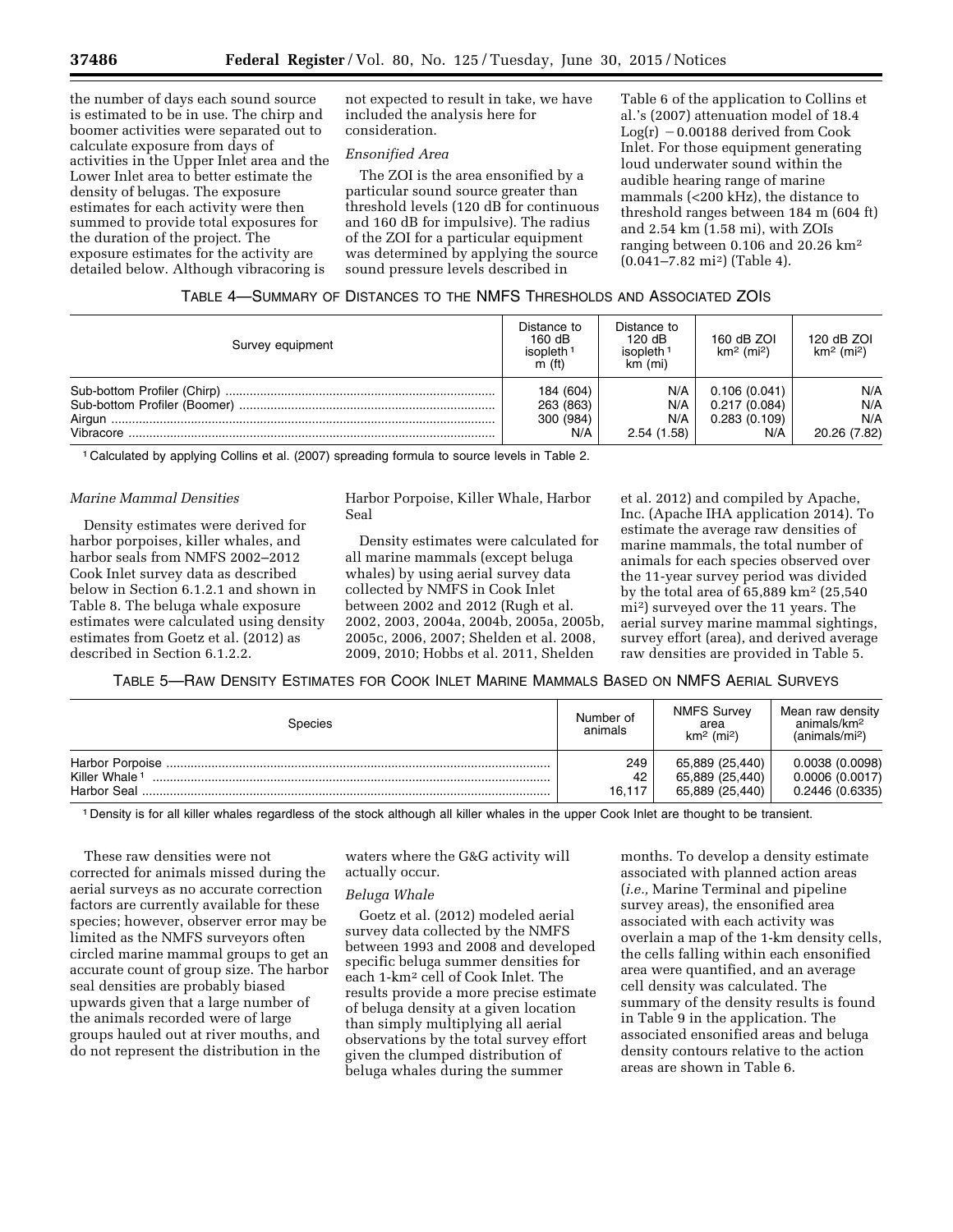TABLE 6—MEAN RAW DENSITIES OF BELUGA WHALES WITHIN THE ACTION AREAS BASED ON GOETZ ET AL. (2012) COOK INLET BELUGA WHALE DISTRIBUTION MODELING

| Action area | Number of | Mean density            | Density range (ani-  |
|-------------|-----------|-------------------------|----------------------|
|             | cells     | $(\text{animals/km}^2)$ | mals/km <sup>2</sup> |
|             | 386       | 0.000166                | 0.000021-0.001512    |
|             | 571       | 0.011552                | 0.000275-0.156718    |

## *Activity Duration*

The Cook Inlet 2015 G&G Program is expected to require approximately 12 weeks (84 days) to complete. During approximately 63 of these days, the chirp and boomer sub-bottom profiler will produce the loudest sound levels. Airgun use will occur during approximately 7 days and will occur only near the proposed Marine Terminal. The airgun activity will occur during the summer when beluga whale use of Cook Inlet is primarily concentrated near the Susitna Delta,

approximately 65 km (40 mi) north of the airgun survey area. Vibracoring, with its large ZOI, will occur intermittently over approximately 14 days. The applicant provided an estimate of 50km per day that the survey vessel could travel.

## *Exposure Calculations*

The numbers of marine mammals that might be exposed to sound pressure levels exceeding NMFS Level B harassment threshold levels due to G&G surveys, without mitigation, were determined by multiplying the average

raw density for each species by the daily ensonified area, then multiplying by the number of days each sound source is estimated to be in use. The chirp and boomer activities were separated out to calculate exposure from days of activities in the Upper Inlet area and the Lower Inlet area to better estimate the density of belugas. The exposure estimates for each activity were then summed to provide total exposures for the duration of the project. The exposure estimates for the activity are detailed below.

| TABLE 7—EXPOSURE ESTIMATES FOR PROPOSED ACTIVITY |  |  |  |
|--------------------------------------------------|--|--|--|
|--------------------------------------------------|--|--|--|

|                                                    |                           | Exposure estimates    |                        |                        |                        |                       |                        |                         | Proposed             |
|----------------------------------------------------|---------------------------|-----------------------|------------------------|------------------------|------------------------|-----------------------|------------------------|-------------------------|----------------------|
| Species                                            | Density                   | Chirp-<br>upper       | Chirp-<br>lower        | Boomer-<br>upper       | Boomer-<br>lower       | Airgun                | Vibracore              | Total                   | authoriza-<br>tion * |
| Beluga<br>                                         | 0.0012<br>.00017          | 1.37                  | 0.14                   | 2.06                   | 0.20                   | 0.056                 | 1.25                   | 5.09                    | 14                   |
| Killer whale<br>Harbor seal<br><br>Harbor porpoise | 0.00082<br>0.28<br>0.0033 | 0.98<br>336.3<br>3.91 | 0.69<br>236.31<br>2.75 | 1.46<br>504.44<br>5.88 | 1.03<br>354.47<br>4.13 | 0.28<br>95.43<br>1.11 | 0.89<br>304.87<br>3.55 | 5.31<br>1831.8<br>21.34 | 5<br>1527<br>18      |

\* Vibracore totals are not included in the Proposed Authorization column because NMFS has determined take due to vibracoring is unlikely to occur.

NMFS recognizes that these exposure estimates are likely overestimates, particularly in light of the fact that many of these technologies will be operating simultaneously, and not exposing animals in separate instances for the duration of the survey period. Additionally, the beamwidth and tilt angle of the sub-bottom profiler are not factored into the characterization of the sound field, making it conservative and

large, creating additional overestimates in take estimation.

The possibility of Level A exposure was analyzed, however the distances to 180 dB/190 dB isopleths are incredibly small, ranging from 0 to 26 meters. The number of exposures, without accounting for mitigation or likely avoidance of louder sounds, is small for these zones, and with mitigation and the likelihood of detecting marine mammals

within this small area combined with the likelihood of avoidance, it is likely these takes can be avoided. The only technology that would not shutdown is the vibracore, which has a distance to Level A isopleth (180 dB) of 3 meters. Therefore, authorization of Level A take is not necessary.

NMFS proposes to authorize the following takes by Level B harassment:

## TABLE 8—PROPOSED AUTHORIZATIONS

| Species                | Exposure<br>estimate | Take proposed<br>to be<br>authorized | Percent of<br>stock or<br>population | Population trend                                                |
|------------------------|----------------------|--------------------------------------|--------------------------------------|-----------------------------------------------------------------|
| Beluga<br>Killer whale | 3.63<br>3.64         | 14                                   | 1.07                                 | Decreasing.<br>0.14   Resident-Increasing.<br>Transient-Stable. |
|                        | 1253.67<br>14.6      | 1527<br>18                           | 5.47                                 | Stable.<br>0.048   No reliable info.                            |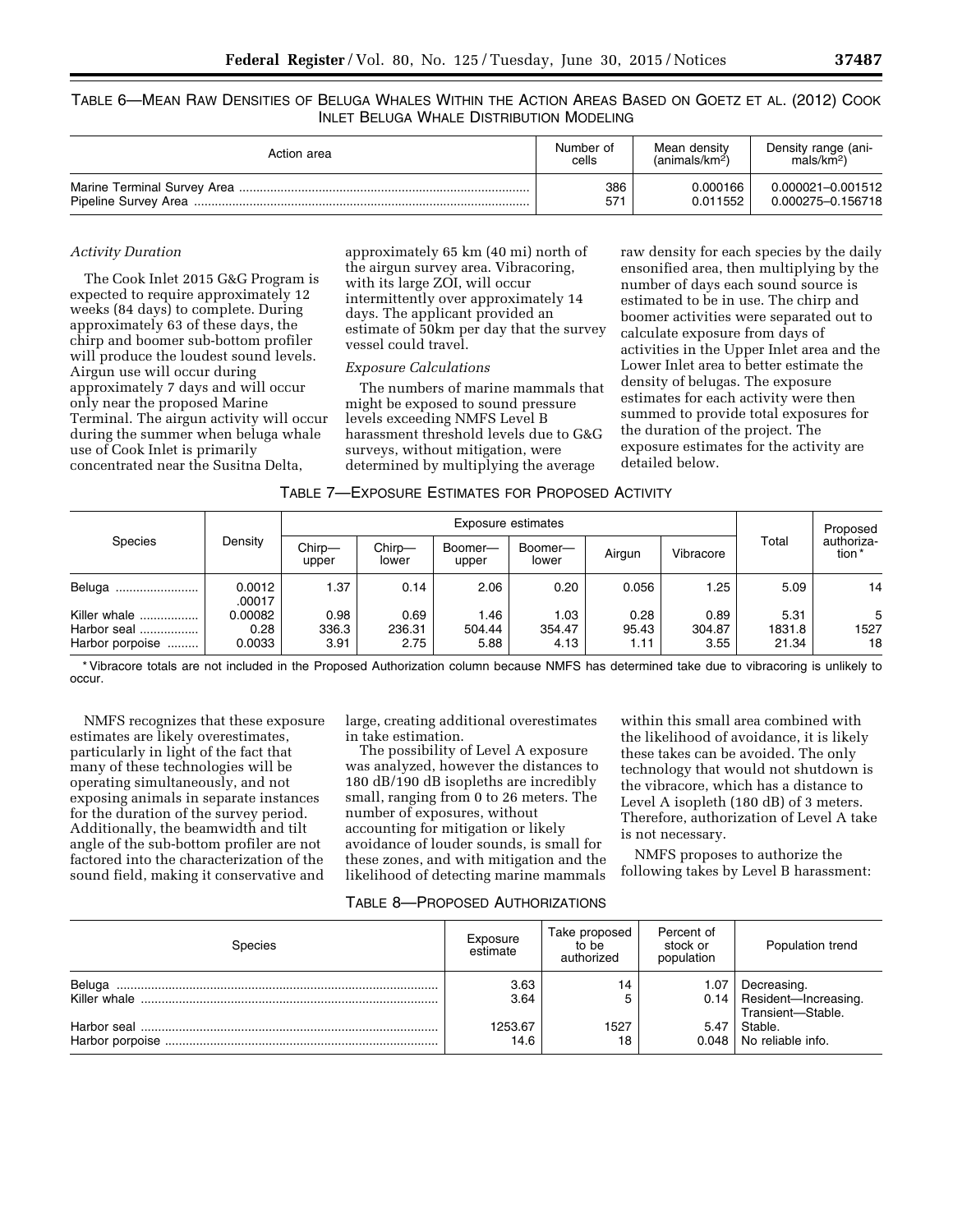## **Analysis and Preliminary Determinations**

## *Negligible Impact*

Negligible impact' is ''an impact resulting from the specified activity that cannot be reasonably expected to, and is not reasonably likely to, adversely affect the species or stock through effects on annual rates of recruitment or survival'' (50 CFR 216.103). The lack of likely adverse effects on annual rates of recruitment or survival (*i.e.,* population level effects) forms the basis of a negligible impact finding. Thus, an estimate of the number of takes, alone, is not enough information on which to base an impact determination. In addition to considering estimates of the number of marine mammals that might be ''taken'' through behavioral harassment, NMFS must consider other factors, such as the likely nature of any responses (their intensity, duration, etc.), the context of any responses (critical reproductive time or location, migration, etc.), as well as the number and nature of estimated Level A harassment takes, the number of estimated mortalities, effects on habitat, and the status of the species.

To avoid repetition, except where otherwise identified, the discussion of our analyses applies to all the species listed in Table 8, given that the anticipated effects of this project on marine mammals are expected to be relatively similar in nature. Where there is information either about impacts, or about the size, status, or structure of any species or stock that would lead to a different analysis for this activity, species-specific factors are identified and analyzed.

In making a negligible impact determination, NMFS considers:

• The number of anticipated injuries, serious injuries, or mortalities;

• The number, nature, and intensity, and duration of Level B harassment; and

• The context in which the takes occur (*e.g.,* impacts to areas of significance, impacts to local populations, and cumulative impacts when taking into account successive/ contemporaneous actions when added to baseline data);

• The status of stock or species of marine mammals (*i.e.,* depleted, not depleted, decreasing, increasing, stable, impact relative to the size of the population);

• Impacts on habitat affecting rates of recruitment/survival; and

• The effectiveness of monitoring and mitigation measures to reduce the number or severity of incidental take.

Given the proposed mitigation and related monitoring, no injuries or

mortalities are anticipated to occur to any species as a result of AK LNG's proposed survey in Cook Inlet, and none are proposed to be authorized. Additionally, animals in the area are not expected to incur hearing impairment (*i.e.,* TTS or PTS) or non-auditory physiological effects due to low source levels and the fact that most marine mammals would avoid a loud sound source than swim in such close proximity as to result in TTS or PTS. The most likely effect from the proposed action is localized, short-term behavioral disturbance. The number of takes that are anticipated and proposed to be authorized are expected to be limited to short-term Level B behavioral harassment for all stocks for which take is proposed to be authorized. This is largely due to the short time scale of the proposed activity, the low source levels for many of the technologies proposed to be used, as well as the mitigation proposed earlier in the proposed Authorization. The technologies do not operate continuously over a 24-hour period. Rather airguns are operational for a few hours at a time for 7 days, with the sub-bottom profiler chirp and boomer operating for 63 days.

The addition of five vessels, and noise due to vessel operations associated with the survey, would not be outside the present experience of marine mammals in Cook Inlet, although levels may increase locally. Potential impacts to marine mammal habitat were discussed previously in this document (see the ''Anticipated Effects on Habitat'' section). Although some disturbance is possible to food sources of marine mammals, the impacts are anticipated to be minor enough as to not affect annual rates of recruitment or survival of marine mammals in the area. Based on the size of Cook Inlet where feeding by marine mammals occurs versus the localized area of the marine survey activities, any missed feeding opportunities in the direct project area would be minor based on the fact that other feeding areas exist elsewhere.

Taking into account the mitigation measures that are planned, effects on cetaceans are generally expected to be restricted to avoidance of a limited area around the survey operation and shortterm changes in behavior, falling within the MMPA definition of ''Level B harassment''. Shut-downs are proposed for belugas and groups of killer whales or harbor porpoises when they approach the 160dB disturbance zone, to further reduce potential impacts to these populations. Visual observation by trained PSOs is also implemented to reduce the impact of the proposed activity. Animals are not expected to

permanently abandon any area that is surveyed, and any behaviors that are interrupted during the activity are expected to resume once the activity ceases. Only a small portion of marine mammal habitat will be affected at any time, and other areas within Cook Inlet will be available for necessary biological functions.

### Beluga Whales

Cook Inlet beluga whales are listed as endangered under the ESA. These stocks are also considered depleted under the MMPA. The estimated annual rate of decline for Cook Inlet beluga whales was 0.6 percent between 2002 and 2012.

Belugas in the Canadian Beaufort Sea in summer appear to be fairly responsive to seismic energy, with few being sighted within 10–20 km (6–12 mi) of seismic vessels during aerial surveys (Miller *et al.,* 2005). However, as noted above, Cook Inlet belugas are more accustomed to anthropogenic sound than beluga whales in the Beaufort Sea. Therefore, the results from the Beaufort Sea surveys do not directly translate to potential reactions of Cook Inlet beluga whales. Also, due to the dispersed distribution of beluga whales in Cook Inlet during winter and the concentration of beluga whales in upper Cook Inlet from late April through early fall, belugas would likely occur in small numbers in the majority of AK LNG's proposed survey area during the majority of AK LNG's annual operational timeframe of August through December. For the same reason, as well as the mitigation measure that requires shutting down for belugas seen approaching the 160dB disturbance zone, and the likelihood of avoidance at high levels, it is unlikely that animals would be exposed to received levels capable of causing injury.

Given the large number of vessels in Cook Inlet and the apparent habituation to vessels by Cook Inlet beluga whales and the other marine mammals that may occur in the area, vessel activity and noise is not expected to have effects that could cause significant or long-term consequences for individual marine mammals or their populations.

In addition, NMFS proposes to seasonally restrict survey operations in the area known to be important for beluga whale feeding, calving, or nursing. The primary location for these biological life functions occurs in the Susitna Delta region of upper Cook Inlet. NMFS proposes to implement a 16 km (10 mi) seasonal exclusion from seismic survey operations in this region from April 15–October 15. The highest concentrations of belugas are typically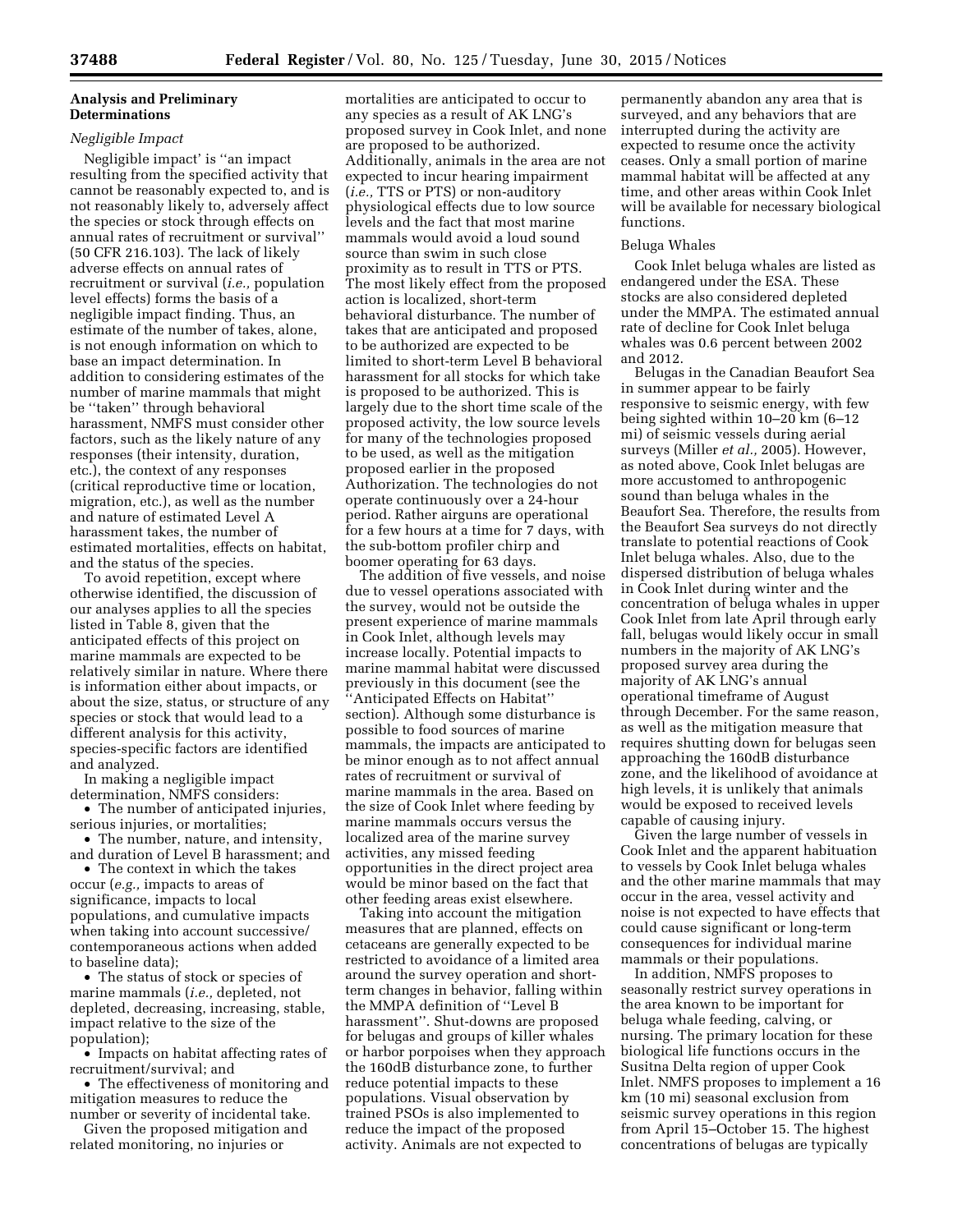found in this area from early May through September each year. NMFS has incorporated a 2-week buffer on each end of this seasonal use timeframe to account for any anomalies in distribution and marine mammal usage.

Odontocete (including Cook Inlet beluga whales, killer whales, and harbor porpoises) reactions to seismic energy pulses are usually assumed to be limited to shorter distances from the airgun(s) than are those of mysticetes, in part because odontocete low-frequency hearing is assumed to be less sensitive than that of mysticetes.

## Killer Whales

Killer whales are not encountered as frequently in Cook Inlet as some of the other species in this analysis, however when sighted they are usually in groups. The addition of a mitigation measure to shutdown if a group of 5 or more killer whales is seen approaching the 160 dB zone is intended to minimize any impact to an aggregation of killer whales if encountered. The killer whales in the survey area are also thought to be transient killer whales and therefore rely on the habitat in the AK LNG survey area less than other resident species.

### Harbor Porpoise

Harbor porpoises are among the most sensitive marine mammal species with regard to behavioral response and anthropogenic noise. They are known to exhibit behavioral responses to operation of seismic airguns, pingers, and other technologies at low thresholds. However, they are abundant in Cook Inlet and therefore the authorized take is unlikely to affect recruitment or status of the population in any way. In addition, mitigation measures include shutdowns for groups of more than 5 harbor porpoises that will minimize the amount of take to the local harbor porpoise population. This mitigation as well as the short duration and low source levels of the proposed activity will reduce the impact to the harbor porpoises found in Cook Inlet.

### *Harbor Seal*

Observations during other anthropogenic activities in Cook Inlet have reported large congregations of harbor seals have been observed hauling out in upper Cook Inlet. However, mitigation measures, such as vessel speed, course alteration, and visual monitoring, and restrictions will be implemented to help reduce impacts to the animals. Additionally, this activity does not encompass a large number of known harbor seal haulouts, particularly as this activity proposes

operations traversing across the Inlet, as opposed to entirely nearshore activities. While some harbor seals will likely be exposed, the proposed mitigation along with their smaller aggregations in water than on shore should minimize impacts to the harbor seal population. The level of take of harbor seals may be further minimized by the preference of harbor seals to haul out for greater quantities of time in the summer, when much of this work is proposed to occur. Additionally, the short duration of the survey, and the use of visual observers should further reduce the potential for take by behavioral harassment to Cook Inlet harbor seals. Therefore, the exposure of pinnipeds to sounds produced by this phase of AK LNG's proposed survey is not anticipated to have an effect on annual rates of recruitment or survival on those species or stocks.

Based on the analysis contained herein of the likely effects of the specified activity on marine mammals and their habitat, and taking into consideration the implementation of the proposed monitoring and mitigation measures, NMFS preliminarily finds that the total annual marine mammal take from AK LNG's proposed seismic survey will have a negligible impact on the affected marine mammal species or stocks.

Although NMFS does not believe that the operation of the vibracore would result in the take of marine mammals, we note here that even if the vibracore did result in take of marine mammals, the numbers and scope of vibracore take predicted in the applicant's application and analysis would not have changed this finding. The vibracoring activity is proposed to occur at 33 locations across the Inlet from the Forelands, north to the upper end of Cook Inlet. However, the actual noise-producing activity will only occur for 90 seconds at a time, during which PSOs will be observing for marine mammals. The limited scope and duration of vibracoring makes it extremely unlikely that take by Level B harassment would occur during the vibracore portion of the operation.

### *Small Numbers Analysis*

The requested takes proposed to be authorized annually represent 1.06 percent of the Cook Inlet beluga whale population of approximately 340 animals (Allen and Angliss, 2014), 0.135 percent of the Gulf of Alaska, Aleutian Island and Bering Sea stock of killer whales (345 transients), and 0.047 percent of the Gulf of Alaska stock of approximately 31,046 harbor porpoises. The take requests presented for harbor seals represent 5.47 percent of the Cook Inlet/Shelikof stock of approximately

22,900 animals. These take estimates represent the percentage of each species or stock that could be taken by Level B behavioral harassment.

NMFS finds that any incidental take reasonably likely to result from the effects of the proposed activity, as proposed to be mitigated through this IHA, will be limited to small numbers relative to the affected species or stocks. In addition to the quantitative methods used to estimate take, NMFS also considered qualitative factors that further support the ''small numbers'' determination, including: (1) The seasonal distribution and habitat use patterns of Cook Inlet beluga whales, which suggest that for much of the time only a small portion of the population would be accessible to impacts from AK LNG's activity, as most animals are found in the Susitna Delta region of Upper Cook Inlet from early May through September; (2) other cetacean species are not common in the survey area; (3) the proposed mitigation requirements, which provide spatiotemporal limitations that avoid impacts to large numbers of belugas feeding and calving in the Susitna Delta; (4) the proposed monitoring requirements and mitigation measures described earlier in this document for all marine mammal species that will further reduce the amount of takes; and (5) monitoring results from previous activities that indicated low numbers of beluga whale sightings within the Level B disturbance exclusion zone and low levels of Level B harassment takes of other marine mammals. Therefore, NMFS determined that the numbers of animals likely to be taken are small.

Although NMFS does not believe that the operation of the vibracore would result in the take of marine mammals, we note here that even if the vibracore did result in take of marine mammals, the amount of total take predicted in the applicant's analysis including the vibracore take would still be small compared to the population sizes of the affected species and stocks.

## **Impact on Availability of Affected Species for Taking for Subsistence Uses**

### *Relevant Subsistence Uses*

The subsistence harvest of marine mammals transcends the nutritional and economic values attributed to the animal and is an integral part of the cultural identity of the region's Alaska Native communities. Inedible parts of the whale provide Native artisans with materials for cultural handicrafts, and the hunting itself perpetuates Native traditions by transmitting traditional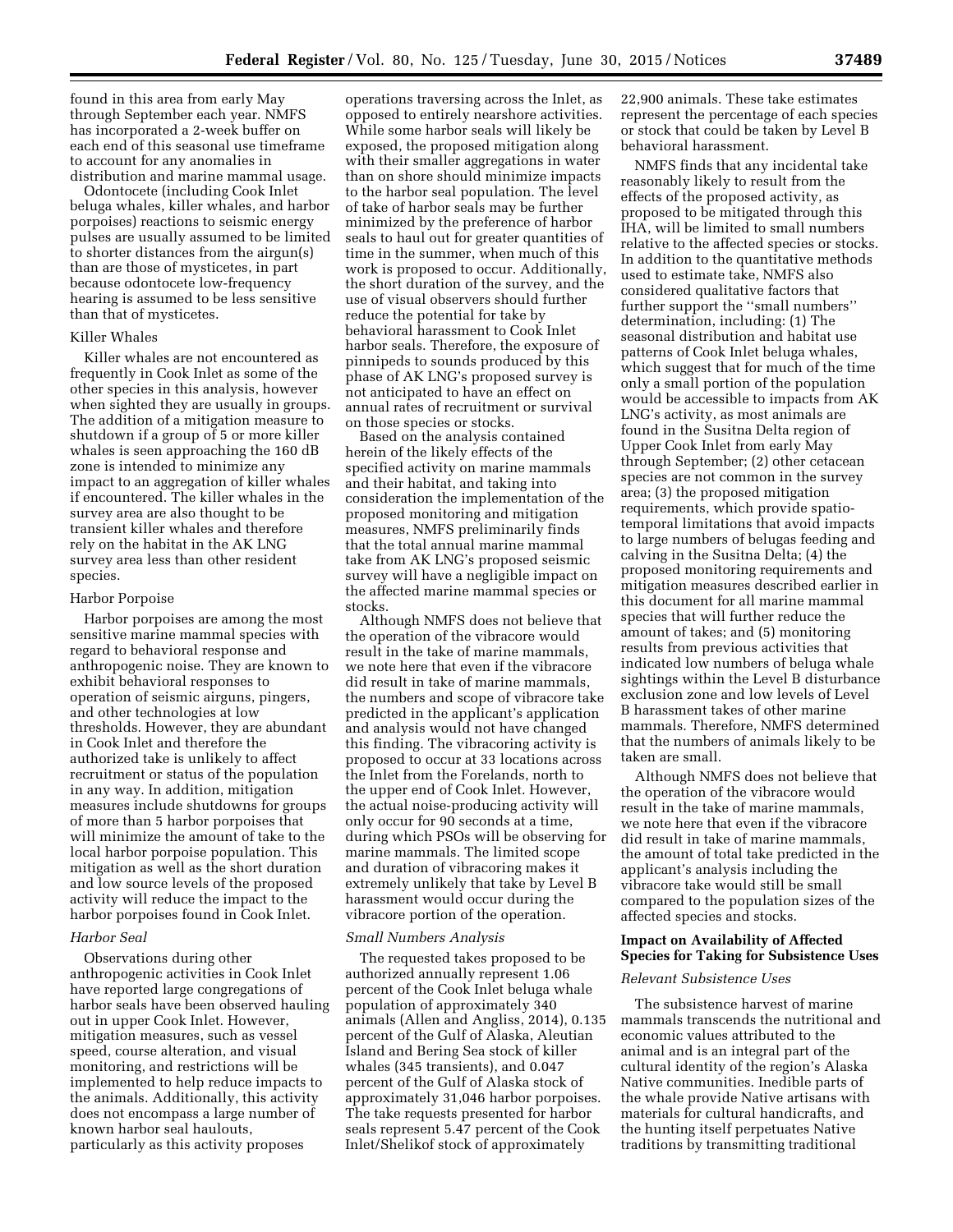skills and knowledge to younger generations (NOAA, 2007).

The Cook Inlet beluga whale has traditionally been hunted by Alaska Natives for subsistence purposes. For several decades prior to the 1980s, the Native Village of Tyonek residents were the primary subsistence hunters of Cook Inlet beluga whales. During the 1980s and 1990s, Alaska Natives from villages in the western, northwestern, and North Slope regions of Alaska either moved to or visited the south central region and participated in the yearly subsistence harvest (Stanek, 1994). From 1994 to 1998, NMFS estimated 65 whales per year (range 21–123) were taken in this harvest, including those successfully taken for food and those struck and lost. NMFS concluded that this number was high enough to account for the estimated 14 percent annual decline in the population during this time (Hobbs et al., 2008). Actual mortality may have been higher, given the difficulty of estimating the number of whales struck and lost during the hunts. In 1999, a moratorium was enacted (Pub. L. 106– 31) prohibiting the subsistence take of Cook Inlet beluga whales except through a cooperative agreement between NMFS and the affected Alaska Native organizations. Since the Cook Inlet beluga whale harvest was regulated in 1999 requiring cooperative agreements, five beluga whales have been struck and harvested. Those beluga whales were harvested in 2001 (one animal), 2002 (one animal), 2003 (one animal), and 2005 (two animals). The Native Village of Tyonek agreed not to hunt or request a hunt in 2007, when no comanagement agreement was to be signed (NMFS, 2008a).

On October 15, 2008, NMFS published a final rule that established long-term harvest limits on Cook Inlet beluga whales that may be taken by Alaska Natives for subsistence purposes (73 FR 60976). That rule prohibits harvest for a 5-year interval period if the average stock abundance of Cook Inlet beluga whales over the prior five-year interval is below 350 whales. Harvest levels for the current 5-year planning interval (2013–2017) are zero because the average stock abundance for the previous five-year period (2008–2012) was below 350 whales. Based on the average abundance over the 2002–2007 period, no hunt occurred between 2008 and 2012 (NMFS, 2008a). The Cook Inlet Marine Mammal Council, which managed the Alaska Native Subsistence fishery with NMFS, was disbanded by a unanimous vote of the Tribes' representatives on June 20, 2012. At this time, no harvest is expected in 2015 or, likely, in 2016.

Data on the harvest of other marine mammals in Cook Inlet are lacking. Some data are available on the subsistence harvest of harbor seals, harbor porpoises, and killer whales in Alaska in the marine mammal stock assessments. However, these numbers are for the Gulf of Alaska including Cook Inlet, and they are not indicative of the harvest in Cook Inlet.

There is a low level of subsistence hunting for harbor seals in Cook Inlet. Seal hunting occurs opportunistically among Alaska Natives who may be fishing or travelling in the upper Inlet near the mouths of the Susitna River, Beluga River, and Little Susitna. Some detailed information on the subsistence harvest of harbor seals is available from past studies conducted by the Alaska Department of Fish & Game (Wolfe et al., 2009). In 2008, 33 harbor seals were taken for harvest in the Upper Kenai-Cook Inlet area. In the same study, reports from hunters stated that harbor seal populations in the area were increasing (28.6%) or remaining stable (71.4%). The specific hunting regions identified were Anchorage, Homer, Kenai, and Tyonek, and hunting generally peaks in March, September, and November (Wolfe et al., 2009).

## *Potential Impacts on Availability for Subsistence Uses*

Section 101(a)(5)(D) also requires NMFS to determine that the taking will not have an unmitigable adverse effect on the availability of marine mammal species or stocks for subsistence use. NMFS has defined ''unmitigable adverse impact'' in 50 CFR 216.103 as an impact resulting from the specified activity: (1) That is likely to reduce the availability of the species to a level insufficient for a harvest to meet subsistence needs by: (i) Causing the marine mammals to abandon or avoid hunting areas; (ii) Directly displacing subsistence users; or (iii) Placing physical barriers between the marine mammals and the subsistence hunters; and (2) That cannot be sufficiently mitigated by other measures to increase the availability of marine mammals to allow subsistence needs to be met.

The primary concern is the disturbance of marine mammals through the introduction of anthropogenic sound into the marine environment during the proposed seismic survey. Marine mammals could be behaviorally harassed and either become more difficult to hunt or temporarily abandon traditional hunting grounds. However, the proposed seismic survey will not have any impacts to beluga harvests as none currently occur in Cook Inlet. Additionally, subsistence harvests of

other marine mammal species are limited in Cook Inlet.

## *Plan of Cooperation or Measures To Minimize Impacts to Subsistence Hunts*

The entire upper Cook unit and a portion of the lower Cook unit falls north of 60° N' or within the region NMFS has designated as an Arctic subsistence use area. AK LNG provided detailed information in Section 8 of their application regarding their plan to cooperate with local subsistence users and stakeholders regarding the potential effects of their proposed activity. There are several villages in AK LNG's proposed project area that have traditionally hunted marine mammals, primarily harbor seals. Tyonek is the only tribal village in upper Cook Inlet with a tradition of hunting marine mammals, in this case harbor seals and beluga whales. However, for either species the annual recorded harvest since the 1980s has averaged about one or fewer of either species (Fall et al. 1984, Wolfe et al. 2009, SRBA and HC 2011), and there is currently a moratorium on subsistence harvest of belugas. Further, many of the seals that are harvested are done incidentally to salmon fishing or moose hunting (Fall et al. 1984, Merrill and Orpheim 2013), often near the mouths of the Susitna Delta rivers (Fall et al. 1984) north of AK LNG's proposed seismic survey area.

Villages in lower Cook Inlet adjacent to AK LNG's proposed survey area (Kenai, Salamatof, and Nikiski) have either not traditionally hunted beluga whales, or at least not in recent years, and rarely do they harvest sea lions. These villages more commonly harvest harbor seals, with Kenai reporting an average of about 13 per year between 1992 and 2008 (Wolfe et al. 2009). According to Fall et al. (1984), many of the seals harvested by hunters from these villages were taken on the west side of the inlet during hunting excursions for moose and black bears.

Although marine mammals remain an important subsistence resource in Cook Inlet, the number of animals annually harvested is low, and are primarily harbor seals. Much of the harbor seal harvest occurs incidental to other fishing and hunting activities, and at areas outside of the AK LNG's proposed seismic areas such as the Susitna Delta or the west side of lower Cook Inlet. Also, AK LNG is unlikely to conduct activity in the vicinity of any of the river mouths where large numbers of seals haul out.

AK LNG and NMFS recognize the importance of ensuring that ANOs and federally recognized tribes are informed, engaged, and involved during the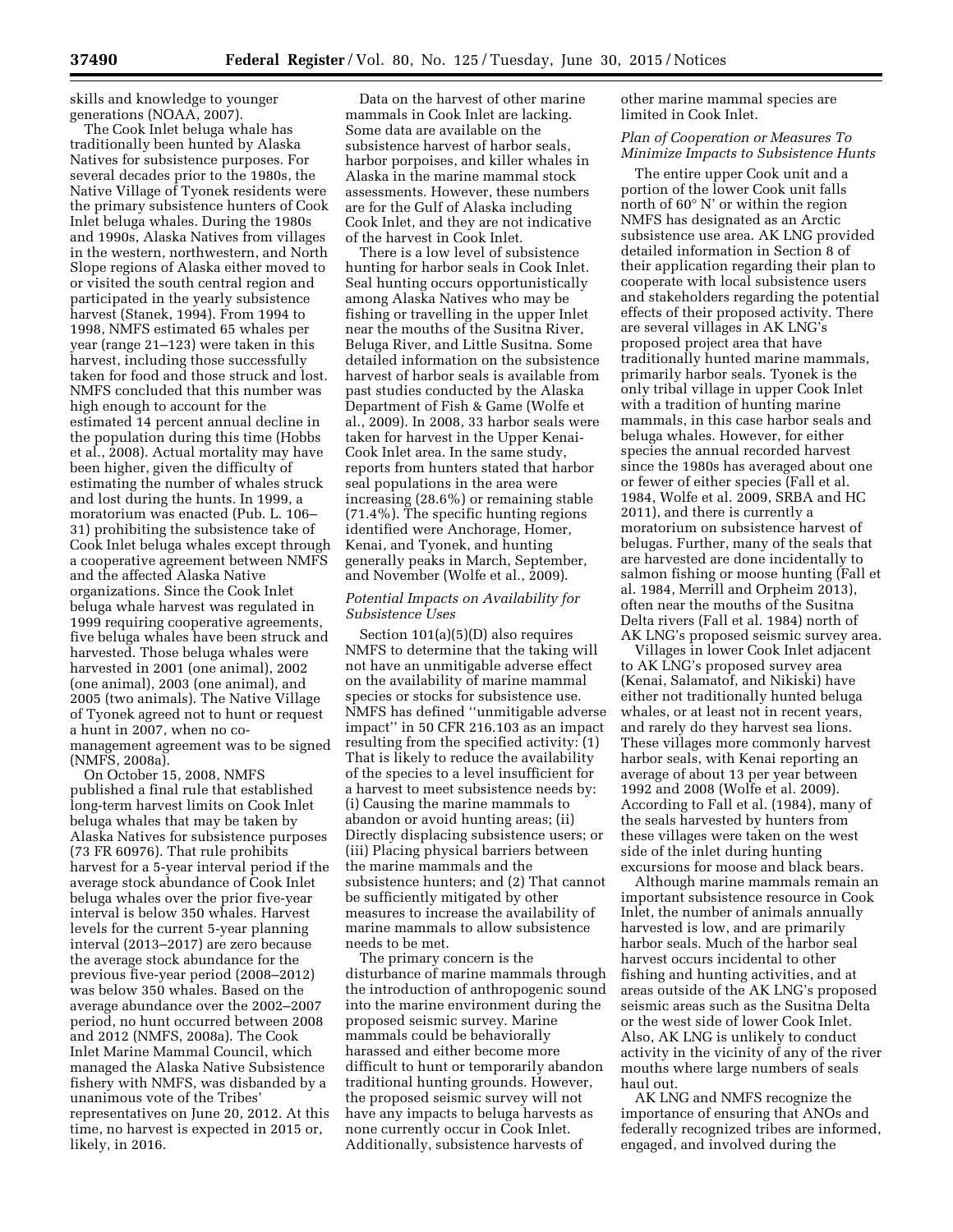permitting process and will continue to work with the ANOs and tribes to discuss operations and activities.

Prior to offshore activities AK LNG will consult with nearby communities such as Tyonek, Salamatof, and the Kenaitze Indian Tribe to attend and present the program description prior to operations within those areas. During these meetings discussions will include a project description, maps of project area and resolutions of potential conflicts. These meetings will allow AK LNG to understand community concerns, and requests for communication or mitigation. Additional communications will continue throughout the project. A specific meeting schedule has not been finalized, but meetings with the entities identified will occur before an Authorization is issued.

If a conflict does occur with project activities involving subsistence or fishing, the project manager will immediately contact the affected party to resolve the conflict.

## **Unmitigable Adverse Impact Analysis and Preliminary Determination**

The project will not have any effect on beluga whale harvests because no beluga harvest will take place in 2015. Additionally, the proposed seismic survey area is not an important native subsistence site for other subsistence species of marine mammals thus, the number harvested is expected to be extremely low. The timing and location of subsistence harvest of Cook Inlet harbor seals may coincide with AK LNG's project, but because this subsistence hunt is conducted opportunistically and at such a low level (NMFS, 2013c), AK LNG's program is not expected to have an impact on the subsistence use of harbor seals. Moreover, the proposed survey would result in only temporary disturbances. Accordingly, the specified activity would not impact the availability of these other marine mammal species for subsistence uses.

NMFS anticipates that any effects from AK LNG's proposed survey on marine mammals, especially harbor seals and Cook Inlet beluga whales, which are or have been taken for subsistence uses, would be short-term, site specific, and limited to inconsequential changes in behavior and mild stress responses. NMFS does not anticipate that the authorized taking of affected species or stocks will reduce the availability of the species to a level insufficient for a harvest to meet subsistence needs by: (1) Causing the marine mammals to abandon or avoid hunting areas; (2) directly displacing

subsistence users; or (3) placing physical barriers between the marine mammals and the subsistence hunters; and that cannot be sufficiently mitigated by other measures to increase the availability of marine mammals to allow subsistence needs to be met. Based on the description of the specified activity, the measures described to minimize adverse effects on the availability of marine mammals for subsistence purposes, and the proposed mitigation and monitoring measures, NMFS has preliminarily determined that there will not be an unmitigable adverse impact on subsistence uses from AK LNG's proposed activities.

## **Endangered Species Act (ESA)**

There is one marine mammal species listed as endangered under the ESA with confirmed or possible occurrence in the proposed project area: The Cook Inlet beluga whale. In addition, the proposed action could occur within 10 miles of designated critical habitat for the Cook Inlet beluga whale. NMFS's Permits and Conservation Division has initiated consultation with NMFS' Alaska Region Protected Resources Division under section 7 of the ESA. This consultation will be concluded prior to issuing any final authorization.

## **National Environmental Policy Act (NEPA)**

NMFS has prepared a Draft Environmental Assessment (EA) for the issuance of an IHA to AK LNG for the proposed oil and gas exploration seismic survey program in Cook Inlet. The Draft EA has been made available for public comment concurrently with this proposed authorization (see **ADDRESSES**). NMFS will finalize the EA and either conclude with a finding of no significant impact (FONSI) or prepare an Environmental Impact Statement prior to issuance of the final authorization (if issued).

# **Proposed Authorization**

As a result of these preliminary determinations, we propose to issue an IHA to Alaska LNG for taking marine mammals incidental to a geophysical and geotechnical survey in Cook Inlet, Alaska, provided the previously mentioned mitigation, monitoring, and reporting requirements are incorporated. The proposed IHA language is provided next.

This section contains a draft of the IHA itself. The wording contained in this section is proposed for inclusion in the IHA (if issued).

### **Request for Public Comments**

We request comment on our analysis, the draft authorization, and any other aspect of the Notice of Proposed IHA for Alaska LNG. Please include with your comments any supporting data or literature citations to help inform our final decision on AK LNG's request for an MMPA authorization.

## Incidental Harassment Authorization

Exxon Mobil Alaska LNG LLC (AK LNG), 3201 C Street; Suite 506, Anchorage, Alaska 99501, is hereby authorized under section 101(a)(5)(D) of the Marine Mammal Protection Act (MMPA; 16 U.S.C. 1371(a)(5)(D)), to harass small numbers of marine mammals incidental to specified activities associated with a marine geophysical and geotechnical survey in Cook Inlet, Alaska, contingent upon the following conditions:

1. This Authorization is valid from August 7, 2015, through August 6, 2016.

2. This Authorization is valid only for AK LNG's activities associated with survey operations that shall occur within the areas denoted as Marine Terminal Survey Area and Pipeline Survey Area as depicted in the attached Figures 1 of AK LNG's April 2015 application to the National Marine Fisheries Service.

## 3. Species Authorized and Level of Take

(a) The incidental taking of marine mammals, by Level B harassment only, is limited to the following species in the waters of Cook Inlet:

(i) Odontocetes: see Table 1 (attached) for authorized species and take numbers.

(ii) Pinnipeds: see Table 1 (attached) for authorized species and take numbers.

(iii) If any marine mammal species are encountered during activities that are not listed in Table 1 (attached) for authorized taking and are likely to be exposed to sound pressure levels (SPLs) greater than or equal to 160 dB re  $1 \mu$ Pa (rms) for impulsive sound of 120 dB re  $1\mu$ Pa (rms), then the Holder of this Authorization must alter speed or course or shut-down the sound source to avoid take.

(b) The taking by injury (Level A harassment), serious injury, or death of any of the species listed in Table 1 or the taking of any other species of marine mammal is prohibited and may result in the modification, suspension or revocation of this Authorization.

(c) If the number of detected takes of any marine mammal species listed in Table 1 is met or exceeded, AK LNG shall immediately cease survey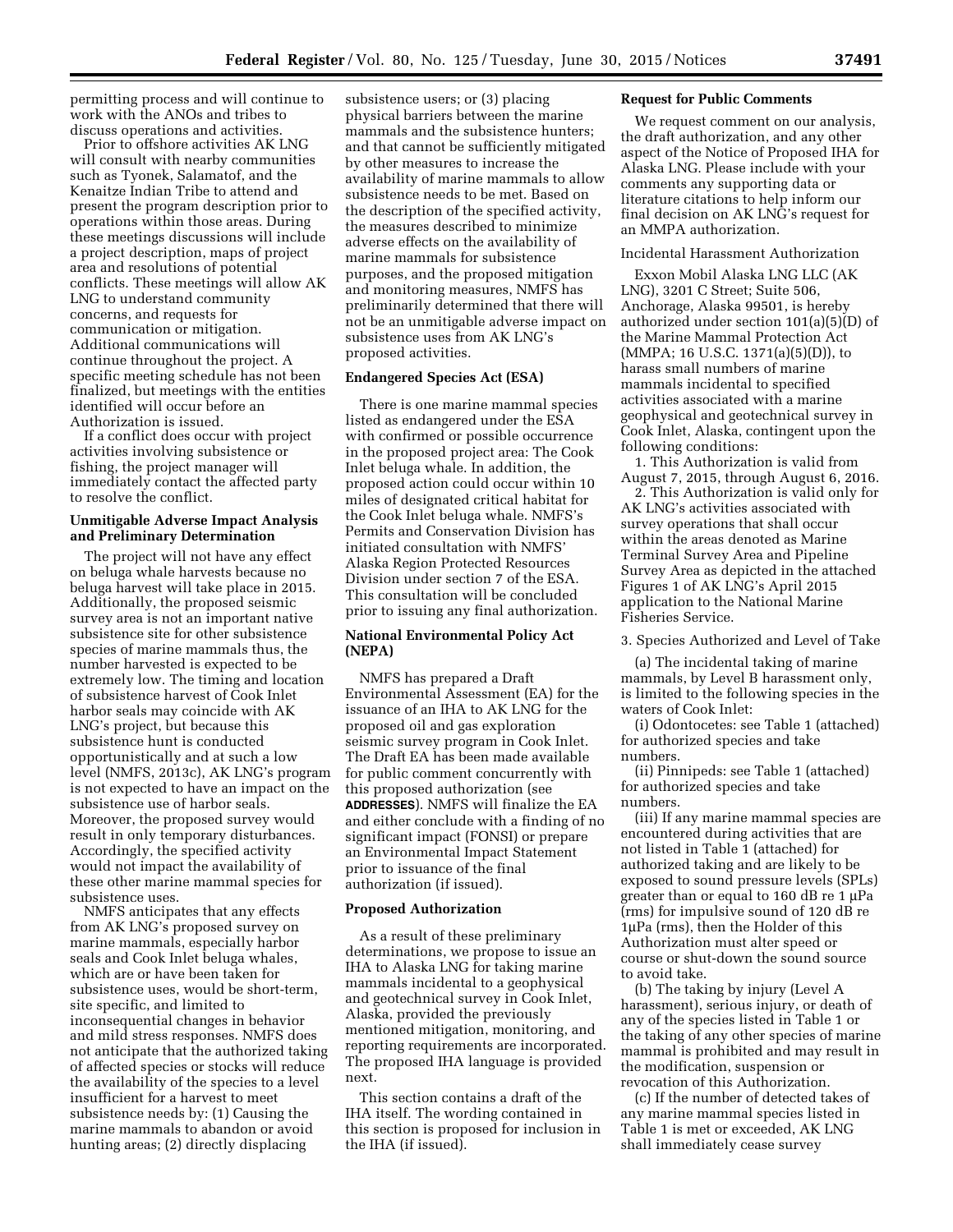operations involving the use of active sound sources (*e.g.,* airguns, profilers etc.) and notify NMFS.

4. The authorization for taking by harassment is limited to the following acoustic sources (or sources with comparable frequency and intensity) absent an amendment to this Authorization:

(a) EdgeTech 3200 Sub-bottom profiler chirp;

(b) Applied Acoustics AA301 Subbottom profiler boomer;

 $(c)$  A  $60$  in<sup>3</sup> airgun;

5. The taking of any marine mammal in a manner prohibited under this Authorization must be reported immediately to the Chief, Permits and Conservation Division, Office of Protected Resources, NMFS or her designee at (301) 427–8401.

6. The holder of this Authorization must notify the Chief of the Permits and Conservation Division, Office of Protected Resources, or her designee at least 48 hours prior to the start of survey activities (unless constrained by the date of issuance of this Authorization in which case notification shall be made as soon as possible) at 301–427–8484 or to *[Sara.Young@noaa.gov.](mailto:Sara.Young@noaa.gov)* 

7. *Mitigation and Monitoring Requirements:* The Holder of this Authorization is required to implement the following mitigation and monitoring requirements when conducting the specified activities to achieve the least practicable impact on affected marine mammal species or stocks:

(a) Utilize a minimum of two NMFSqualified PSOs per source vessel (one on duty and one off-duty) to visually watch for and monitor marine mammals near the seismic source vessels during daytime operations (from nautical twilight-dawn to nautical twilight-dusk) and before and during start-ups of sound sources day or night. Two PSVOs will be on each source vessel, and two PSVOs will be on a support vessel to observe the exclusion and disturbance zones. PSVOs shall have access to reticle binoculars (7x50) and long-range binoculars (40x80). PSVO shifts shall last no longer than 4 hours at a time. PSVOs shall also make observations during daytime periods when the sound sources are not operating for comparison of animal abundance and behavior, when feasible. When practicable, as an additional means of visual observation, AK LNG's vessel crew may also assist in detecting marine mammals.

(b) Record the following information when a marine mammal is sighted:

(i) Species, group size, age/size/sex categories (if determinable), behavior when first sighted and after initial

sighting, heading (if consistent), bearing and distance from seismic vessel, sighting cue, apparent reaction to the airguns or vessel (*e.g.,* none, avoidance, approach, paralleling, etc.), and behavioral pace;

(ii) Time, location, heading, speed, activity of the vessel (including type of equipment operating), Beaufort sea state and wind force, visibility, and sun glare; and

(iii) The data listed under Condition 7(d)(ii) shall also be recorded at the start and end of each observation watch and during a watch whenever there is a change in one or more of the variables.

(c) Establish a 160 dB re 1  $\mu$ Pa (rms) ''disturbance zone'' for belugas, and groups of five or more harbor porpoises and killer whales as well as a 180 dB re 1  $\mu$ Pa (rms) and 190 dB re 1  $\mu$ Pa (rms) ''exclusion zone'' (EZ) for cetaceans and pinnipeds respectively before equipment is in operation.

(d) Visually observe the entire extent of the EZ (180 dB re 1  $\mu$ Pa [rms] for cetaceans and 190 dB re 1  $\mu$ Pa [rms] for pinnipeds) using NMFS-qualified PSVOs, for at least 30 minutes (min) prior to starting the survey (day or night). If the PSVO finds a marine mammal within the EZ, AK LNG must delay the seismic survey until the marine mammal(s) has left the area. If the PSVO sees a marine mammal that surfaces, then dives below the surface, the PSVO shall wait 30 min. If the PSVO sees no marine mammals during that time, they should assume that the animal has moved beyond the EZ. If for any reason the entire radius cannot be seen for the entire 30 min (*i.e.,* rough seas, fog, darkness), or if marine mammals are near, approaching, or in the EZ, the sound sources may not be started.

(e) Alter speed or course during survey operations if a marine mammal, based on its position and relative motion, appears likely to enter the relevant EZ. If speed or course alteration is not safe or practicable, or if after alteration the marine mammal still appears likely to enter the EZ, further mitigation measures, such as a shutdown, shall be taken.

(f) Shutdown the sound source(s) if a marine mammal is detected within, approaches, or enters the relevant EZ. A shutdown means all operating sound sources are shut down (*i.e.,* turned off).

(g) Survey activity shall not resume until the PSVO has visually observed the marine mammal(s) exiting the EZ and is not likely to return, or has not been seen within the EZ for 15 min for species with shorter dive durations (small odontocetes and pinnipeds) or 30 min for species with longer dive

durations (large odontocetes, including killer whales and beluga whales).

(h) Marine geophysical surveys may continue into night and low-light hours if such segment(s) of the survey is initiated when the entire relevant EZs can be effectively monitored visually (*i.e.,* PSVO(s) must be able to see the extent of the entire relevant EZ).

(i) No initiation of survey operations involving the use of sound sources is permitted from a shutdown position at night or during low-light hours (such as in dense fog or heavy rain).

(j) If a beluga whale is visually sighted approaching or within the relevant160dB disturbance zone, survey activity will not commence or the sound source(s) shall be shut down until the animals are no longer present within the 160-dB zone.

(h) Whenever aggregations or groups of killer whales and/or harbor porpoises are detected approaching or within the 160-dB disturbance zone, survey activity will not commence or the sound source(s) shall be shut-down until the animals are no longer present within the 160-dB zone. An aggregation or group of whales/porpoises shall consist of five or more individuals of any age/sex class.

(i) AK LNG must not operate within 10 miles (16 km) of the mean higher high water (MHHW) line of the Susitna Delta (Beluga River to the Little Susitna River) between April 15 and October 15 (to avoid any effects to belugas in an important feeding and breeding area).

(j) Survey operations involving the use of airguns, sub-bottom profiler, or vibracore must cease if takes of any marine mammal are met or exceeded.

8. *Reporting Requirements:* The Holder of this Authorization is required to:

(a) Submit a weekly field report, no later than close of business (Alaska time) each Thursday during the weeks when in-water survey activities take place. The field reports will summarize species detected, in-water activity occurring at the time of the sighting, behavioral reactions to in-water activities, and the number of marine mammals taken.

(b) Submit a monthly report, no later than the 15th of each month, to NMFS' Permits and Conservation Division for all months during which in-water seismic survey activities occur. These reports must contain and summarize the following information:

(i) Dates, times, locations, heading, speed, weather, sea conditions (including Beaufort sea state and wind force), and associated activities during all operations and marine mammal sightings;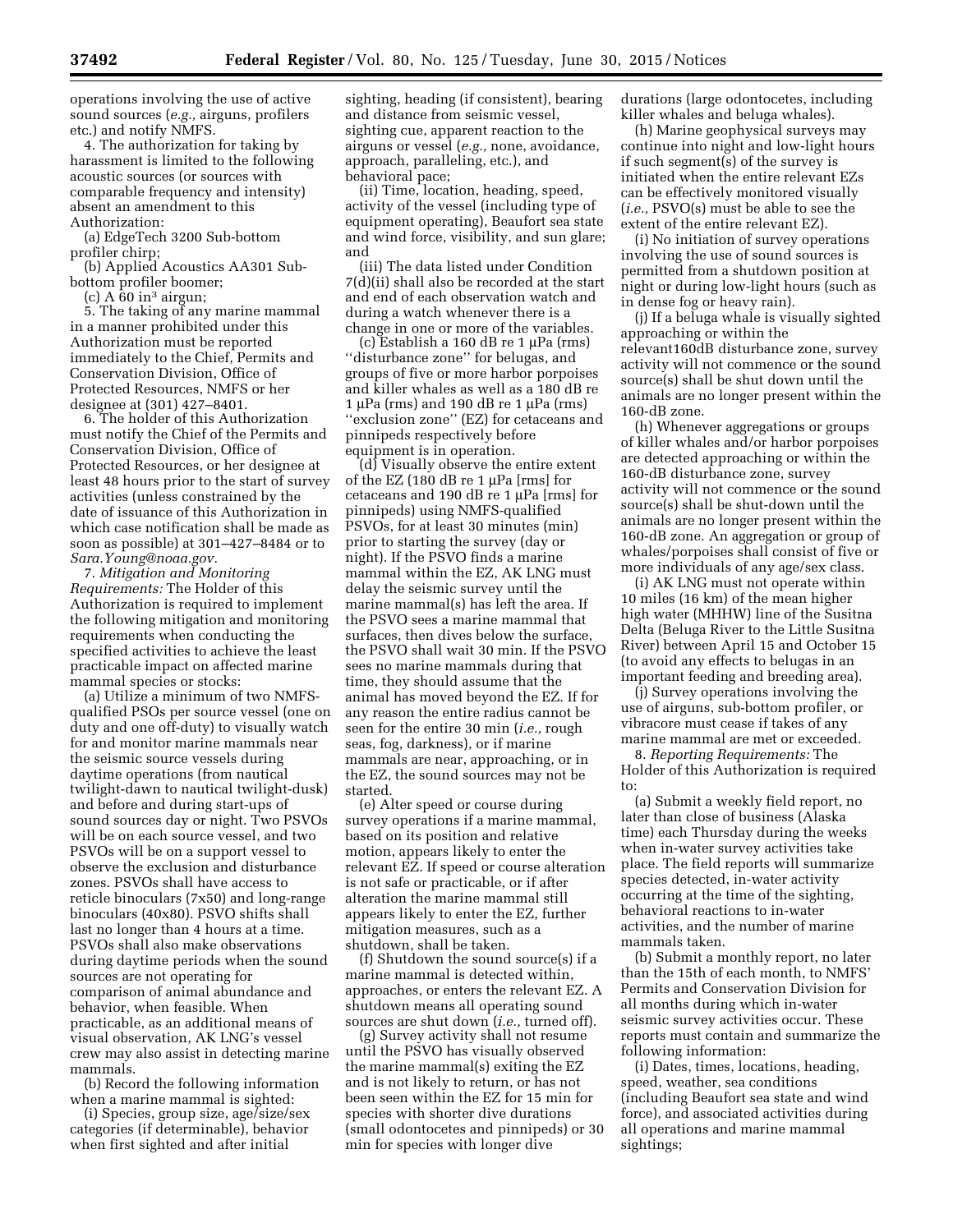(ii) Species, number, location, distance from the vessel, and behavior of any marine mammals, as well as associated activity (type of equipment in use and number of shutdowns), observed throughout all monitoring activities;

(iii) An estimate of the number (by species) of: (A) pinnipeds that have been exposed to the activity (based on visual observation) at received levels greater than or equal to 160 dB re  $1 \mu Pa$  $(rms)$  and/or 190 dB re 1  $\mu$ Pa (rms) with a discussion of any specific behaviors those individuals exhibited; and (B) cetaceans that have been exposed to the activity (based on visual observation) at received levels greater than or equal to 120 dB or 160 dB re 1  $\mu$ Pa (rms) and/ or 180 dB re 1  $\mu$ Pa (rms) with a discussion of any specific behaviors those individuals exhibited.

(iv) A description of the implementation and effectiveness of the: (A) terms and conditions of the Biological Opinion's Incidental Take Statement (ITS); and (B) mitigation measures of this Authorization. For the Biological Opinion, the report shall confirm the implementation of each Term and Condition, as well as any conservation recommendations, and describe their effectiveness, for minimizing the adverse effects of the action on Endangered Species Act-listed marine mammals.

(c) Submit a draft Technical Report on all activities and monitoring results to NMFS' Permits and Conservation Division within 90 days of the completion of the seismic survey. The Technical Report will include the following information:

(i) Summaries of monitoring effort (*e.g.,* total hours, total distances, and marine mammal distribution through the study period, accounting for sea state and other factors affecting visibility and detectability of marine mammals);

(ii) Analyses of the effects of various factors influencing detectability of marine mammals (*e.g.,* sea state, number of observers, and fog/glare);

(iii) Species composition, occurrence, and distribution of marine mammal sightings, including date, water depth, numbers, age/size/gender categories (if determinable), group sizes, and ice cover;

(iv) Analyses of the effects of survey operations; and

(v) Sighting rates of marine mammals during periods with and without survey activities (and other variables that could affect detectability), such as: (A) initial sighting distances versus survey activity state; (B) closest point of approach versus survey activity state; (C) observed

behaviors and types of movements versus survey activity state; (D) numbers of sightings/individuals seen versus survey activity state; (E) distribution around the source vessels versus survey activity state; and (F) estimates of take by Level B harassment based on presence in the relevant120 dB or 160 dB harassment zone.

(d) Submit a final report to the Chief, Permits and Conservation Division, Office of Protected Resources, NMFS, within 30 days after receiving comments from NMFS on the draft report. If NMFS decides that the draft report needs no comments, the draft report shall be considered to be the final report.

(e) AK LNG must immediately report to NMFS if 10 belugas are detected within the relevant 120 dB or 160 dB re  $1 \mu Pa$  (rms) disturbance zone during survey operations to allow NMFS to consider making necessary adjustments to monitoring and mitigation.

9. (a) In the unanticipated event that the specified activity clearly causes the take of a marine mammal in a manner prohibited by this Authorization, such as an injury (Level A harassment), serious injury or mortality (*e.g.,* shipstrike, gear interaction, and/or entanglement), AK LNG shall immediately cease the specified activities and immediately report the incident to the Chief of the Permits and Conservation Division, Office of Protected Resources, NMFS, or her designees by phone or email (telephone: 301–427–8401 or *[Sara.Young@](mailto:Sara.Young@noaa.gov) [noaa.gov](mailto:Sara.Young@noaa.gov)*), the Alaska Regional Office (telephone: 907–271–1332 or *[Barbara.Mahoney@noaa.gov](mailto:Barbara.Mahoney@noaa.gov)*), and the Alaska Regional Stranding Coordinators (telephone: 907–586–7248 or *[Aleria.Jensen@noaa.gov](mailto:Aleria.Jensen@noaa.gov)* or *[Barbara.Mahoney@noaa.gov](mailto:Barbara.Mahoney@noaa.gov)*). The report must include the following information:

(i) Time, date, and location (latitude/ longitude) of the incident;

(ii) The name and type of vessel involved;

- (iii) The vessel's speed during and leading up to the incident;
- (iv) Description of the incident; (v) Status of all sound source use in

the 24 hours preceding the incident; (vi) Water depth;

(vii) Environmental conditions (*e.g.,*  wind speed and direction, Beaufort sea state, cloud cover, and visibility);

(viii) Description of marine mammal observations in the 24 hours preceding the incident;

(ix) Species identification or description of the animal(s) involved;

(x) The fate of the animal(s); and

(xi) Photographs or video footage of the animal (if equipment is available).

Activities shall not resume until NMFS is able to review the circumstances of the prohibited take. NMFS shall work with AK LNG to determine what is necessary to minimize the likelihood of further prohibited take and ensure MMPA compliance. AK LNG may not resume their activities until notified by NMFS via letter or email, or telephone.

(b) In the event that AK LNG discovers an injured or dead marine mammal, and the lead PSO determines that the cause of the injury or death is unknown and the death is relatively recent (*i.e.,* in less than a moderate state of decomposition as described in the next paragraph), AK LNG will immediately report the incident to the Chief of the Permits and Conservation Division, Office of Protected Resources, NMFS, her designees, and the NMFS Alaska Stranding Hotline (see contact information in Condition 9(a)). The report must include the same information identified in the Condition 9(a) above. Activities may continue while NMFS reviews the circumstances of the incident. NMFS will work with AK LNG to determine whether modifications in the activities are appropriate.

(c) In the event that AK LNG discovers an injured or dead marine mammal, and the lead PSO determines that the injury or death is not associated with or related to the activities authorized in Condition 2 of this Authorization (*e.g.,* previously wounded animal, carcass with moderate to advanced decomposition, or scavenger damage), AK LNG shall report the incident to the Chief of the Permits and Conservation Division, Office of Protected Resources, NMFS, her designees, the NMFS Alaska Stranding Hotline (1–877–925–7773), and the Alaska Regional Stranding Coordinators within 24 hours of the discovery (see contact information in Condition 9(a)). AK LNG shall provide photographs or video footage (if available) or other documentation of the stranded animal sighting to NMFS and the Marine Mammal Stranding Network. Activities may continue while NMFS reviews the circumstances of the incident.

10. AK LNG is required to comply with the Reasonable and Prudent Measures and Terms and Conditions of the ITS corresponding to NMFS' Biological Opinion issued to both U.S. Army Corps of Engineers and NMFS' Office of Protected Resources.

11. A copy of this Authorization and the ITS must be in the possession of all contractors and PSOs operating under the authority of this Incidental Harassment Authorization.